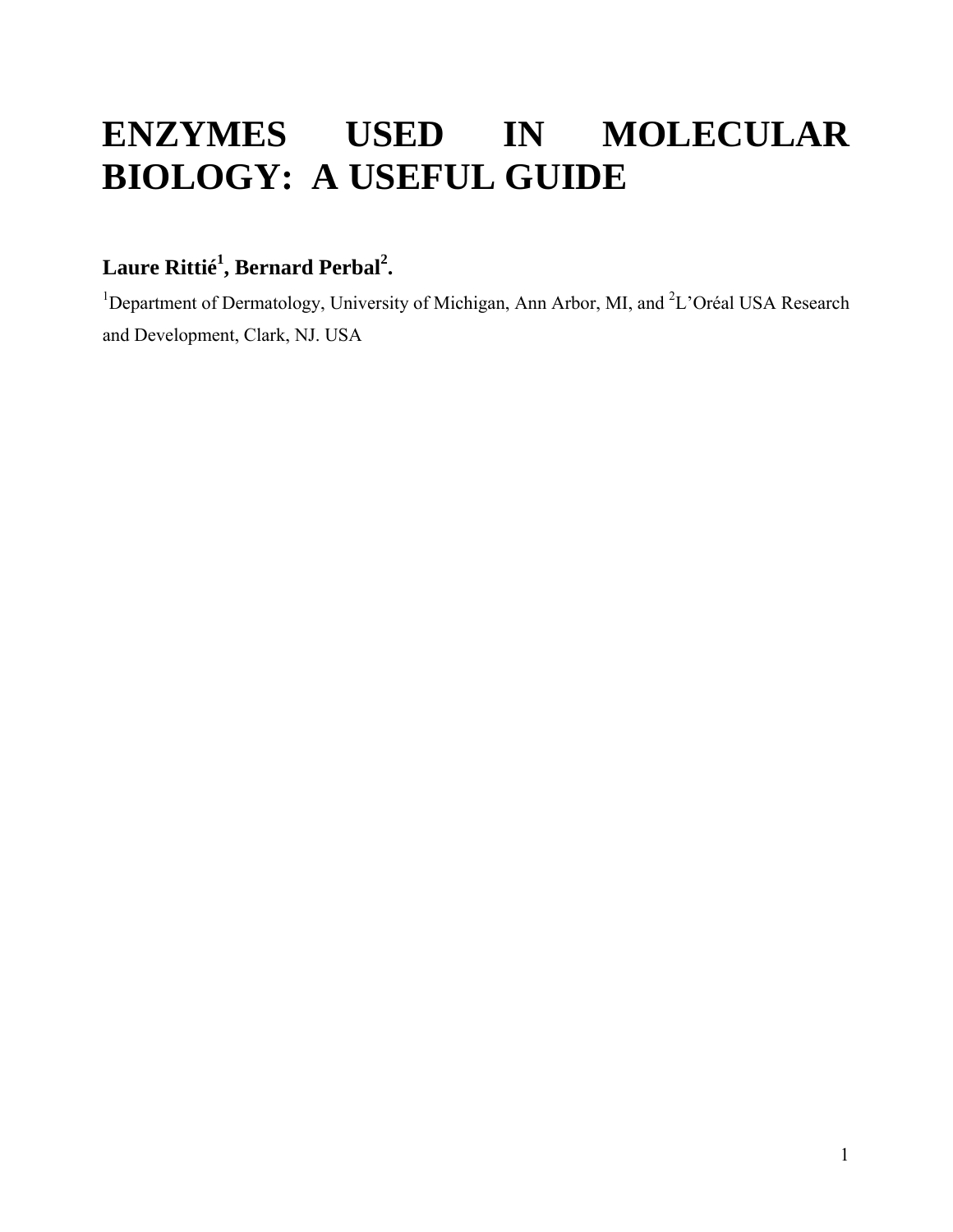# **TABLE OF CONTENT**

| DNA POLYMERASES (DNA-DEPENDENT DNA POLYMERASE, EC 2.7.7.7) 5                                   |  |
|------------------------------------------------------------------------------------------------|--|
|                                                                                                |  |
|                                                                                                |  |
|                                                                                                |  |
|                                                                                                |  |
| Terminal Deoxynucleotidyl Transferase (DNA Nucleotidyl-Exotransferase, EC 2.7.7.31) 8          |  |
|                                                                                                |  |
|                                                                                                |  |
|                                                                                                |  |
|                                                                                                |  |
|                                                                                                |  |
| REVERSE TRANSCRIPTASE (RNA-DEPENDENT DNA POLYMERASE EC 2.7.7.49)  11                           |  |
|                                                                                                |  |
|                                                                                                |  |
|                                                                                                |  |
|                                                                                                |  |
|                                                                                                |  |
|                                                                                                |  |
|                                                                                                |  |
|                                                                                                |  |
|                                                                                                |  |
| DNA Ligases (EC 6.5.1.1 and 6.5.1.2 for ATP and NAD <sup>+</sup> DNA Ligases, Repectively)  16 |  |
|                                                                                                |  |
|                                                                                                |  |
|                                                                                                |  |
|                                                                                                |  |
|                                                                                                |  |
|                                                                                                |  |
|                                                                                                |  |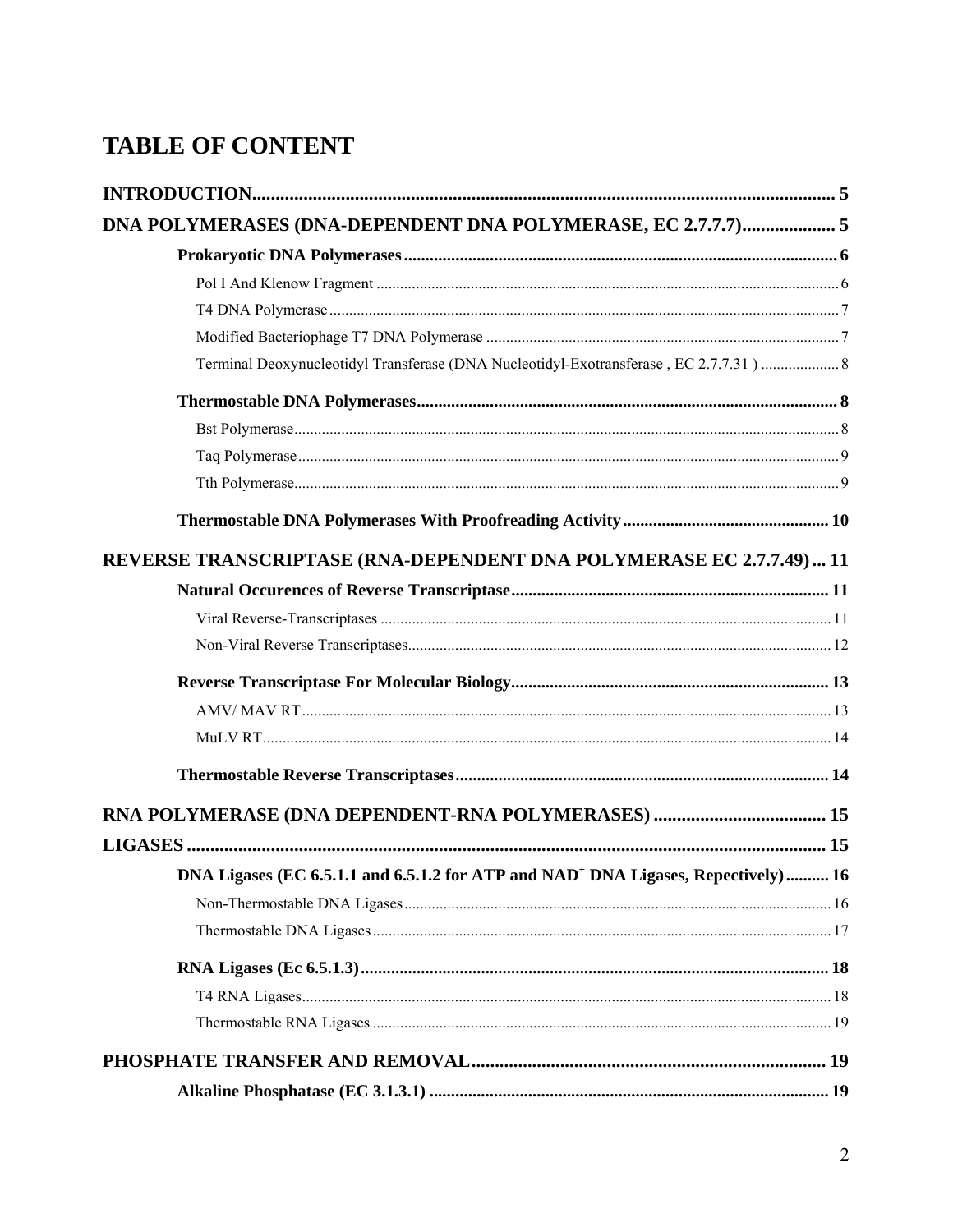| T4 Polynucleotide Kinase (Polynucleotide 5'-Hydroxy-Kinase, EC 2.7.1.78) 20               |    |
|-------------------------------------------------------------------------------------------|----|
|                                                                                           |    |
|                                                                                           |    |
|                                                                                           |    |
|                                                                                           |    |
|                                                                                           |    |
|                                                                                           |    |
|                                                                                           |    |
|                                                                                           |    |
|                                                                                           |    |
|                                                                                           |    |
|                                                                                           |    |
|                                                                                           |    |
|                                                                                           |    |
|                                                                                           |    |
|                                                                                           |    |
|                                                                                           |    |
|                                                                                           |    |
|                                                                                           |    |
|                                                                                           |    |
| Polyadenylate Polymerase of E. Coli (Polynucleotide Adenylyl-Transferase, EC 2.7.7.19).31 |    |
| Topoisomerase I (EC 5.99.1.2)                                                             | 32 |
|                                                                                           |    |
|                                                                                           |    |
|                                                                                           |    |
|                                                                                           |    |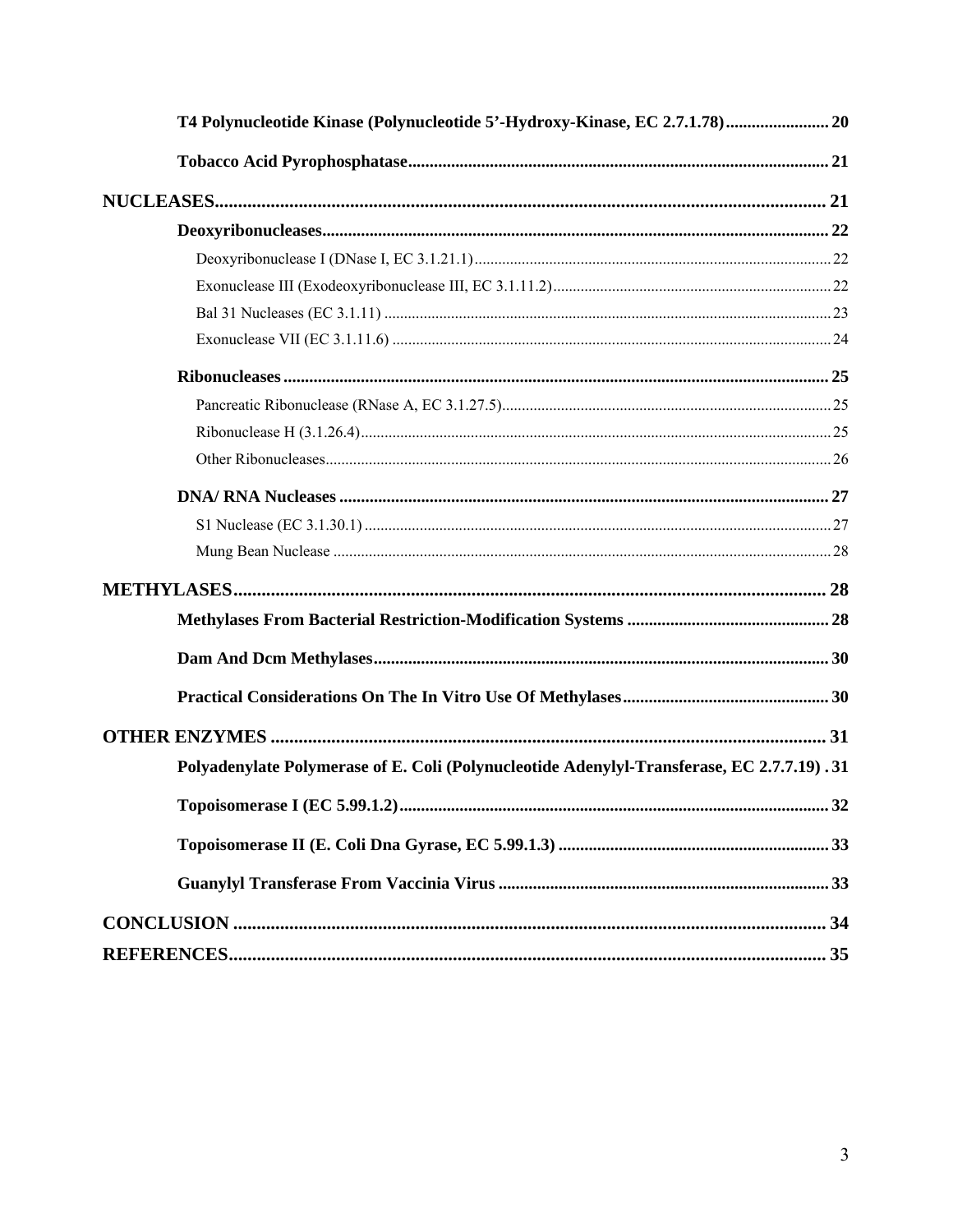# **ABSTRACT**

Since molecular cloning has become routine laboratory technique, manufacturers offer countless sources of enzymes to generate and manipulate nucleic acids. Thus, selecting the appropriate enzyme for a specific task may seem difficult to the novice. This review aims at providing the readers with some cues for understanding the function and specificities of the different sources of polymerases, ligases, nucleases, phosphatases, methylases, and topoisomerases used for molecular cloning. We provide a description of the most commonly used enzymes of each group, and explain their properties and mechanism of action. By pointing out key requirements for each enzymatic activity and clarifying their limitations, we aim at guiding the reader in selecting appropriate enzymatic source and optimal experimental conditions for molecular cloning experiments.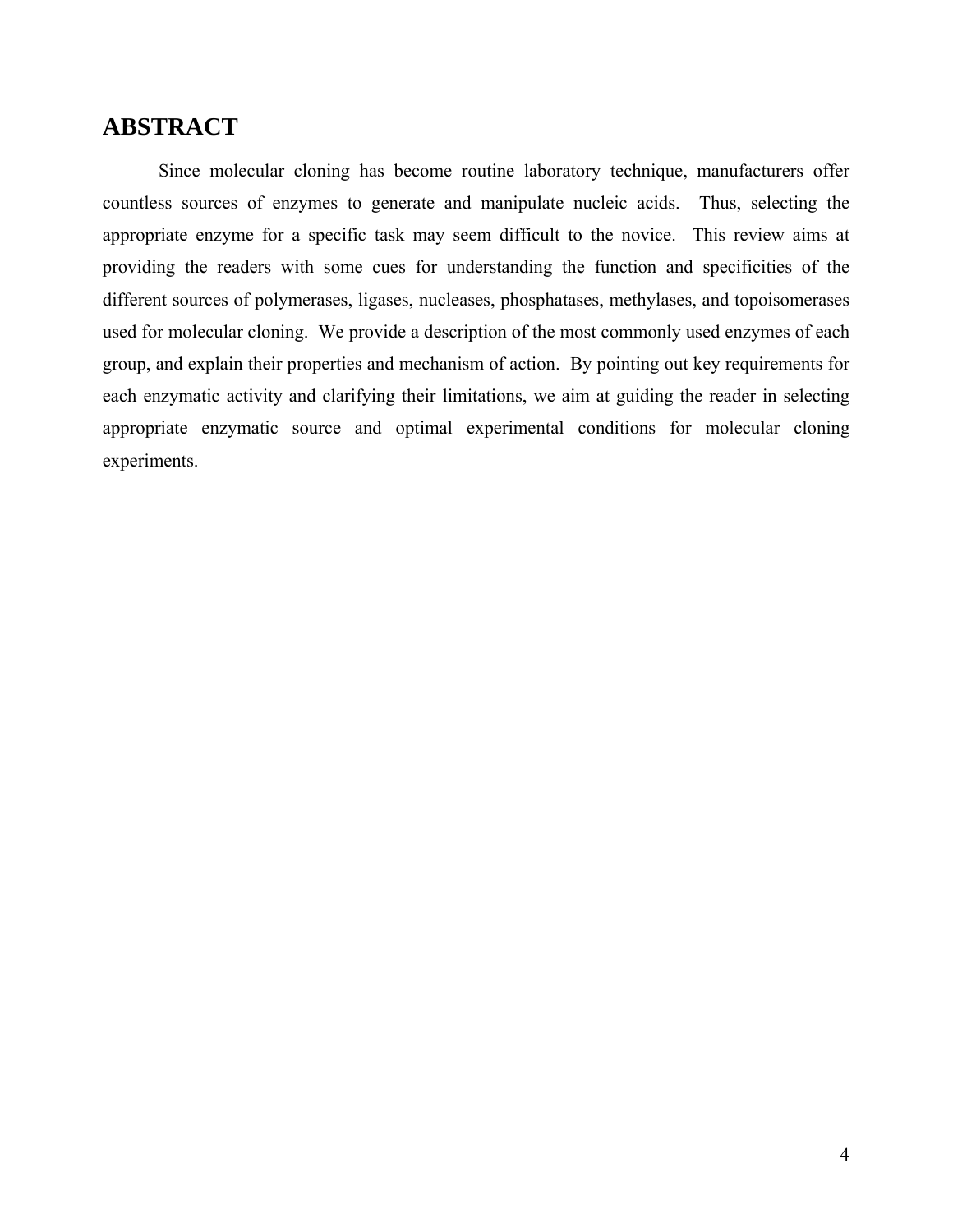# **INTRODUCTION**

At a time when molecular cloning has become routine laboratory technique, we thought it was important to provide readers with some cues for understanding the function and specificities of the different enzymes used to generate and manipulate nucleic acids. Over the past few years, the tremendous expansion of cloning techniques and applications has triggered an enormous interest from laboratory suppliers. As a result, countless sources of enzymes are now available, and selecting the appropriate enzyme for a specific task may seem difficult to the novice.

Nucleic acids used for molecular cloning can be of natural or synthetic origin, and their length ranges from a few to several thousands nucleotides. Nucleic acids can be extensively manipulated, in order to acquire specific characteristics and properties. Such manipulations include propagation, ligation, digestion, or addition of modifying groups such as phosphate or methyl groups. These modifications are catalyzed by polymerases, ligases, nucleases, phosphatases, and methylases, respectively. In this review, we provide a description of the main enzymes of each group, and explain their properties and mechanism of action. Our goal is to give the reader a better understanding of the fundamental enzymatic activities that are used in molecular cloning.

# **DNA POLYMERASES (DNA-DEPENDENT DNA POLYMERASE, EC 2.7.7.7)**

DNA polymerases are enzymes that catalyze the formation of polymers made by the assembly of multiple structural units or deoxyribo-nucleotides triphosphate (dNTPs). None of the DNA polymerases that have been characterized thus far can direct *de novo* synthesis of a polynucleotidic molecule from individual nucleotides. The DNA polymerases only add nucleotides to the 3'--OH end of a pre-existing primer containing a 5'-phosphate group. Primers are short stretches of RNA complementary to about 10 nucleotides of DNA at the 5' end of the molecule to replicate. Primers are synthesized by an RNA polymerase called primase.

Most polymerases used in molecular biology originate from bacteria or their infecting viruses (bacteriophages or phages). We will only discuss prokaryotic polymerases in this review. The functional and structural properties of eukaryotic DNA polymerases, which are specific for chromatin-embedded DNA, are reviewed elsewhere (Frouin 2003, Garg 2005).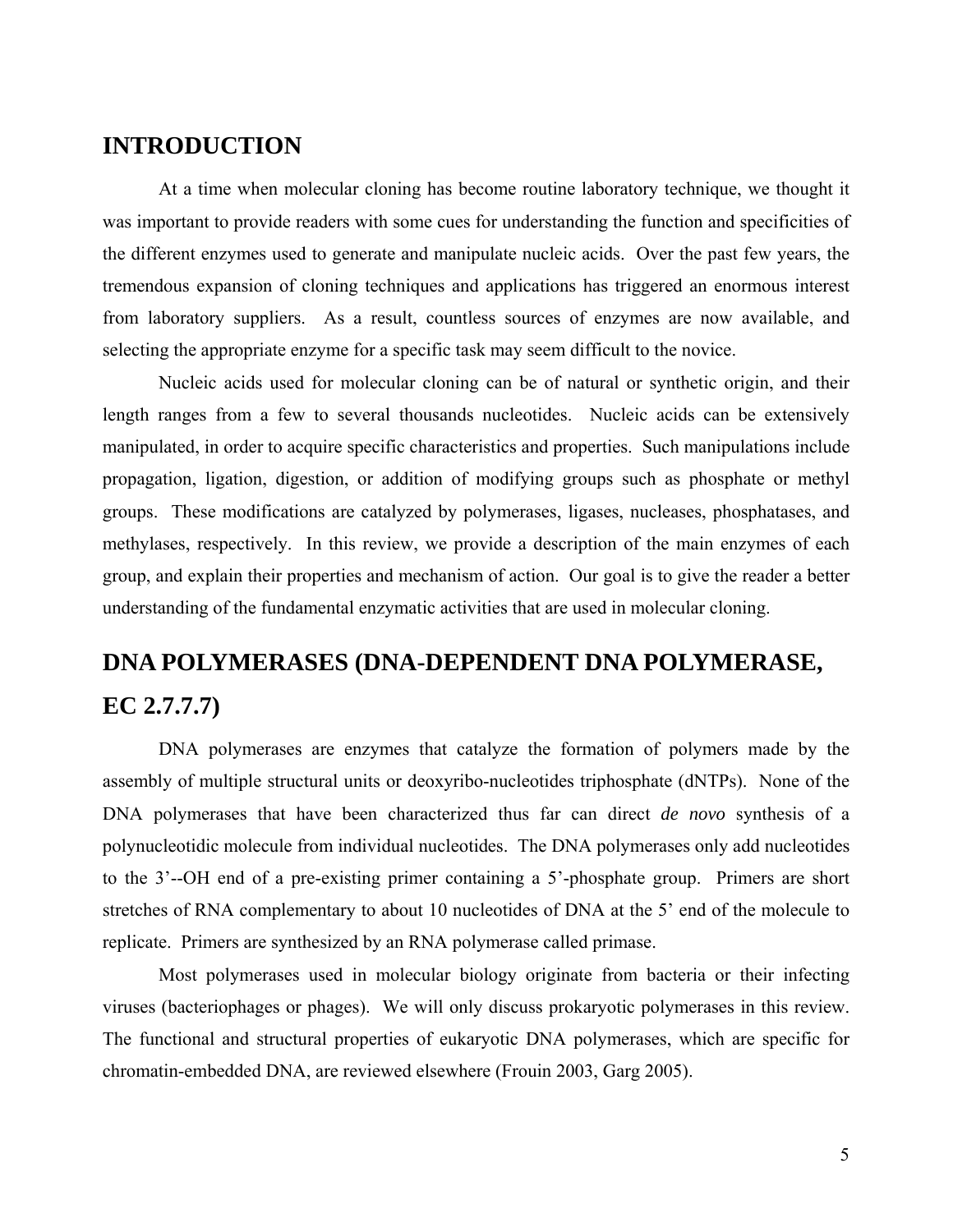A brief description, requirements, enzymatic activities, and main applications of the DNA polymerases presented in this section are summarized in **Table 1**.

### **PROKARYOTIC DNA POLYMERASES**

In bacteria, three DNA polymerases act in concert to achieve DNA replication: Pol I, Pol II, and Pol III. All three enzymes catalyze  $5' \rightarrow 3'$  elongation of DNA strands in the presence of primer and dNTPs, but have variable elongation rate. DNA Pol III was discovered in 1970 (Kornberg 1970) and is the main enzymatic complex driving prokaryotic replication. All three DNA Pol also have a  $3' \rightarrow 5'$  (reverse) exonuclease activity, otherwise known as proofreading activity as it initiates removal of incorrectly added bases as polymerization progresses. The proofreading activity increases fidelity but slows down polymerase progression. In addition to polymerase and proofreading common to all three DNA polymerases, DNA Pol I also has a  $5' \rightarrow 3'$ exonuclease activity, which is used for the removal of RNA primer from the 5´ end of DNA chains, and for excision-repair (upstream of polymerization). The  $5' \rightarrow 3'$  exonuclease activity of Pol I is utilized *in vitro* for nick-translation (*i.e.* tagging technique in which some of the nucleotides of a DNA sequence are replaced with their labeled analogues).

#### POL I AND KLENOW FRAGMENT

The native DNA Pol I has been successfully used to remove 3´ protruding DNA ends (in the absence of dNTPs), or to fill in cohesive ends (in the presence of dNTPs) before addition of molecular linkers. However, the  $5' \rightarrow 3'$  exonuclease activity of DNA Pol I makes it unsuitable for all applications that require polymerization activity alone (*e.g.* to fill in cohesive ends before addition of linkers, or to copy single-stranded DNA in the dideoxy method for sequencing). Fortunately, it was discovered that proteolytic digestion of *E. Coli* DNA Pol I (109 kDa) generates two fragments (76 and 36 kDa). The large fragment, also known as DNA Pol IK or Klenow fragment (named after its inventor, (Klenow 1970)), contains the  $5' \rightarrow 3'$  polymerase and  $3' \rightarrow 5'$ exonuclease (proofreading) activities of DNA Pol I, while the small fragment exhibits the  $5' \rightarrow 3'$ exonuclease activity alone. Since then, recombinant sources of Klenow significantly improved the functional quality of this fragment by eliminating contaminations due to the presence of residual native enzyme in proteolytically treated preparations.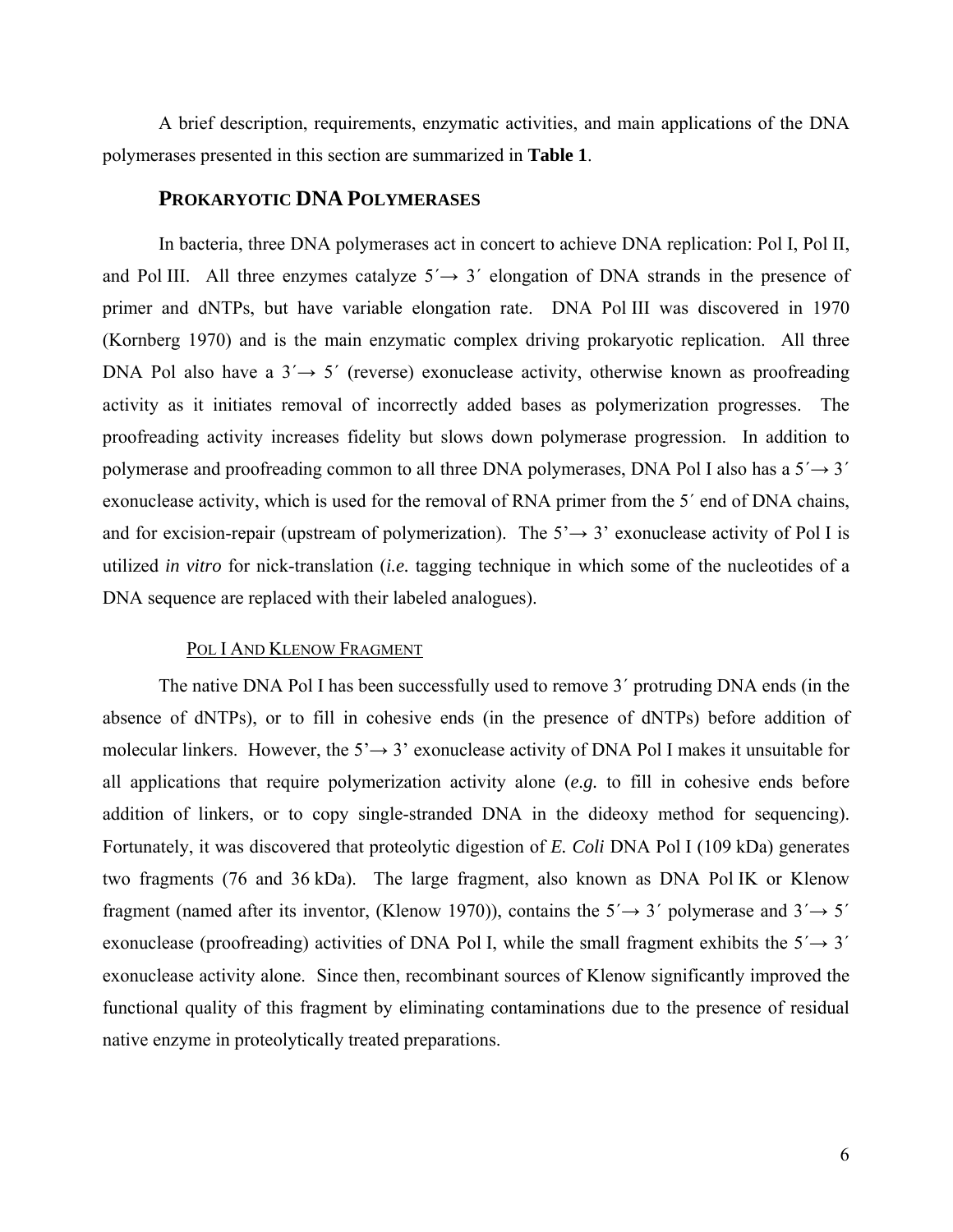#### T4 DNA POLYMERASE

Bacteriophage T4 polymerase requires a template and a primer to exhibits two activities: it is a  $3' \rightarrow 5'$  (reverse) exonuclease in the absence of dNTPs, and a  $5' \rightarrow 3'$  polymerase in the presence of dNTPs. Unlike the *E. Coli* DNA Pol I, T4 DNA Pol does not exhibit a  $5' \rightarrow 3'$ exonuclease activity (Englund 1971). Therefore, T4 DNA Pol can be used instead of Klenow to fill in 5´-protruding ends of DNA fragments, for nick translation, or for labeling 3´ ends of duplex (double-stranded) DNA. T4 DNA Pol exonuclease rate is approximately 40 bases per minutes on double stranded DNA, and about 4,000 bases on single stranded DNA. T4 DNA Pol polymerization rate reaches 15,000 nucleotides per minutes when assayed under standardized conditions.

#### MODIFIED BACTERIOPHAGE T7 DNA POLYMERASE

A chemically modified phage T7 DNA polymerase has been described by Richardson *et al.* as an ideal tool for DNA sequencing (Huber 1987, Tabor 1987a, Tabor 1987b). Modified bacteriophage T7 DNA Pol is a complex of two proteins: the 84 kDa product of the T7 gene 5, and the 12 kDa *E. Coli* thioredoxin (Mark 1976, Modrich 1975). The T7 gene 5 protein provides catalytic properties to the complex, while the thioredoxin protein connects the T7 gene 5 protein to a primer template, which allows the polymerization of thousands of nucleotides without dissociation, thereby increasing the efficiency of the T7 polymerase. Hence, modified T7 DNA Pol has a polymerization rate of more than 300 nucleotides per second, which makes it more than 70 times faster than that of AMV reverse transcriptase. Thus, this enzymatic complex can be used for preparation of radioactive probes and amplification of large DNA fragments.

Further characterization identified a 28-amino acid region (residues 118-145) as essential to T7 DNA Pol 3´→ 5´ exonuclease activity (Tabor 1989). *In vitro* mutagenesis of the corresponding nucleotides in the T7 gene 5 resulted in complete elimination of the exonuclease activity, thereby increasing polymerase efficiency (9-fold) and spontaneous mutation rate (14-fold) (Tabor 1989). The mutant T7 polymerase/ thioredoxin complex, commercially available under the name sequenase (United States Biochemical Corporation), is used for DNA sequencing because of its high efficiency and ability to incorporate nucleotide analogs (such as  $5'$ -( $\alpha$ -thio)-dNTPs, dc7-GTP, or dITP used to improve the resolution of DNA sequencing gels, and to avoid gel compression resulting from base pairing).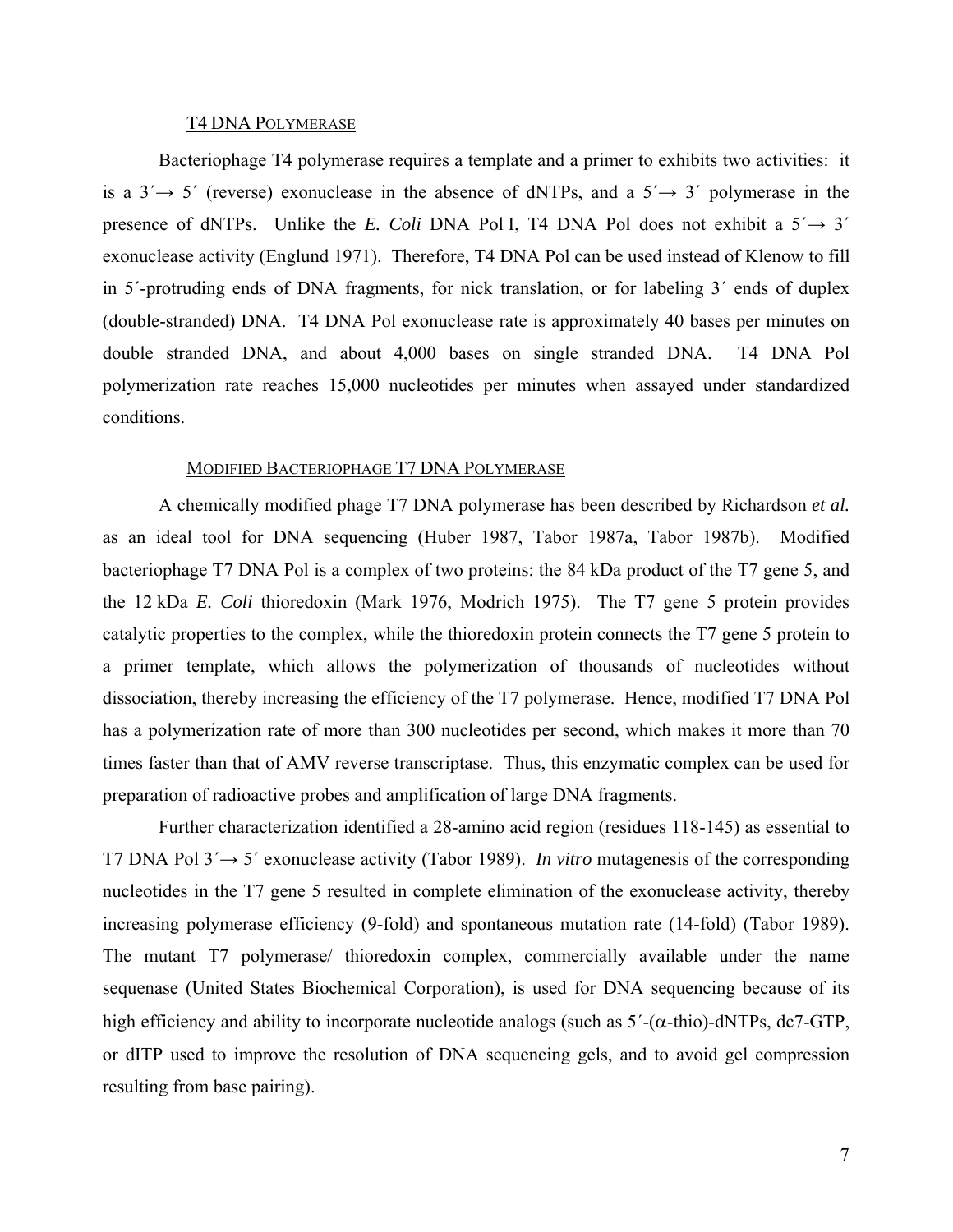# TERMINAL DEOXYNUCLEOTIDYL TRANSFERASE (DNA NUCLEOTIDYL-EXOTRANSFERASE , EC 2.7.7.31 )

Terminal deoxynucleotidyl transferase (TdT), initially purified from calf thymus (Krakow 1962), is a DNA polymerase that catalyzes the addition of a homopolymer tail to 3'-OH ends of DNA, in a template-independent manner. TdT is used in molecular biology for labeling DNA 3'ends with modified nucleotides (such as ddNTP, DIG-dUTP, or radiolabeled nucleotides), for primer extension, or for DNA sequencing. It is also used in TUNEL (TdT dUTP Nick End Labeling) assay for the demonstration of apoptosis (Gavrieli 1992).

TdT requires a single-stranded DNA primer in the presence of  $Mg^{2+}$  (three nucleotide-long minimum), but can accept double-stranded DNA as a primer in the presence of cobalt ions (Roychoudhury 1976). However, addition of  $\text{Co}^{2+}$  may result in a relaxation of the helical structure of the DNA, thereby allowing the tailing of internal nicks. Use of  $Mg^{2+}$  reduces this problem but results in a significant decrease of the tail length (approximately one-fifth of the length obtained in the presence of  $Co^{2+}$  at identical enzyme:DNA ratios). Hence, optimization of incubation conditions is critical to control specificity, reactivity, and activity of TdT.

## **THERMOSTABLE DNA POLYMERASES**

Although thermostable DNA polymerases were purified in the early seventies, their considerable interest for molecular cloning emerged from the development of polymerase chain reaction (PCR) and subsequent need for enzymes able to perform DNA synthesis at high temperature. Since thermostable polymerases are functional at high temperature, they can replicate DNA regions with high G/C content, similar to those frequently found in thermophilic organisms (high C/G content sequences form secondary structures that need to be properly denatured in order to be efficiently copied).

#### **BST POLYMERASE**

Bst polymerase is a thermostable DNA Pol I that was isolated in 1968 (Stenesh 1968) from the thermophilic bacterium *Bacillus stearothermophilus* (Bst), which proliferates between 39 and 70°C. Bst Pol I is active at an optimal temperature of 65°C, and is inactivated after 15 min incubation at 75°C. Bst Pol I possesses a 5' $\rightarrow$  3' exonuclease activity and requires high Mg<sup>2+</sup> concentration for maximum activity.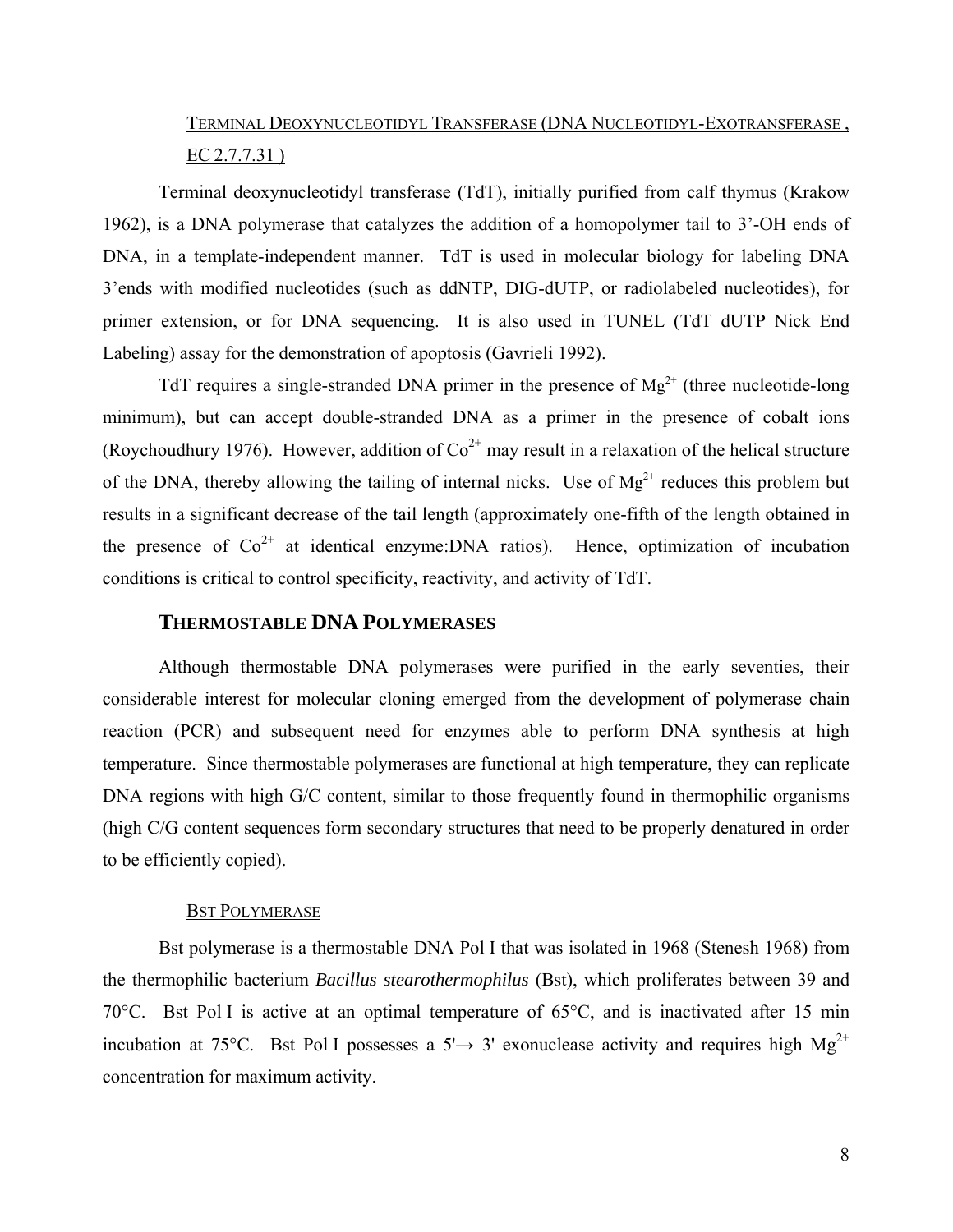Protease digestion of Bst DNA Pol I generates two protein fragments. The large protein fragment of Bst DNA Pol I is thermostable, and thus very useful for sequencing reactions performed at 65°C to avoid problems due to hairpin formation. Like Klenow, the Large Fragment of Bst DNA Pol I shows a faster strand displacement than its full length counterpart. Recombinant Bst DNA Pol I is presently available from Epicentre Biotechnologies, which also commercializes the Large Fragment of rBst DNA Pol I under the name IsoTherm™.

### TAQ POLYMERASE

Taq polymerase was first purified in 1976 (Chien 1976) from a bacterium discovered eight years earlier in the Great Fountain region of Yellowstone National Park (Brock 1969). This bacterium, which thrives at 70°C and survives at temperatures as high as 80°C, was named *Thermophilus aquaticus* (*T. aquaticus* or Taq). Taq polymerase has a halflife of 40 minutes at 95°C, and 5 minutes at 100°C, which allows the PCR reaction. For optimal activity, Taq polymerase requires  $Mg^{2+}$  and a temperature of 80 $^{\circ}$ C.

Taq polymerase lacks  $3' \rightarrow 5'$  exonuclease (proofreading) activity, and is therefore often described as being a low fidelity enzyme (error rate between  $1x10^{-4}$  and  $2x10^{-5}$  errors per base pair, depending on experimental conditions). Yet, one should keep in mind that this corresponds to a quite good accuracy (inverse of the error rate) since 45,000 nucleotides can be incorporated into newly synthesized DNA strands before an error occurs.

Like other DNA polymerases lacking  $3' \rightarrow 5'$  exonuclease activity, Taq polymerase exhibits a deoxynucleotidyl transferase activity that is accountable for the addition of a few adenine residues at the 3'-end of PCR products.

Later on, additional thermostable DNA polymerases have been discovered and commercialized (see below). These enzymes have better accuracy than the original Taq. However, the term "Taq" is commonly used in place of "thermostable DNA polymerase", hence the erroneous term "high fidelity Taq", often used in laboratories.

### TTH POLYMERASE

Tth polymerase, isolated from *Thermus thermophilus HB-8* (Ruttimann 1985), is 94 kDa thermostable polymerase lacking  $3' \rightarrow 5'$  exonuclease (proofreading) activity. Tth polymerase catalyzes the polymerization of nucleotides into duplex DNA from a DNA template (DNA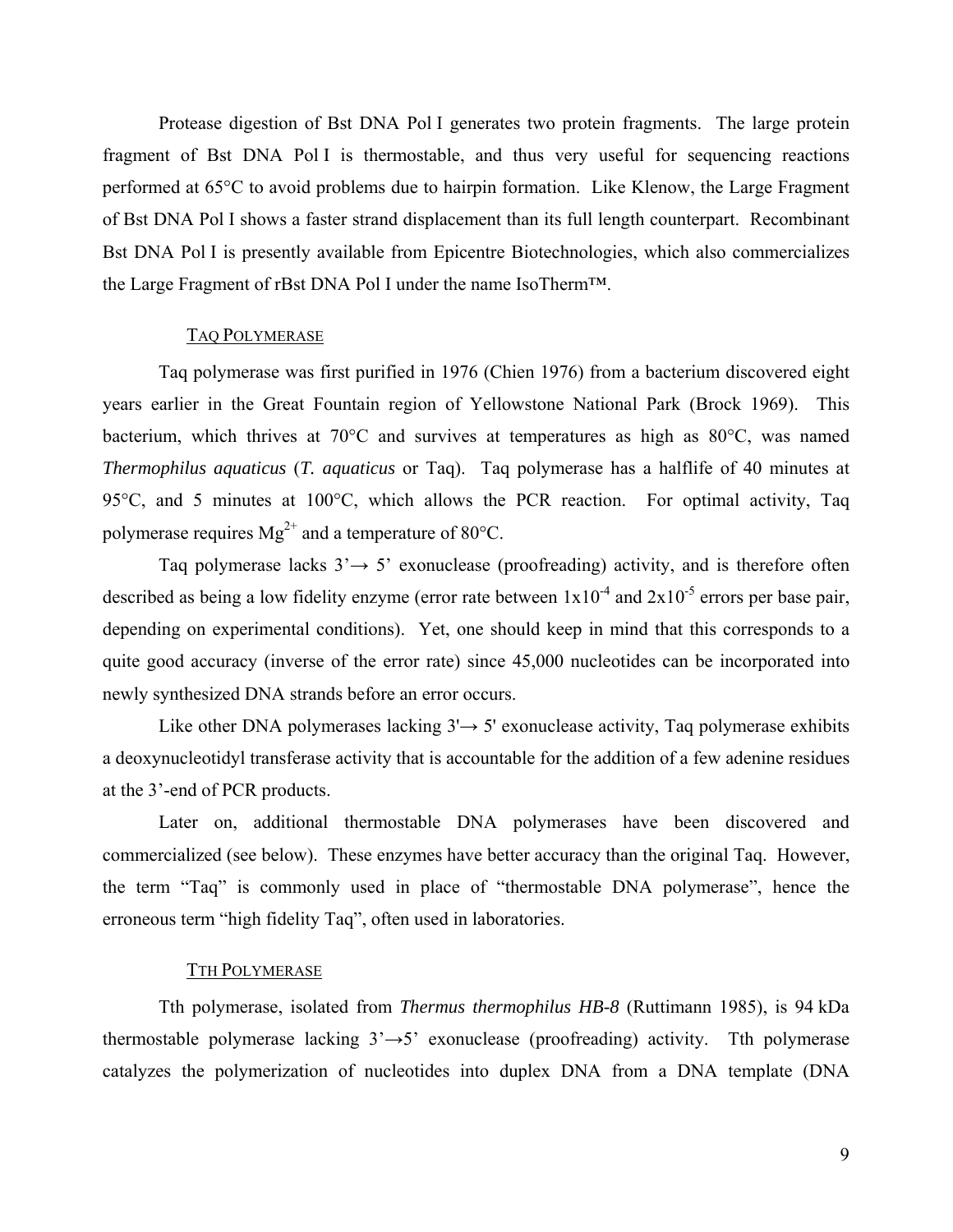polymerase) in the presence of  $Mg^{2+}$ , and from an RNA template (reverse transcriptase) in the presence of  $Mn^{2+}$ .

# **THERMOSTABLE DNA POLYMERASES WITH PROOFREADING ACTIVITY**

Several DNA polymerases isolated from thermophillic organisms exhibit  $3 \rightarrow 5'$ exonuclease (proofreading) activity, which increases fidelity. Among them, DNA polymerase from the archebacteirum *Pyrococcus furiosus* (Pfu) has an error rate  $(1.6x10^{-6})$  10-fold lower than that of Taq polymerase. It can be purchased from numerous providers.

Pow polymerase (isolated from *Pyrococcus woesei*) has a half-life greater than 2 hours at 100 $^{\circ}$ C and a very low error rate of 7.4x10<sup>-7</sup>. Pow polymerase provides high PCR yields only for templates shorter than 3.5 kb. To circumvent PCR product size limitation, a mixture of Taq and Pow DNA polymerases has been commercialized by Roche Molecular Chemicals (under the name "Expand high fidelity"). This system allows amplification and cloning of long stretches of DNA (20-35 kb), and represents a unique tool for analyzing and sequencing large eucaryotic genes, or introducing large DNA fragments in lambda phages or cosmid vectors.

Vent polymerase (also known as Tli polymerase since isolated from *Thermococcus litoralis)* has an error rate comprised between that of Taq and Pfu. Vent polymerase has a half-life of 7 hours at 95°C. It is marketed by New England Biolabs, together with a modified version that lacks exonuclease (proofreading) activity.

Two DNA polymerase (Pol I and II) that exhibit a  $3 \rightarrow 5'$  exonuclease proofreading activity were also isolated from *Pyrococcus abyssi* (Gueguen 2001). Pol I DNA polymerase from *P. abyssi* (Pab), marketed by Qbiogen as "Isis DNA Polymerase", has an error rate (0.66x10-6) similar to that of Pfu. However, Pab is more thermostable than Pfu or Taq (Pab has a half-life of 5 hours at 100ºC), therefore being very useful for conducting PCR reactions that involve high temperature incubations.

Most of DNA polymerases and reverse transcriptases (described below) are commercially available in "Hot Start" (or equivalent) version. Hot Start modification is aimed at preventing nonspecific priming events such as template/ primer hybridization or primer dimmer formation, which occur in low stringency conditions (during PCR preparation). Non-specific priming events generate secondary products during the preparation and in the first cycle of the PCR, and are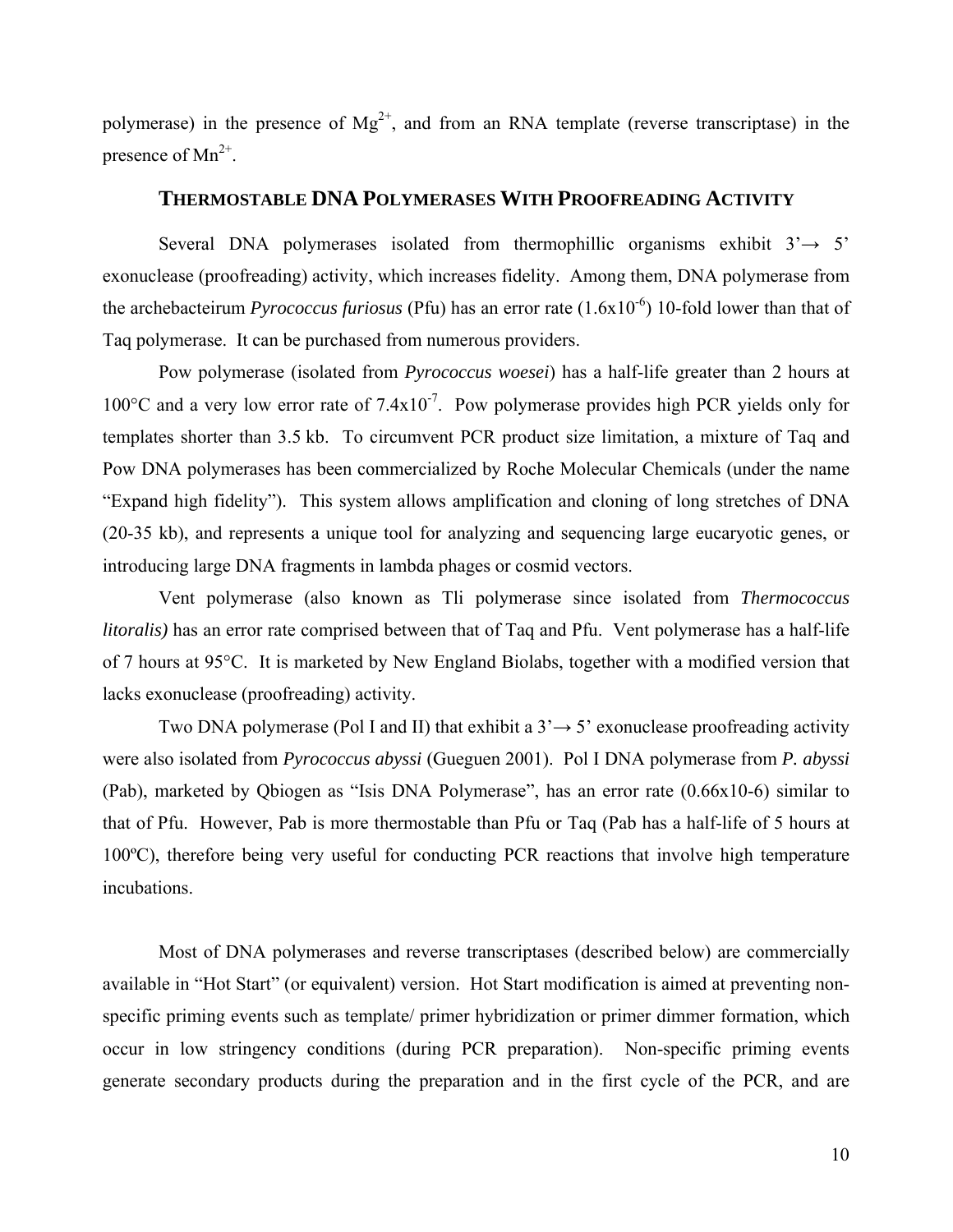further amplified in subsequent cycles. Hot Start technology introduces a "barrier" between secondary structures and the polymerase DNA-binding site. The "barrier", which can be an antibody, an oligonucleotide, or a reversible chemical modification of the polymerase's amino acids, is released from the enzyme during the first denaturation cycle of the PCR, thus restoring enzymatic activity only after denaturation of secondary structures. Hot Start modifications are very efficient in limiting polymerase activity at room temperature, and thereby facilitate PCR preparation and while enhancing PCR specificity.

# **REVERSE TRANSCRIPTASE (RNA-DEPENDENT DNA POLYMERASE EC 2.7.7.49)**

Until the 1960's, the transfer of genetic information was thought to flow unidirectionally from DNA to RNA (Crick 1958). Characterization of reverse transcriptase (RT) from Rous Sarcoma Virus (RSV) (Temin 1970) and Rauscher Leukaemia virus (RLV) (Baltimore 1970) exemplified that single stranded DNA could be synthesized from an RNA template. The resulting single-stranded DNA is a "complementary" copy of the RNA template, or cDNA.

The main characteristics of the reverse transcriptases discussed in this section are summarized in **Table 2**.

# **NATURAL OCCURENCES OF REVERSE TRANSCRIPTASE**

### VIRAL REVERSE-TRANSCRIPTASES

RSV and RLV belong to the group of retroviridae (retroviruses). The life cycle of retroviruses includes an RT-directed transcription of their RNA genome and formation of a proviral double stranded molecule of DNA, which is integrated in the host genome. Infectious viral progeny is produced from transcription of the proviral DNA.

Many viruses contain a reverse transcription stage in their replication cycle:

- Metaviridae are closely related to retroviruses and exist as retrotransposons in the eucaryotic host genome. Retrotransposons are mobile elements that amplify (multiply) through intermediate RNA molecules, which are reverse transcribed and integrated at new places in the host genome. Examples of metaviridae include the Saccharomyces cerevisiae Ty3 virus, Drosophila melanogaster gypsy virus, and Ascaris lumbricoides Tas virus.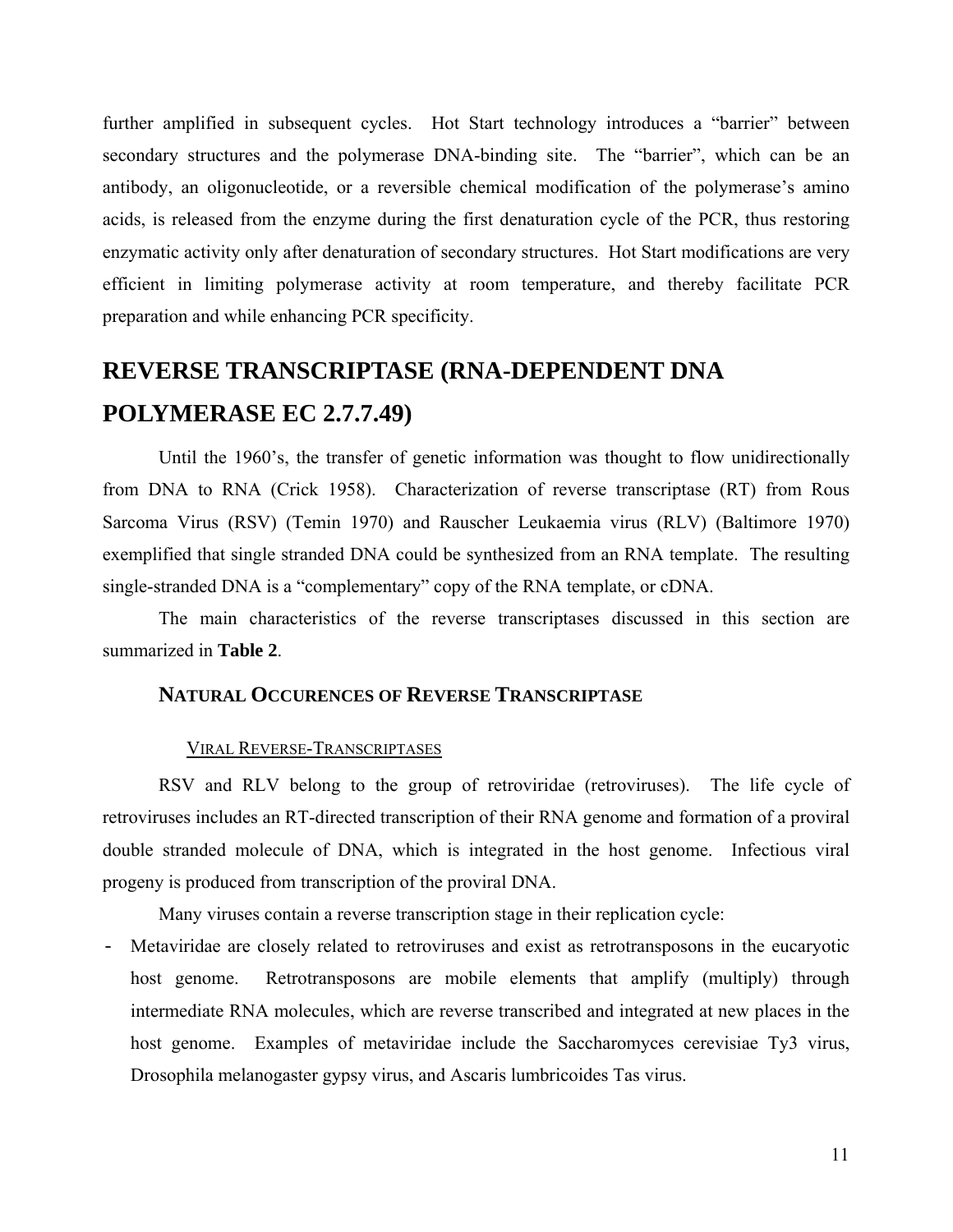- Pseudoviridae (*e.g.* Saccharomyces cerevisiae Ty1 virus and Drosophila melanogaster copia virus) have a segmented single stranded RNA genome.
- Hepadnaviridae (like the hepatitis B virus (Seeger 2000)) have a genome made of two uneven strands of DNA that exist as stretches of both single and double stranded circular DNA. The viral polymerase, which catalyses RNA- and DNA-dependent DNA synthesis, possesses both RNase H and protein priming activities. Upon infection, the relaxed circular DNA is converted into a circular DNA that is transcribed by the host RNA polymerase. This "pre-genomic" RNA is retrotranscribed in cDNA by the viral RT to give rise to the genomic viral DNA strands.
- Caulimoviridae are unenveloped viruses that infect plants, including cauliflower (cauliflower mosaic virus) and soybean (soybean chlorotic mottle virus). Upon infection, the polyadenylated viral RNA is reverse-transcribed by the viral RT to give rise to genomic doublestranded DNA molecules. Viral RNA is also used for viral protein synthesis in the cytoplasm of infected cells. Although caulimoviridae's life cycle resembles that of retrovirus, replication of caulimoviridae does not involve the integration of proviral DNA in the host genome.

#### NON-VIRAL REVERSE TRANSCRIPTASES

*Transposons*: Nearly all organisms contain variable amounts of repetitive mobile DNA known as transposable elements (TEs) or transposons. TEs constitute more than 80% of the total genome in plants, while it represents about 45% of the human genome. Finnegan's classification (Finnegan 1989) distinguishes RNA transposons (Class I or retrotransposons), which amplify through a "copy and paste" type of transposition, and DNA transposons (Class II), which use a "cut and paste" type of transposition. However, the newer Wicker's classification takes into account the recent discovery of bacterial and eukaryotic TEs that copy and paste without RNA intermediates, and of new miniature inverted repeat transposable elements (MITEs) (Wicker 2007).

Retrotransposons, which make up to 42% of human genome, encode an RT used to make a cDNA copy of an RNA intermediate, which is produced after transcription of the retrotransposon integrated in the genome.

*Telomerase*: Telomeres are non-coding, linear sequences that cap the ends of DNA molecules in eukaryotic chromosomes. Telomeres are made of up to 2,000 repeats of TTAGGG stretches. In normal cells, the DNA replication machinery is unable to duplicate the complete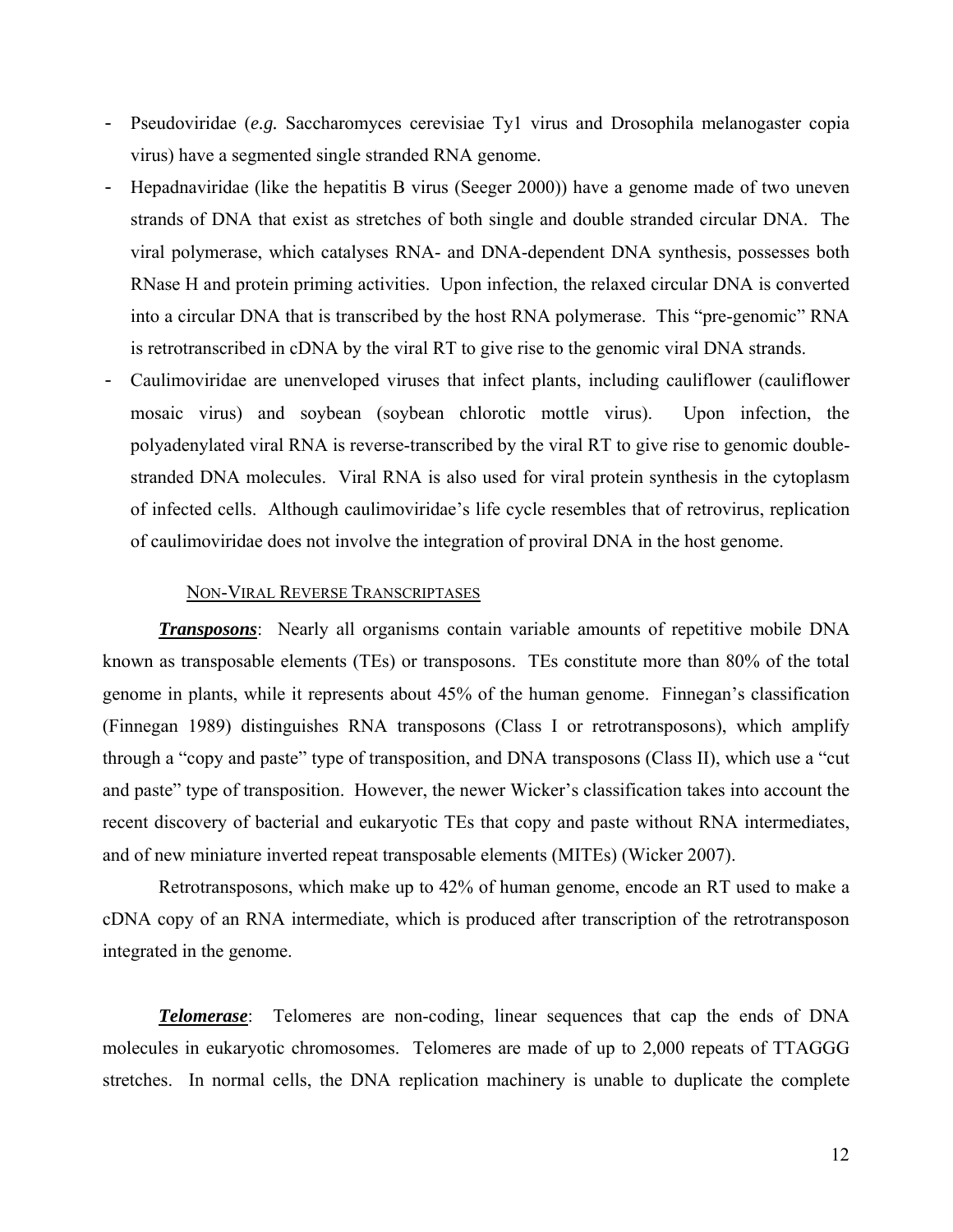telomeric DNA. As a result, telomeres are shortened after every cell division. Having reached a critical length, telomeres arerecognized as double strand break DNA lesions, and cells eventually enter senescence.

In embryonic and adult stem cells, which have an extended lifespan, telomere length is maintained through activation of telomerase. Telomerase is a ribonucleoproteic complex that contains an RNA (TElomere RNA Component, or TERC) and an RT (TElomere Reverse Transcriptase, or TERT). The RNA provides the AAUCCC template directing the synthesis of TTAGGG repeats by the RT. Interestingly, telomerase is also activated during carcinogenesis (Raynaud 2008).

### **REVERSE TRANSCRIPTASE FOR MOLECULAR BIOLOGY**

The use of RT in fundamental and applied molecular biology has been propelled by the introduction of the Reverse Transcription Polymerase Chain Reaction (RT-PCR). As a result, commercial sources of RT have flourished over the past two decades.

Because RTs are deprived of  $3 \rightarrow 5$  exonuclease (proofreading) activity, they have much lower fidelity than DNA-dependent DNA polymerases. For instance, HIV RT has an error rate of 1 mutation per 1,500 nucleotides, whereas RT of avian and murine origin generate 1 mutation per 17,000 and 30,000 nucleotides, respectively (Arezi 2007, Roberts 1998).

### AMV/ MAV RT

The RT the most commonly used in molecular biology is the one that allows the replication of the Avian Myeoloblastosis Virus (AMV), an alpha retrovirus that induces myeoloblastosis in chicken (Baluda 1983). Interestingly, cloning of the AMV genome identified the v-myb oncogene as responsible for intense proliferation of transformed myeloblasts. Insertion of v-myb oncogenic sequences in the AMV genome interrupts the coding sequence of the RT, thus making AMV RTdeficient. Like every deficient viruses, AMV depends on a helper virus for its replication. AMV helper, the Myeoloblastosis Associated Virus (MAV), is in fact the "real" source of RT in the life cycle of AMV, and for molecular biology (Perbal 2008).

The AMV/MAV RT is composed of two structurally related sub-units designated  $\alpha$  and  $\beta$ (65 kDa and 95 kDa, respectively). The  $\alpha$  subunit of the enzyme provides RT and RNase H activities. The RT activity requires the presence of a primer and a template (Leis 1983, Verma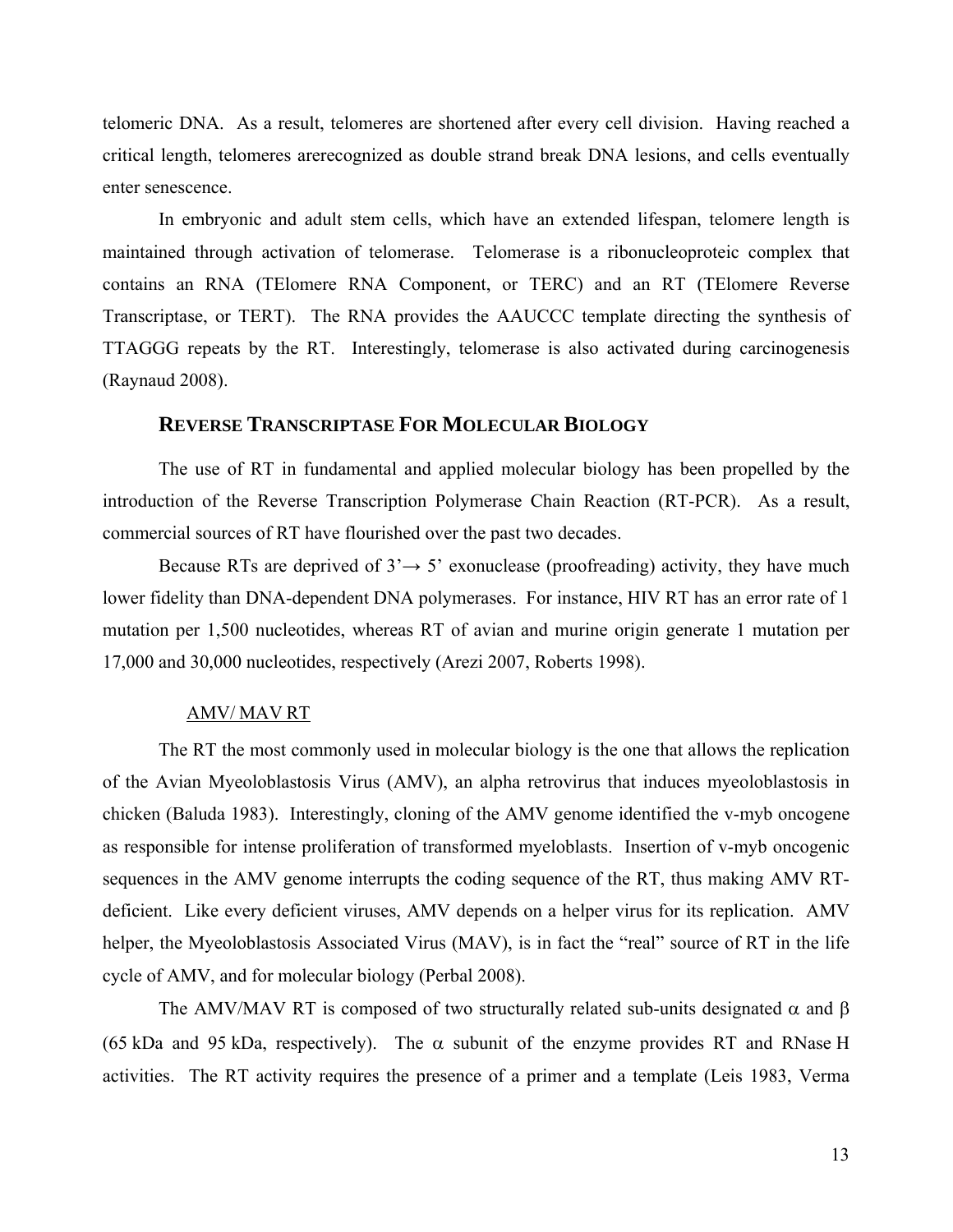1977). AMV/MAV RT is widely used to copy total messenger RNAs using polydT or random primers.

RNase H activity is generated by proteolytic cleavage of the  $\alpha$  subunit and associated with a 24 kDa fragment. RNase H is a processive exoribonuclease that degrades specifically RNA strands in RNA— DNA hybrids in either  $5' \rightarrow 3'$  or  $3' \rightarrow 5'$  directions.

The use of reverse transcriptase has found many applications in molecular cloning, two well-documented examples being the synthesis of cDNA from RNA in the preparation of expression libraries, as a first step for quantitative PCR, and for nucleotide sequencing. Several protocols have establish optimal conditions for high yields reactions (Berger 1983), or for the synthesis of large RNA templates (Retzel 1980).

### MULV RT

The *pol* gene of Moloney murine leukemia virus (M-MuLV) encodes an RT lacking DNA endonuclease activity, and exhibiting a lower RNAse H activity than AMV/MAV RT (Moelling 1974). M-MuLV RT is 4-times less efficient, and at least 4-times less stable than AMV/MAV RT. Therefore, comparable yields of cDNA synthesis require six to eight times more M-MuLV RT than AMV/MAV RT. However, M-MuLV RT is able to generate longer transcripts than does AMV/MAV RT when used in excess (Houts 1979).

# **THERMOSTABLE REVERSE TRANSCRIPTASES**

Several RTs identified in thermophilic organisms are commercially available and are useful in certain challenging conditions (*e.g.* to transcribe templates with high CG contents or abundant secondary structures).

*Thermus thermophilus* (Tth) is a DNA polymerase (see above) that efficiently reversetranscribes RNA in the presence of MnCl<sub>2</sub>. Upon chelation of the  $Mn^{2+}$  ions, its DNA polymerase activity allows for PCR amplification in the presence of  $MgCl<sub>2</sub>$ .

Epicentre's MonsterScript<sup>TM</sup> RT is an Mg<sup>2+</sup>-dependent thermostable RT that lacks RNase H activity, and is fully active at temperatures up to 65°C. According to its manufacturer, this enzyme can produce cDNA larger than 15 kb.

The Klenow fragment of *Carboxydothermus hydrogenoformans* (*C. therm.*) polymerase is a  $Mg^{2+}$ -dependent RT that is active at temperatures up to 72 $^{\circ}$ C. It is marketed by Roche (C. therm. Mix) for RT PCR uses.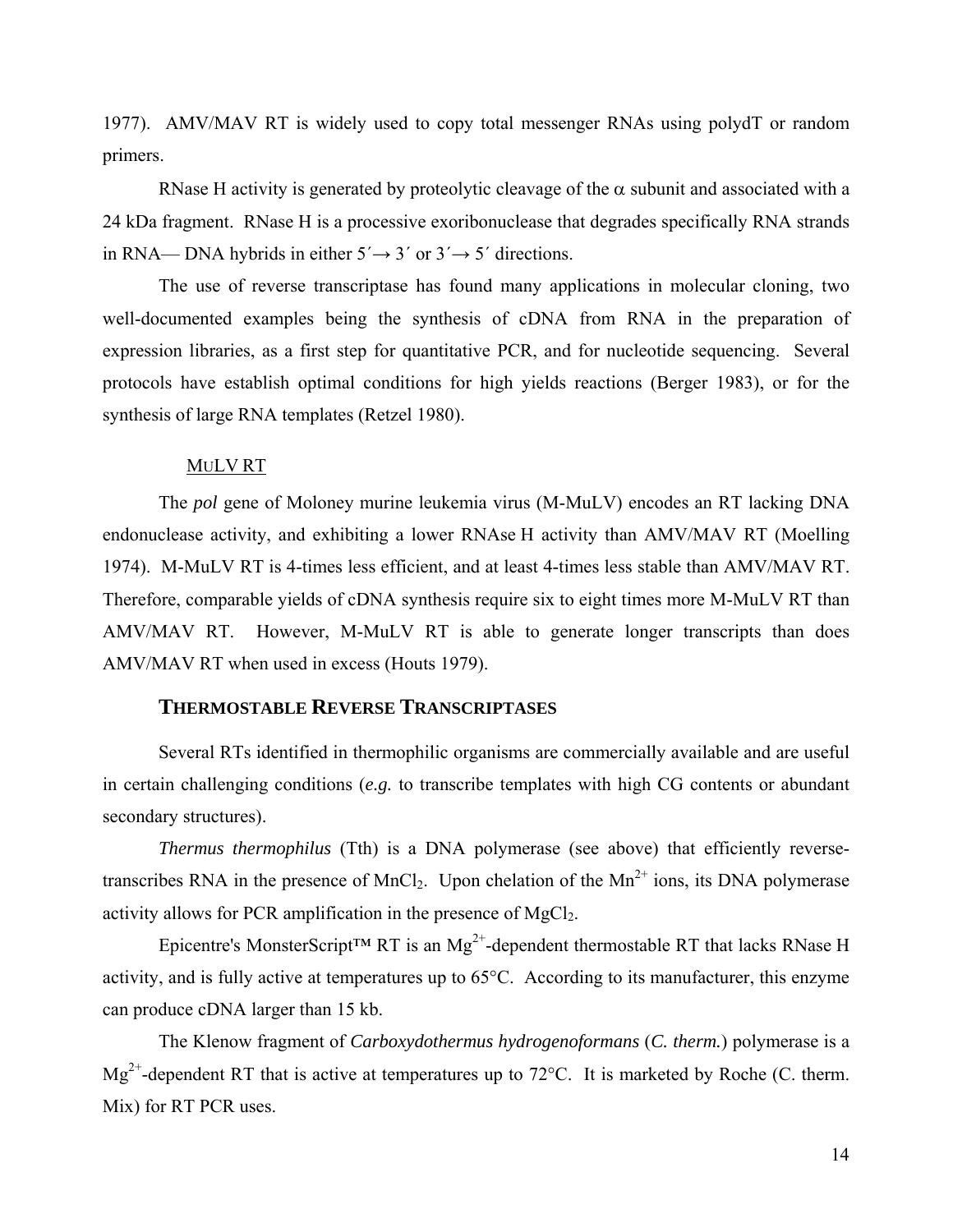Thermo-X™ RT from Invitrogen has a half-life of 120 minutes at 65°C, which is the highest stability reported so far.

# **RNA POLYMERASE (DNA DEPENDENT-RNA POLYMERASES)**

DNA-dependent RNA polymerases catalyze the  $5' \rightarrow 3'$  elongation of RNA copies from DNA templates, a process called transcription. Like DNA polymerases that lack proofreading exonuclease activity, RNA polymerases can add an extra base at the end of a transcript.

The two main RNA polymerases used in molecular biology are SP6- and T7- RNA polymerases. SP6 RNA polymerase is a 96 kDa polypeptide purified from SP6 bacteriophageinfected *Salmonella typhimurium* LT2 (Butler 1982), while T7 RNA polymerase is a 98 kDa polypeptide (Stahl 1981) produced by the T7 bacteriophage (Chamberlin 1970). RNA polymerases are used for *in vitro* synthesis of anti-sense RNA transcripts (Melton 1984), production of labeled RNA probes, or for RNase protection mapping (Zinn 1983).

SP6 and T7 RNA polymerases are similar enzymes: both require  $Mg^{2+}$  and a doublestranded DNA template, and are greatly stimulated by spermidine and serum albumine (Butler 1982). In addition, T7 RNA polymerase typically requires the presence of dithiothreitol in reaction buffer.

SP6 and T7 RNA polymerases are extremely promoter specific and will transcribe any DNA sequence cloned downstream of their respective promoter (SP6 and T7). Importantly, SP6 or T7- RNA polymerase transcription proceeds through poly(A) stretches (Melton 1984), and thus can progress around a circular template multiple times before disassociating. Therefore, linearization of the template prior to translation (a blunt or 5' overhang is recommended (Schenborn 1985)) will guaranty an efficient termination of transcription. The RNA produced under these conditions is biologically active (Krieg 1984) and can be properly spliced (Green 1983).

# **LIGASES**

The main characteristics of the ligases discussed in this section are summarized in **Table 3**.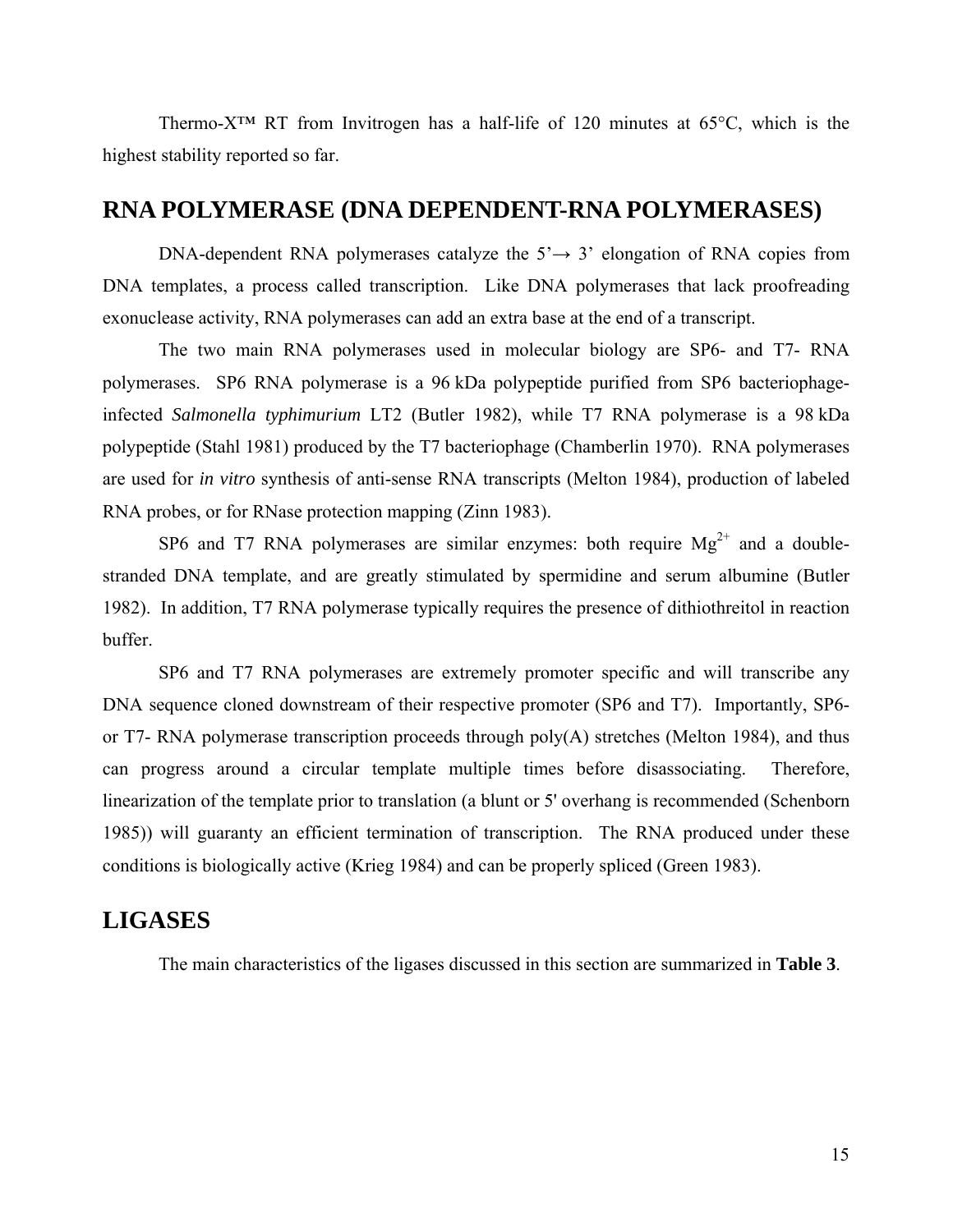# **DNA LIGASES (EC 6.5.1.1 AND 6.5.1.2 FOR ATP AND NAD<sup>+</sup> DNA LIGASES, REPECTIVELY)**

DNA ligases connect DNA fragments by catalyzing the formation of a phosphodiester bond between a 3'-OH and a 5'-phosphate group at a single-strand break in double-stranded DNA (Lehman 1974). In cells, DNA ligases are essential for joining Okazaki fragments during replication, and in the last step of DNA repair process. DNA ligases are used in molecular biology to join DNA fragments with blunt or sticky ends such as those generated by restriction enzyme digestion, add linkers or adaptors to DNA, or repair nicks.

DNA ligases operate in a three-step reaction. The fist step involves the creation of a ligaseadenylate intermediate, in which a phosphoamide bond is created between a lysine residue and one AMP molecule of the enzyme cofactor  $(ATP$  or  $NAD<sup>+</sup>)$ . Second, the AMP is transferred to the 5'-phosphate end of the DNA nick to form a DNA-adenylate (AppDNA). Finally, a nucleophilic attack from the 3' end of the DNA nick directed to the AppDNA results in joining of the two polynucleotides and release of AMP.

Original observations suggested that bacterial DNA ligases use  $NAD<sup>+</sup>$  as a cofactor whereas DNA ligases from eukaryotes, viruses and bacteriophages use ATP (Doherty 1999, Timson 1999). However, it is known now that some ligases can accept either cofactor, even though both cofactors are not equally efficient (Nakatani 2000, Rolland 2004).

### NON-THERMOSTABLE DNA LIGASES

The smallest known DNA ligases are the ATP-dependant DNA ligase from Chlorella virus and bacteriophage T7 (34 and 41 kDa, respectively). They are much smaller than eukaryotic DNA ligases, which can reach 100 kDa in size. While T7 and chlorella-encoded ATP-dependent ligases both contain only a nucleotidyl-transferase domain and an OB-fold domain (Agrawal 2003, Arcus 2002, Theobald 2003), the eukaryotic ligases contain additional domains that include zinc fingers and BRCT (C-terminal portion of BRCA-1) domains with nuclear or mitochondrial localization signals (Martin 2002).

The ligase the most frequently used in molecular biology is the bacteriophage T4 DNA ligase. T4 DNA ligase is a 68 kDa monomer that requires  $Mg^{2+}$  and ATP as cofactors. T4 DNA ligase can connect blunt and cohesive ends, or repair single stranded nicks in duplex DNA, RNA, or DNA/RNA hybrids.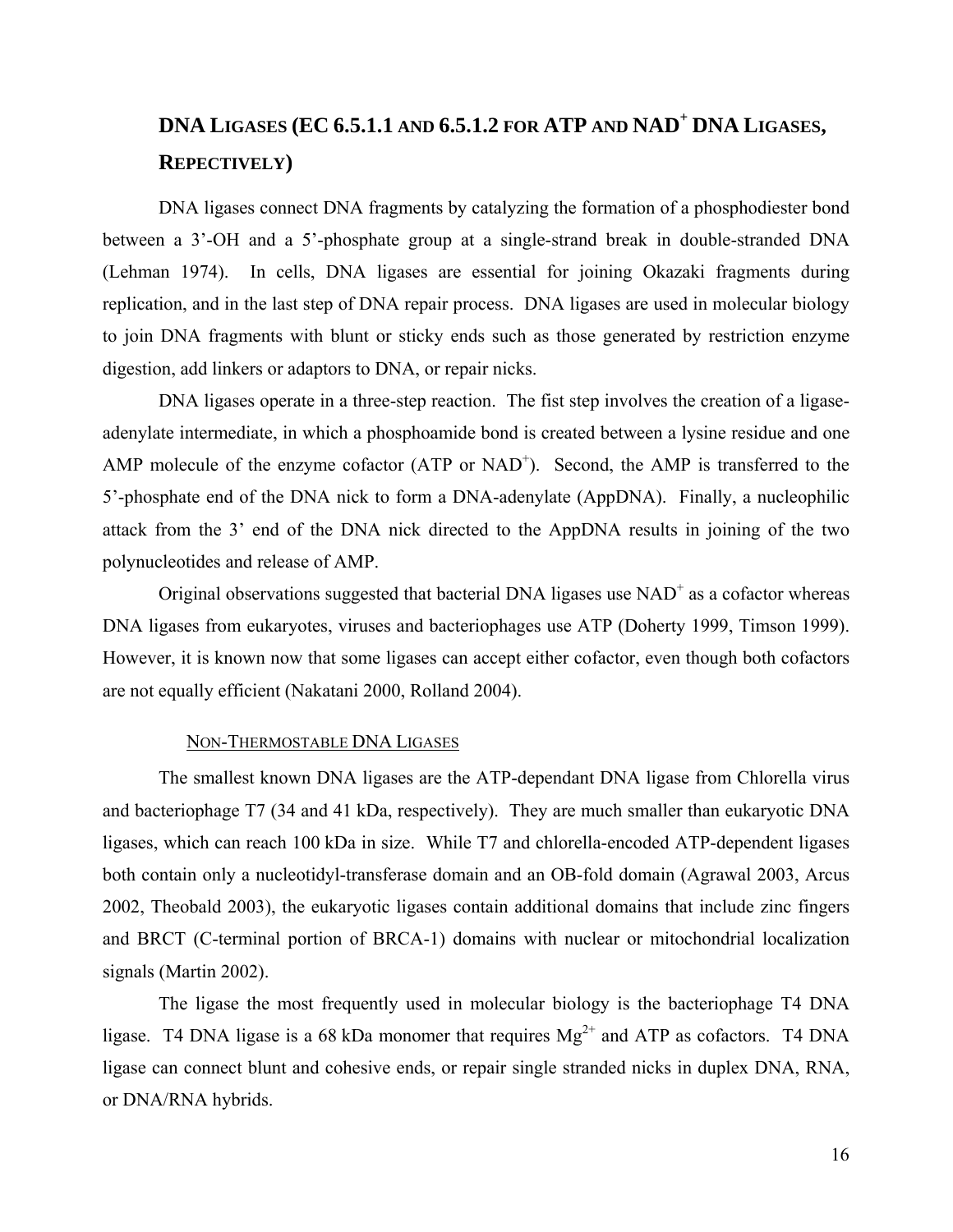The *E. Coli* DNA ligase works preferentially on cohesive double-stranded DNA ends. However, it is also active on blunt ends DNA in the presence of Ficoll or polyethylene glycol. Hybrids such as DNA-RNA or RNA-RNA are not efficiently formed by *E. Coli* DNA ligase. This can be used as an advantage when double stranded DNA ligation is wanted and blunt end ligation needs to be avoided.

Because DNA ligases' activity depend on several factors (such as temperature, fragment concentration, nature of fragments -- blunt or sticky ends, length of sticky end, stability of hydrogen bonded structure --), it is difficult to presume the ideal incubation conditions for a specific ligation. For instance, ligation of fragments generated by Hind III is 10-40 times faster than the one for fragments generated with Sal I (even though both enzymes generate sticky fragments). For these reasons, the definition of the ligase unit is very specific: one ligation unit is defined by most suppliers as the amount of enzyme that catalyzes 50% ligation of Hind III fragments of lambda DNA in 30 minutes at 16°C under standard conditions.

Most standard ligation protocols recommend incubating the ligation reaction overnight at 16°C. However, ligation protocols should be empirically optimized for every ligation and according to the amount of DNA present in the reaction (although most suppliers give guidelines according to reaction volume, not DNA concentration). Typically, successful ligation with T4 DNA ligase have been reported with incubation varying from 10 minutes at room temperature to 24 hours at 4 °C. In addition, it is good practice to verify the activity of a ligase preparation being kept at -20°C for a long period of time, performing a periodical ligation test. A typical test for ligation of sticky ends is performed with Hind III-digested  $\lambda$  DNA. For blunt end ligations, the same procedure can be used with Hae III-digested DNA.

#### THERMOSTABLE DNA LIGASES

Thermostable DNA ligases can perform ligation of duplex molecules and repair of single stranded nicks at temperatures ranging from 45 to 80°C, they provide a higher specificity and are very well suited for applications that need high stringency ligations. Thermostable DNA ligases are isolated from diverse sources such as *Thermus thermophilus* (Takahashi 1984), *Bacillus stearothermophilus* (Brannigan 1999), *Thermus scotoductus* (Jonsson 1994), and *Rhodothermus marinus* (Thorbjarnardottir 1995).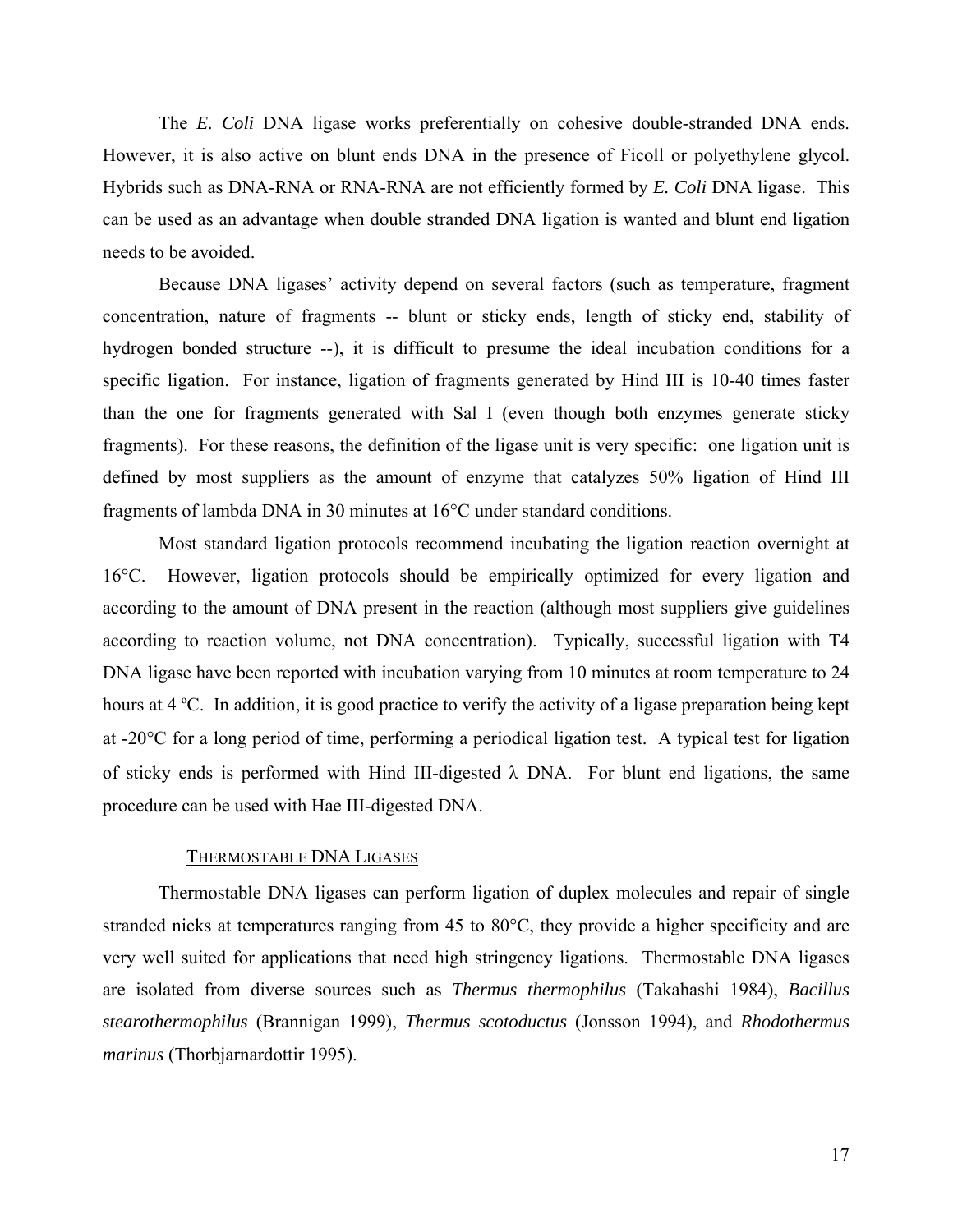Thermostable DNA ligases are usually not a substitute for T4 or *E. Coli* DNA ligases but are used for very specific techniques such as Ligase Chain Reaction (LCR). LCR is a technique used to detect single base mutations: a primer is synthesized in two fragments that cover both sides of a possible mutation. Thermostable ligase will connect the two fragments only if they match exactly to the template sequence. Subsequent PCR reactions will amplify only if the primer is ligated.

# **RNA LIGASES (EC 6.5.1.3)**

RNA ligases catalyze the ATP-dependent formation of phosphodiester bonds between 5'-phosphate and 3'-OH termini of single stranded RNA or DNA molecules. In cells, they act mainly to reseal broken RNAs. Like DNA ligases, RNA ligases operate in a three-step reaction (Silber 1972, Sugino 1977). First, the RNA ligase reacts with ATP to form a covalent ligase-(lysyl-N)-AMP intermediate, and pyrophosphate. Then the AMP moiety of the ligase adenylate is transfered to the 5'-phosphate end of the RNA to form an RNA-adenylate intermediate (AppRNA). In the third step, a nucleophilic attack of the 3'-OH end of the RNA on the AppRNA creates a phosphodiester bond, which seals the two RNA ends.

#### T4 RNA LIGASES

The best characterized RNA ligase is the T4-bacteriophage RNA ligase (gp63), which was identified in T4-infected *E. Coli*. T4 RNA ligase is also the most commonly used RNA ligase in molecular biology. T4 RNA ligase 1 is used to ligate single stranded nucleic acids and polynucleotides to RNA molecules, usually to label RNA molecules at the 3'-end for RNA structure analysis, protein binding site mapping, rapid amplification of cDNA ends (RLM-RACE) (Liu 1993, Maruyama 1994), ligation of oligonucleotide adaptors to cDNA (Tessier 1986, Zhang 1996), oligonucleotide synthesis (Kaluz 1995), 5' nucleotide modifications of nucleic acids (Kinoshita 1997), and for primer extension for PCR. T4 RNA ligase can also be used to circularize RNA and DNA molecules. This enzyme is used in Ambion's FirstChoice™ RLM-RACE Kit for tagging the 5' ends of mRNA with oligonucleotide adaptor.

A second RNA ligase encoded by the bacteriophage T4 has recently been described (Ho 2002). T4 RNA ligase 2, also known as T4 Rnl-2 (gp24.1), catalyzes both intramolecular and intermolecular RNA strand ligation. Unlike T4 RNA ligase 1, T4 RNA ligase 2 is much more active joining nicks on double stranded RNA than on joining the ends of single stranded RNA. T4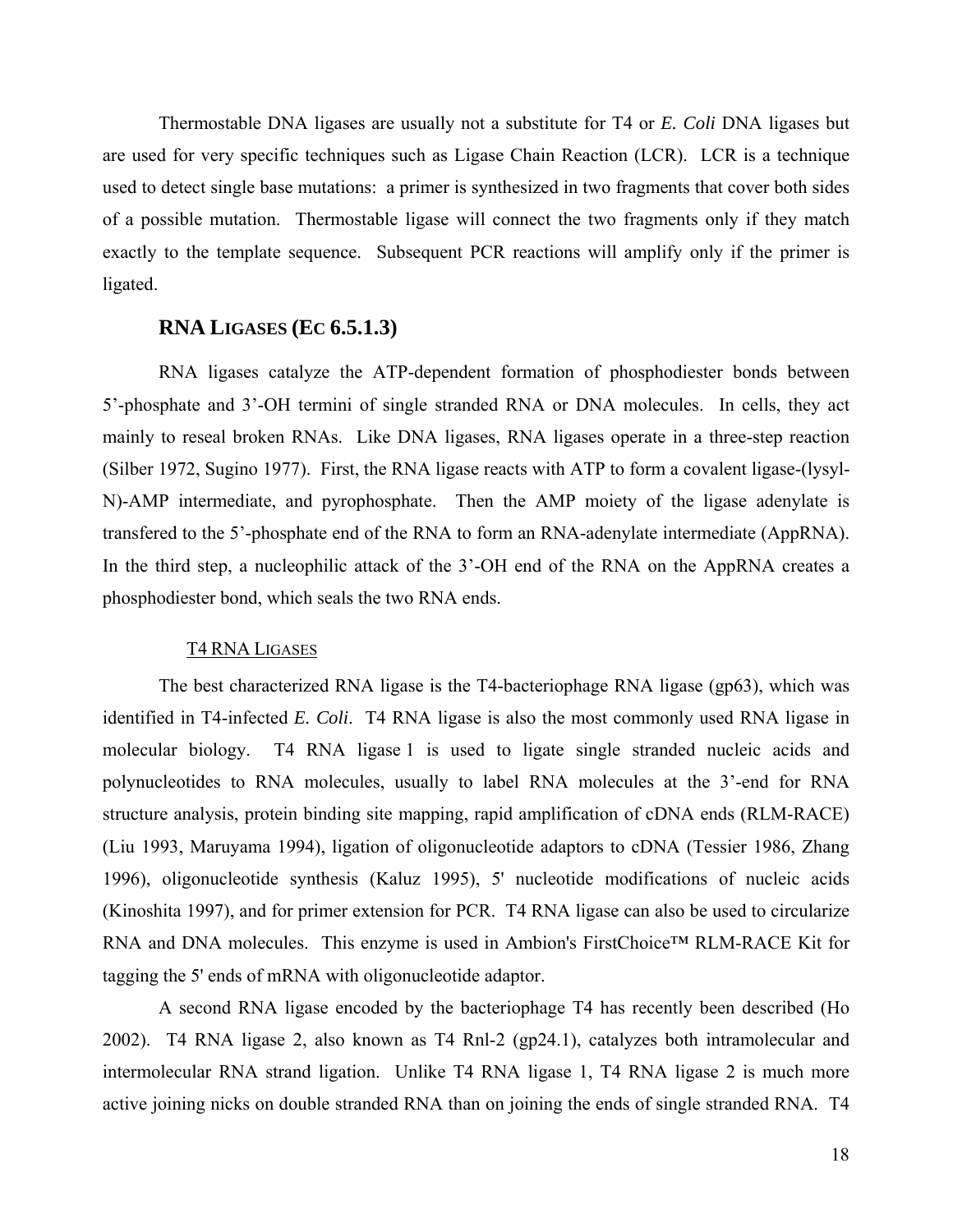RNA ligase 2 ligates 3'-OH/ 5'-phosphate RNA nicks, and can also ligate 3'-OH of RNA to the 5'phosphate of DNA in a double stranded structure (Nandakumar 2004a, Nandakumar 2004b).

A truncated form of T4 RNA ligase 2 (truncated T4 RNL2, also known as RNL2 [1-249]) is commercialized by New England Biolabs. Truncated T4 RNL2, first 249 amino acids of the full length T4 RNA Ligase 2 (Ho 2002), is unable to perform the first adenylation step of the ligation reaction. Thus, the enzyme does not require ATP but does need the pre-adenylated substrate to specifically ligates pre-adenylated 5<sup>'</sup> end of DNA or RNA to 3<sup>'</sup> end of RNA molecules (Ho 2002, Nandakumar 2004a). Truncated T4 RNL2 reduces background ligation because it selects adenylated primers. This enzyme can be use for optimized linker ligation for the cloning of microRNAs (Aravin 2005, Pfeffer 2005).

An RNA ligase coding frame has also been identified in the pnk/pnl gene (ORF 86) from the baculovirus Autographa californica nucleopolyhedrovirus (ACNV) (Durantel 1998, Martins 2004a) and from the radiation-resistant bacterium Deinococcus *radiodurans* (Dra) (Martins 2004b). DraRnl ligates 3'-OH/ 5'-phosphate RNA nicks that can occur in either duplex RNA or in RNA/DNA hybrids. However, it cannot ligate nicks in DNA molecules, as it requires a ribonucleotidic 3'-OH.

#### THERMOSTABLE RNA LIGASES

Thermostable RNA ligases have been isolated from bacteriophages rm378 and *TS2126* that infect the eubactrium *rhodothermus marinus* and bacterium *thermus scotoductus* respectively.

# **PHOSPHATE TRANSFER AND REMOVAL**

The principal characteristics of the enzymes used for phosphate transfer and removal in molecular biology discussed in this section are summarized in **Table 4**.

# **ALKALINE PHOSPHATASE (EC 3.1.3.1)**

Alkaline phosphatase is purified from either *E. Coli* or higher organisms (*e.g.* calf intestine). It is used for removal of 5´-phosphate groups from nucleic acids in order to prevent recircularization of DNA vectors in cloning experiments. Alkaline phosphatase does not hydrolyze phosphodiester bonds.

Although *E. Coli* and calf intestine alkaline phosphatases have different structures (80 and 140 kDa, respectively), both enzymes are zinc and magnesium containing protein (Reid 1971).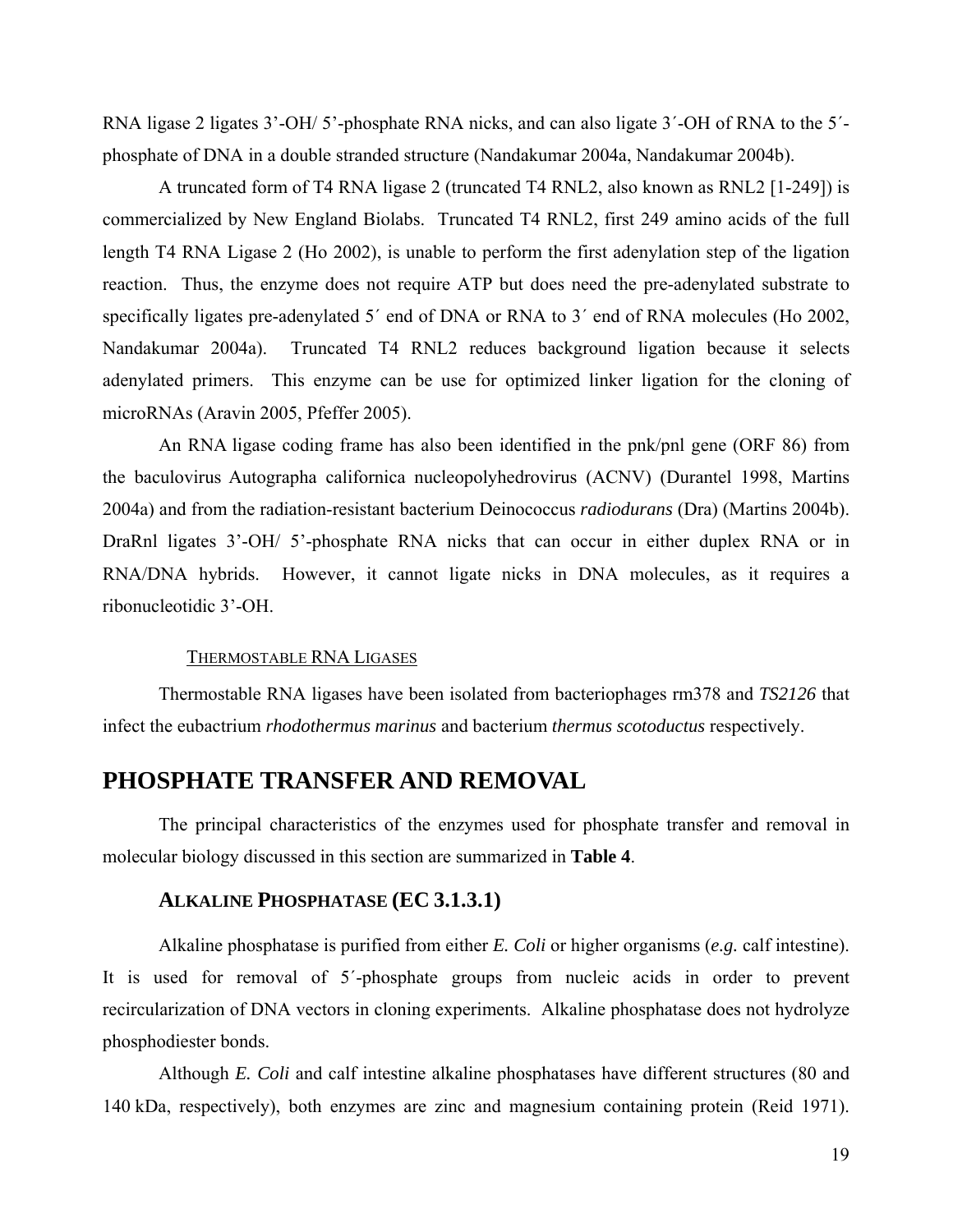They are inactivated by chelating agents such as EGTA, and by low concentrations of inorganic phosphate. Importantly, inorganic phosphates need to be removed after restriction endonuclease cleavage and prior to incubation with alkaline phosphatase. Inorganic phosphates are certainly removed if cloning strategy involves gel migration and purification of linearized vector. If no purification is made, dialysis of endonuclease-digested DNA is required prior to alkaline phosphatase treatment (ethanol precipitation does not efficiently remove inorganic phosphates). Similarly, when labeling DNA fragments at the 5´-end (*e.g.* 32P labeling), incubation with alkaline phosphatase needs to precede incubation with polynucleotide kinase in the presence of [32P]deoxynucleoside triphosphate.

# **T4 POLYNUCLEOTIDE KINASE (POLYNUCLEOTIDE 5'-HYDROXY-KINASE, EC 2.7.1.78)**

Polynucleotide kinase catalyzes the transfer of a phosphate group from an ATP molecule to the 5´-OH terminus of a nucleic acid (DNA or RNA, with no size limitations), the exchange of 5´-phosphate groups (Berkner 1980, Chaconas 1980), or the phosphorylation of 3´-ends of mononucleotides. Encoded by the *pse* T gene of bacteriophage T4 (Depew 1975), the T4 polynucleotide kinase is a tetramer of four identical 33-kDa monomers (Lillehaug 1977, Panet 1973). Polynucleotide kinase is commonly used for labeling experiments with radiolabeled ATP utilized as a phosphate donor.

Phosphate transfer activity is optimum at 37°C, pH 7.6, in the presence of  $Mg^{2+}$  and reducing reagents (DTT or β2-mercaptoethanol), and with a minimum of 1 mM ATP and a 5:1 ratio of ATP over 5´-OH ends (Lillehaug 1976). When substrate concentration is limited, addition of 6% polyethylene glycol (PEG 8000) in the reaction mixture enhances radiolabeling of recessed, protruding, and blunt 5´-termini of DNA (Harrison 1986).

When radiolabeled ATP is used (*e.g.* γ32P-ATP), polynucleotide kinase generates labeled DNA or RNA molecules with <sup>32</sup>P at their 5<sup>'</sup> ends, by catalyzing either direct phosphorylation of 5´-OH groups generated after alkaline phosphatase digestion, or exchange of the 5´-phosphate groups. This reaction is efficiently used for labeling DNA or RNA strands prior to base specific sequencing. Polynucleotide kinase is also used for mapping of restriction sites, DNA and RNA fingerprinting (Galas 1978, Gross 1978, Reddy 1981), and synthesis of substrates for DNA or RNA ligase (Khorana 1972, Silber 1972).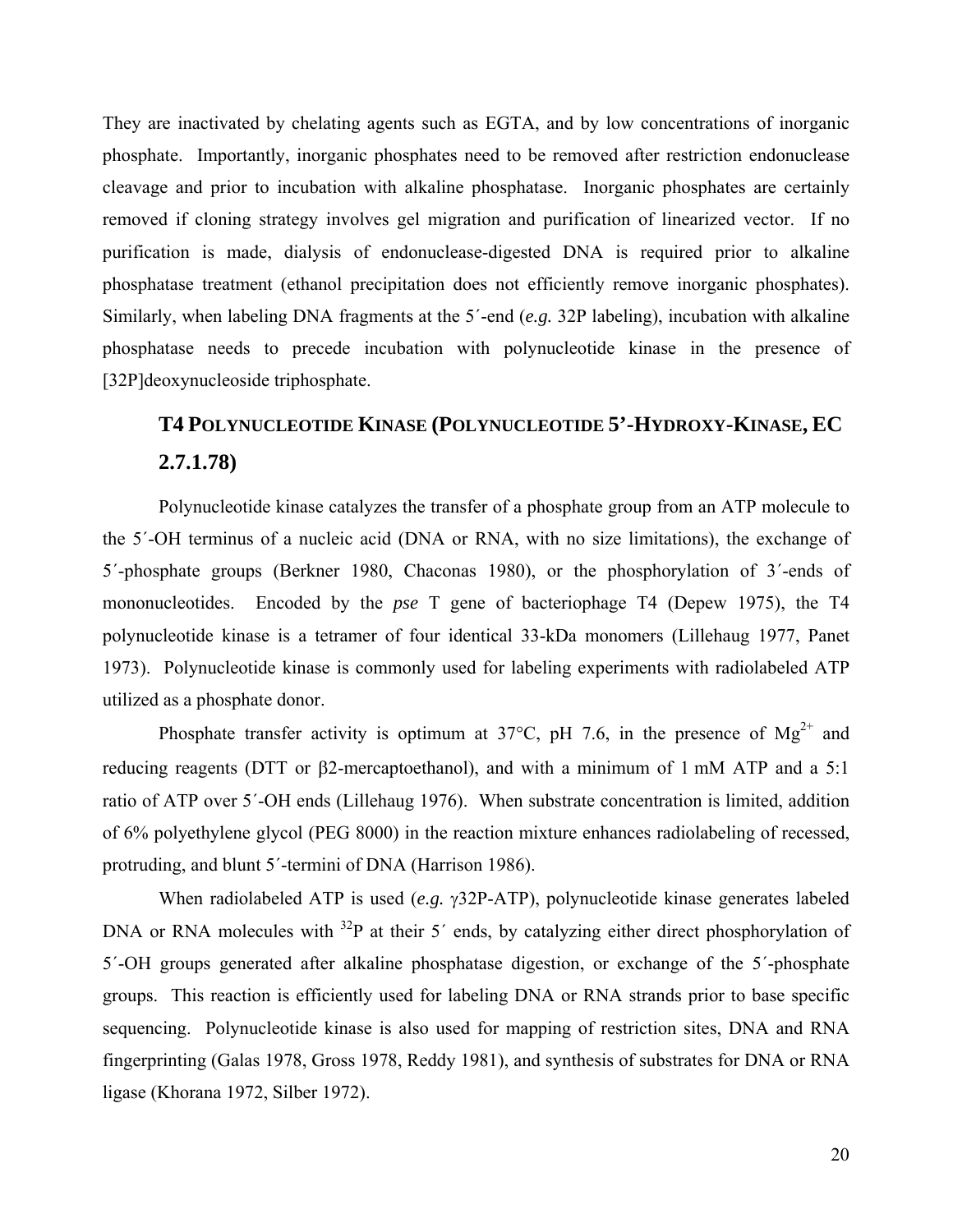In addition to the kinase activity described above, T4 polynucleotide kinase also exhibits a 3´-phosphatase activity (Cameron 1977). Optimum pH for 3' phosphatase activity is comprised between 5 and 6, *i.e.* more acidic than for phosphate transfer activity. Based on this property, protocols using T4 polynucleotide kinase as specific 3´-phosphatase have been developed (Cameron 1978).

A T4 polynucleotide kinase lacking 3´-phosphatase activity has been purified from *E. Coli* infected with a mutant T4 phage producing an altered *pse* T1 gene product (Cameron 1978). Like the wild-type enzyme, the mutant polynucleotide kinase is made of four subunits of 33 kDa each, effectively transfers the gamma phosphate of ATP to the 5'-OH terminus of DNA and RNA. In addition, the mutant and the wild type polynucleotide kinases require similar magnesium ion concentrations, have the same pH optima and are both inhibited by inorganic phosphate. The mutant polynucleotide kinase is very useful when the 3´-exonuclease activity must be avoided (*e.g.* 5´-32P terminal labeling of 3´-CMP in view of 3' end-labeling of RNA species prior to fingerprinting or sequencing).

# **TOBACCO ACID PYROPHOSPHATASE**

Tobacco acid pyrophosphatase is used as a first step for in labeling mRNAs at their of 5´ ends, which are usually capped, in order to generate radiolabeled probes of for RNA sequencing: i*n vitro*, <sup>32</sup>P-labeling of mRNA 5<sup>'</sup> terminus requires the elimination of the 7-methylguanosine and 5<sup>'</sup>phosphate moieties of the capped end. Tobacco acid pyrophosphatase hydrolyzes the pyrophosphate bond in the cap's triphosphate bridge, generating a 5'-phosphate terminus on the RNA molecule (leading to p7MeG, pp7MeG, and ppN— pN— mRNA). The generated open cap can then be dephosphorylated by alkaline phosphatase, and labeled with T4 polynucleotide kinase using  $\gamma^{32}$ P-ATP.

# **NUCLEASES**

Nucleases cleave phosphodiester bonds in the nucleic acids backbone. Based on their mode of action, two main classes have been defined: exonucleases are active at the end of nucleic acid molecules, and endonucleases cleave nucleic acids internally. Deoxyribonucleases cleave DNA and generates nicks (point in a double stranded DNA molecule where there is no phosphodiester bond between adjacent nucleotides of one strand, typically through damage or enzyme action),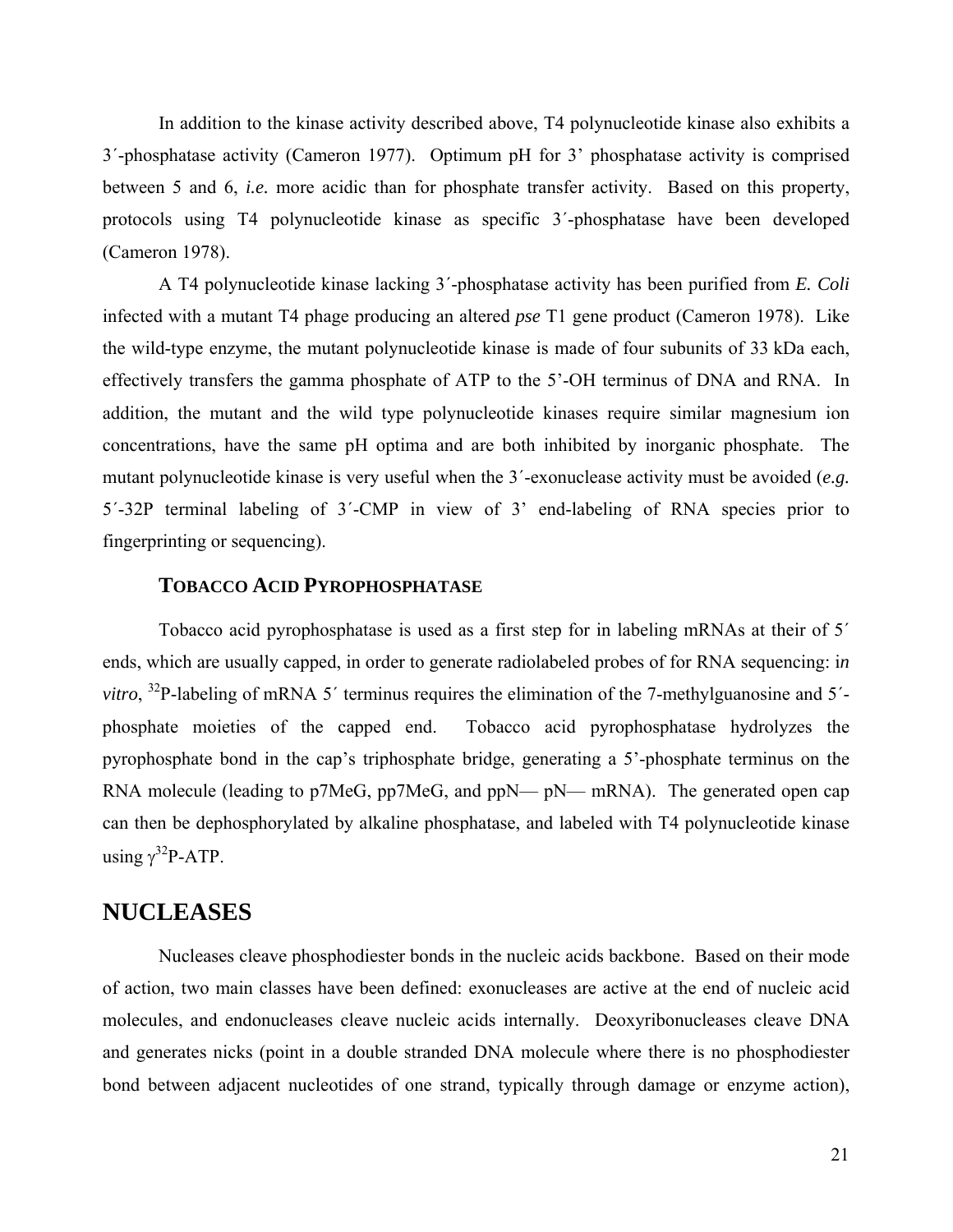whereas ribonucleases cleave RNA. Nucleases are double edge swords for molecular biologists: on one hand, they are the worst enemy to nucleic acids integrity and, on the other hand, they are very useful to cut and manipulate nucleic acids for cloning purposes.

The principal characteristics of the nucleases discussed in this section are summarized in **Table 5**.

### **DEOXYRIBONUCLEASES**

### DEOXYRIBONUCLEASE I (DNASE I, EC 3.1.21.1)

Deoxyribonuclease I (DNase I) is an endonuclease that acts on single- or double-stranded DNA (either isolated or incorporated in chromatin). DNAse I is used for nick translation of DNA, for generating random fragments for dideoxy sequencing, to digest DNA in RNA or protein preparations, and for DNA-protein interactions analysis in DNase footprinting.

DNase I is a 31 kDa glycoprotein, usually purified from bovine pancreas as a mixture of four isoenzymes (A, B, C, and D). It is important to note that crude preparations of DNAse I are often contaminated with RNase A. Thus, great attention should be paid to the quality control provided by the manufacturer to ensure lack of RNase A activity in DNase I preparations. At the end of the reaction, DNase I can be removed from the preparation by thermal denaturation at 75°C for 5 minutes in the presence of 5 mM EGTA (Huang 1996).

DNase I-catalyzed cleavage occurs preferentially in 3' of a pyrimidine (C or T) nucleotide, and generates polynucleotides with free 3'-OH group and a 5'-phosphate. In the presence of Mg2+, DNase I hydrolyzes each strand of duplex DNA independently, generating random cleavages. Maximal activity is obtained in the presence of Ca2+, Mg2+, and Mn2+ ions (Kunitz 1950). The nature of the divalent cations present in the incubation mixture affects both specificity and mode of action of DNase I (Campbell 1980, Junowicz 1973). For instance, in the presence of Mn2+, DNase I cleaves both DNA strands at approximately the same site, producing blunt ends or fragments with 1-2 base overhangs.

#### EXONUCLEASE III (EXODEOXYRIBONUCLEASE III, EC 3.1.11.2)

Exonuclease III was first isolated from the BE 257 *E. Coli* strain, which contains a thermoinducible overproducing plasmid (pSGR3). Exonuclease III is a 28 kDa monomeric enzyme (Weiss 1976) with several interesting activities (Mol 1995): i) 3'-exonuclease activity: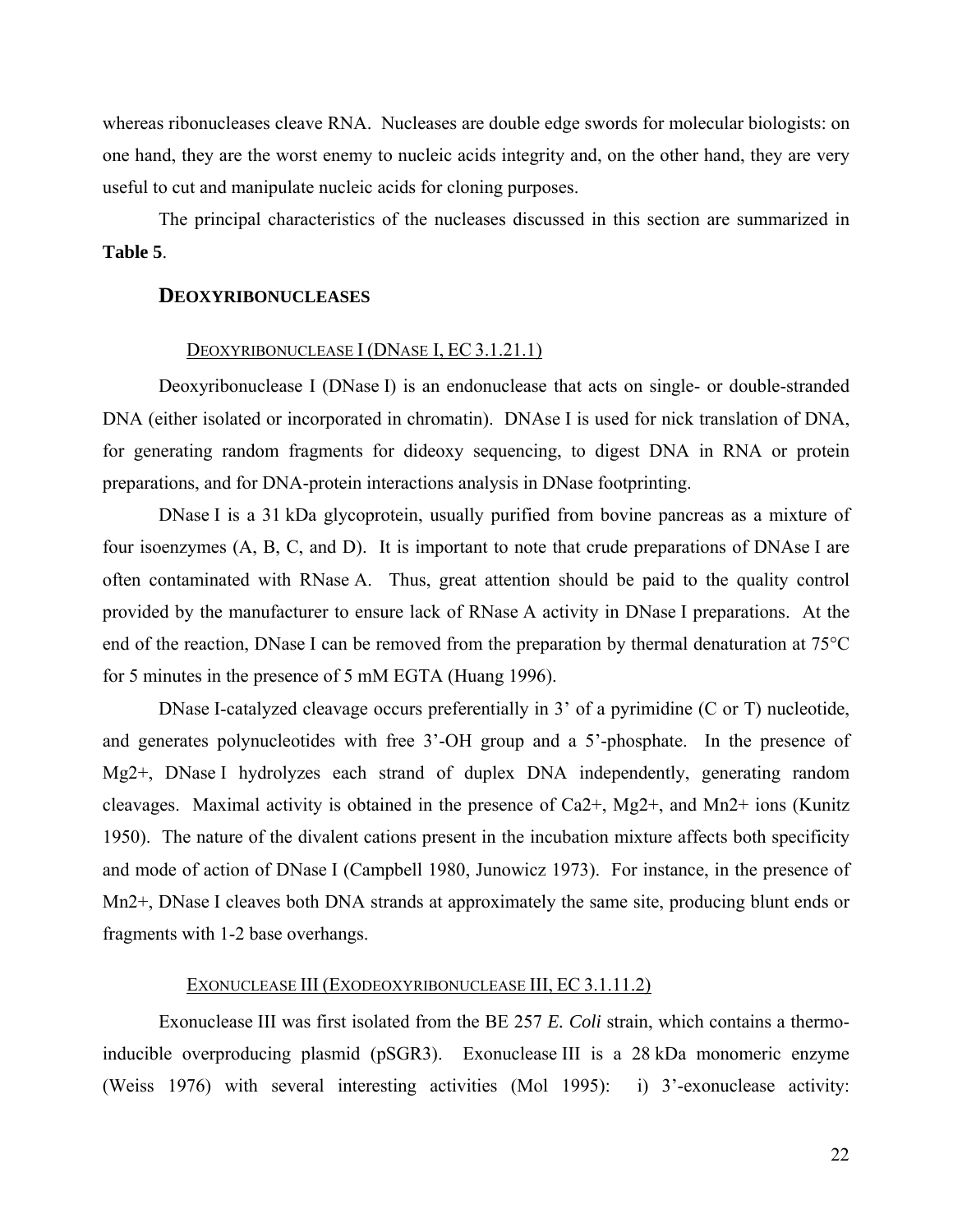exonuclease III catalyzes the removal of mononucleotides from 3´-OH ends of double-stranted DNA; ii) phosphatase activity: exonuclease III dephosphorylates DNA chains that terminate with a 3´-phosphate group (this type of chain is usually inert as a primer and inhibits DNA polymerase action); iii) RNAse H activity: exonuclease III degrades RNA strands of DNA/RNA hybrids (Rogers 1980); iv) endonuclease activity: exonuclease III cleaves apurinic and apyrimidic bases from the sugar phosphate backbone in DNA (Keller 1972).

Another significant feature of exonuclease III is its relative specificity for double-stranted DNA. When this enzyme acts as an endonuclease, it generates a gap at nicks in the double-stranted DNA, whereas when it acts as an exonuclease, it generates a 5'-protruding end (that is resistant to further digestion since exonuclease III is not active on single-stranted DNA). Exonuclease III is unique among the exonucleases in its phospho-monoesterase action on a 3´-phosphate terminus (Demple 1994, Mol 1995).

Exonuclease III is often used in conjunction with the Klenow fragment of *E. Coli* DNA polymerase to generate radio-labeled DNA strands. It is also used sequentially with S1 nuclease to reduce the length of double stranded DNA.

Optimum pH for exonuclease III's endonucleolytic and exonucleolytic activities is between 7.6 and 8.5, while phosphatase activity is maximal at pH between 6.8 and 7.4. The presence of  $Mg^{2+}$  or  $Mn^{2+}$  ions is required for optimal activity, while the presence of  $Zn^{2+}$  inhibits enzyme activity (Richardson 1964a, Richardson 1964b, Rogers 1980).

# BAL 31 NUCLEASES (EC 3.1.11)

Two distinct molecular species described as fast (F) and slow (S) Bal 31 nucleases have been purified from the culture medium of *Alteromonas espejiana* Bal 31. Both species shorten duplex DNA (at both 3' and 5' ends) without introducing internal nicks, and exhibit a highly specific single stranded DNA endonuclease activity (cleaves at nicks, gaps and single-stranded regions of duplex DNA and RNA).

The purified F-Bal 31 nuclease is used for restriction mapping, removing long stretches (up to thousands of base pairs) or short stretches (tens to hundreds of base pairs) from duplex DNA, mapping B-Z DNA junctions, cleaving DNA at sites of covalent lesions (such as UV-induced), and shortening RNA molecules. The S-Bal 31 is a slower acting enzyme used only for restriction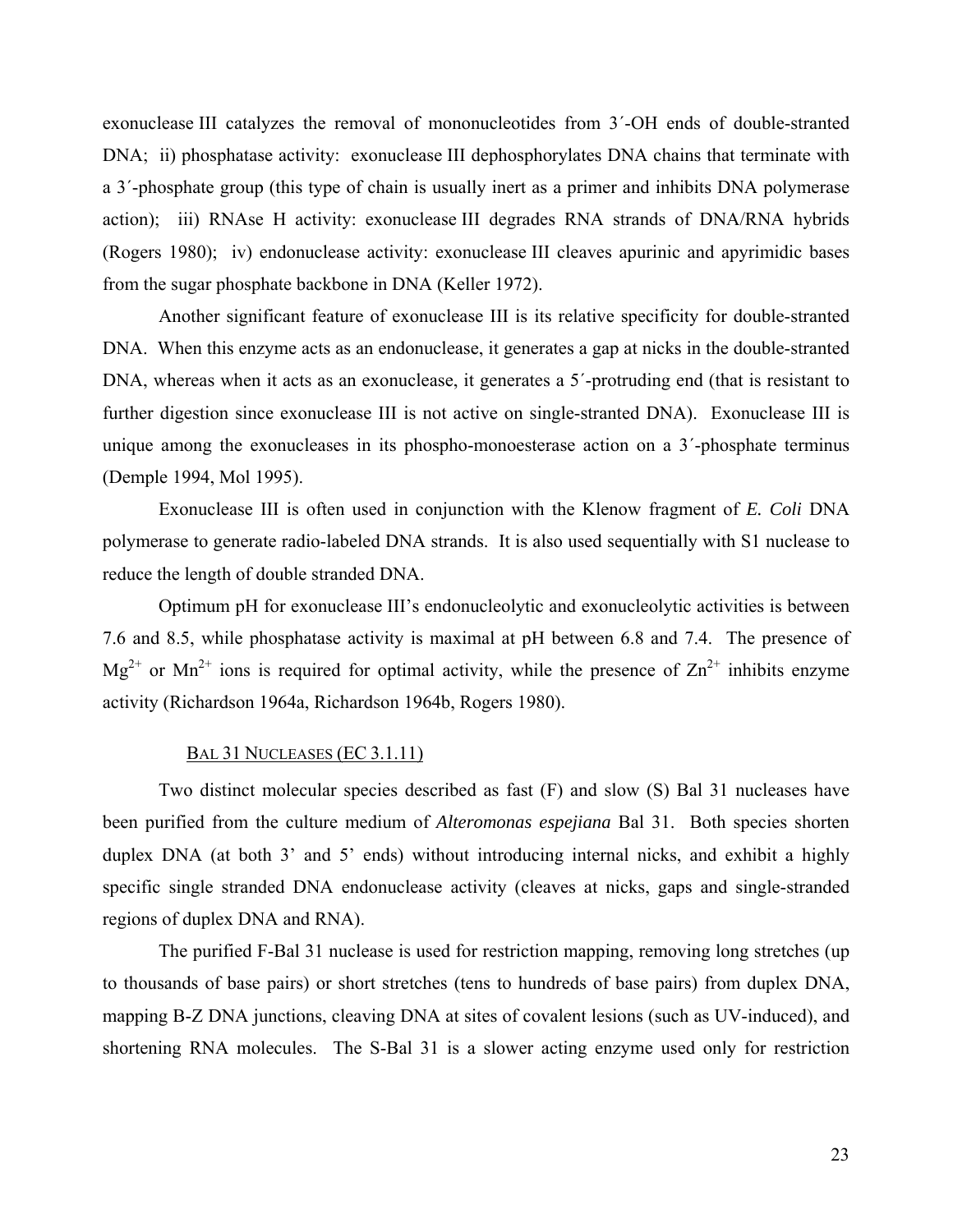mapping and removal of short stretches from DNA duplex. Since  $Ca^{2+}$  is an essential cofactor, EGTA is required to inactivate both enzymes.

Most Bal 31-generated DNA fragments have fully base paired ends, which may further be ligated to any blunt end DNA fragments like molecular linkers. A small fraction of Bal 31 generated DNA fragments is harboring 5´-protruding ends, suggesting that Bal 31 acts sequentially as a  $3' \rightarrow 5'$  exonuclease, followed by endonucleolytic removal of the protruding ends (Shishido) 1982, Talmadge 1980, Wei 1983). Thus, the efficacy of a blunt-end ligation can be increased by utilizing Klenow fragment of *E. Coli* DNA polymerase or T4 DNA polymerase to fill the 5'-protuding ends generated by Bal 31.

Although F and S species of Bal 31 have similar activities on single stranded DNA, they act differently on double stranded DNA: F-Bal 31 can shorten duplex DNA approximately 20 times faster than S-Bal 31 (Talmadge 1980, Wei 1983), although the reaction rate of digestion is dependent upon the C/G content of the substrate DNA (Kilpatrick 1983). When tested under standard conditions, 1 μg/ml of the F- and S-Bal 31 shortens DNA at rates of approximately 130 and 10 base pairs/ terminus/ minute, respectively.

### EXONUCLEASE VII (EC 3.1.11.6)

Exonuclease VII has first been isolated from the *E. Coli* K12 strain as a 88 kDa polypeptide (Chase 1974b). Exonuclease VII specifically degrades single stranded DNA, with no apparent activity on RNA or DNA/ RNA hybrids (Chase 1974a). Since it is able to attack either end of the DNA molecules, it is often utilized to degrade long single protruding strands from duplex DNA (such as those generated by restriction endonucleases) and generate blunt end DNA. Exonuclease VII differs from exonucleases I and III since i) it can degrade DNA from either its 5´ or 3´ end, ii) it can generate oligonucleotides, and iii) it is still fully active in 8 mM EDTA. Exonuclease VII is particularly useful for rapid removal of single-stranded oligonucleotide primers from a completed PCR reaction, when different primers are required for subsequent PCR reactions (Li 1991).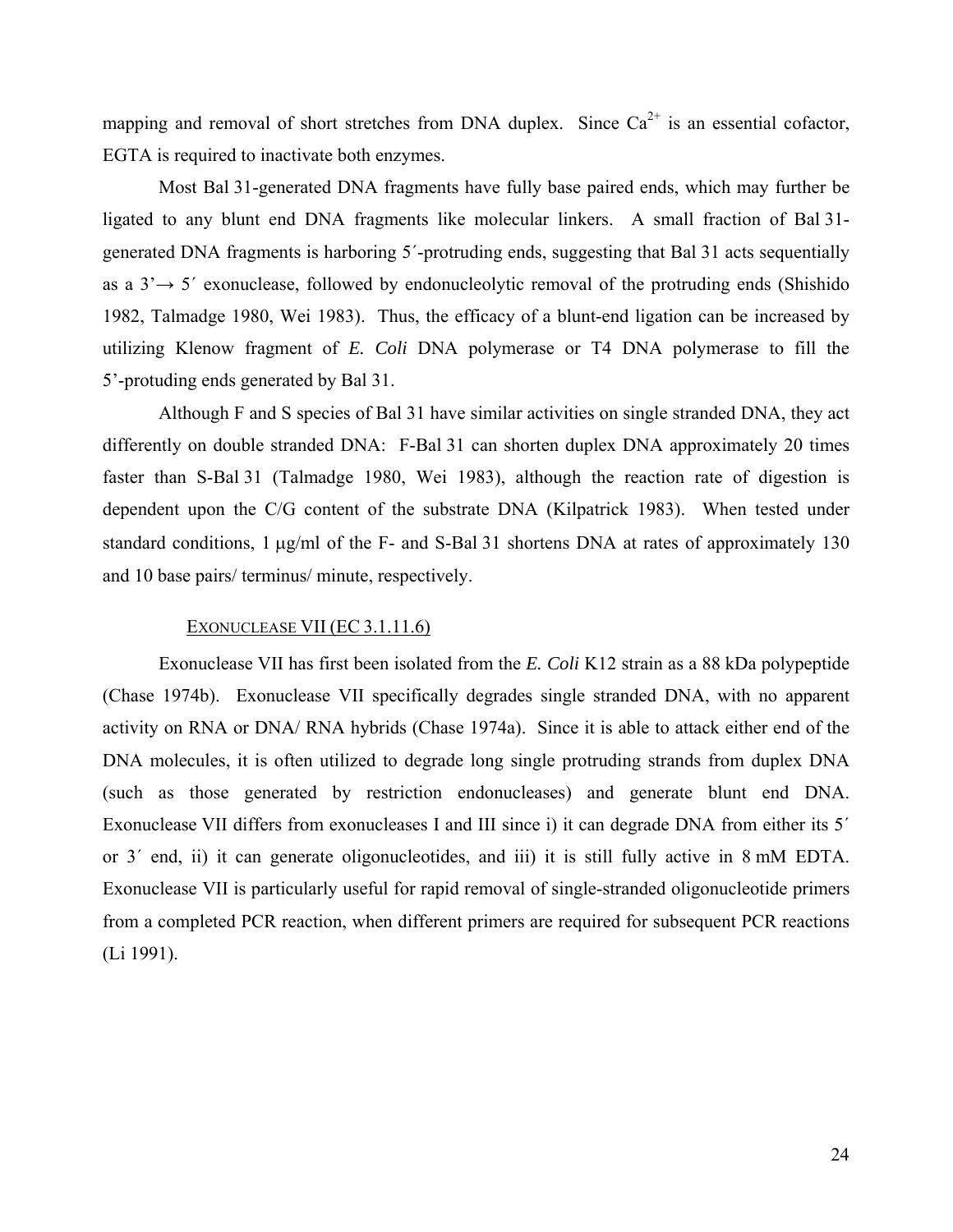## **RIBONUCLEASES**

## PANCREATIC RIBONUCLEASE (RNASE A, EC 3.1.27.5)

Pancreatic ribonuclease (also called RNase A) is an endonuclease that cleaves single stranded RNA at nucleoside 3'-phosphates and 3'-phospho-oligonucleotides ending in Cp or Up. RNase A is used to reduce RNA contamination in plasmid DNA preparations, and for mapping mutations in DNA or RNA by mismatch cleavage, since it cleaves the RNA in RNA/DNA hybrids at sites of single nucleotide mismatch.

RNAse A degrades the RNA into 3'-phosphorylated mononucleotides and oligonucleotides, generating a 2',3'-cyclic phosphate intermediate during the reaction (Anfinsen 1961).

RNase A is active under very different conditions and difficult to inactivate. Hence, great care needs to be taken to avoid contamination with RNAse A and further degradation of RNA samples. RNase-inhibitor from human placenta might be used to inhibit RNAse activity. However, we recommend using diethyl pyrocarbonate (DEPC), guanidinium salts, betamercaptoethanol, heavy metals, or vanadyl-ribonucleoside-complexes for efficient inhibition of RNAse A.

RNase A is available from many commercial sources. As stated above for other enzymes, very few suppliers provide useful information regarding origin or purity of their enzyme preparation.

#### RIBONUCLEASE H (3.1.26.4)

Ribonuclease H (RNase H) specifically degrades RNA in RNA/ DNA hybrids. It allows removal of RNA probes from prior hybridizations, or removal of poly-A tails at the 3´ end of mRNAs.

Optimal activity of RNase H is achieved at a pH comprised between 7.5 and 9.1 (Berkower 1973) in the presence of reducing reagents. RNase H activity is inhibited in the presence of Nethylmaleimide (a chemical that react with SH groups), and is not markedly affected by high ionic strength (50% activity is retained in the presence of 0.3 M NaCl. RNase H requires  $Mg^{2+}$  ions, which can be replaced partially by  $Mn^{2+}$  ions.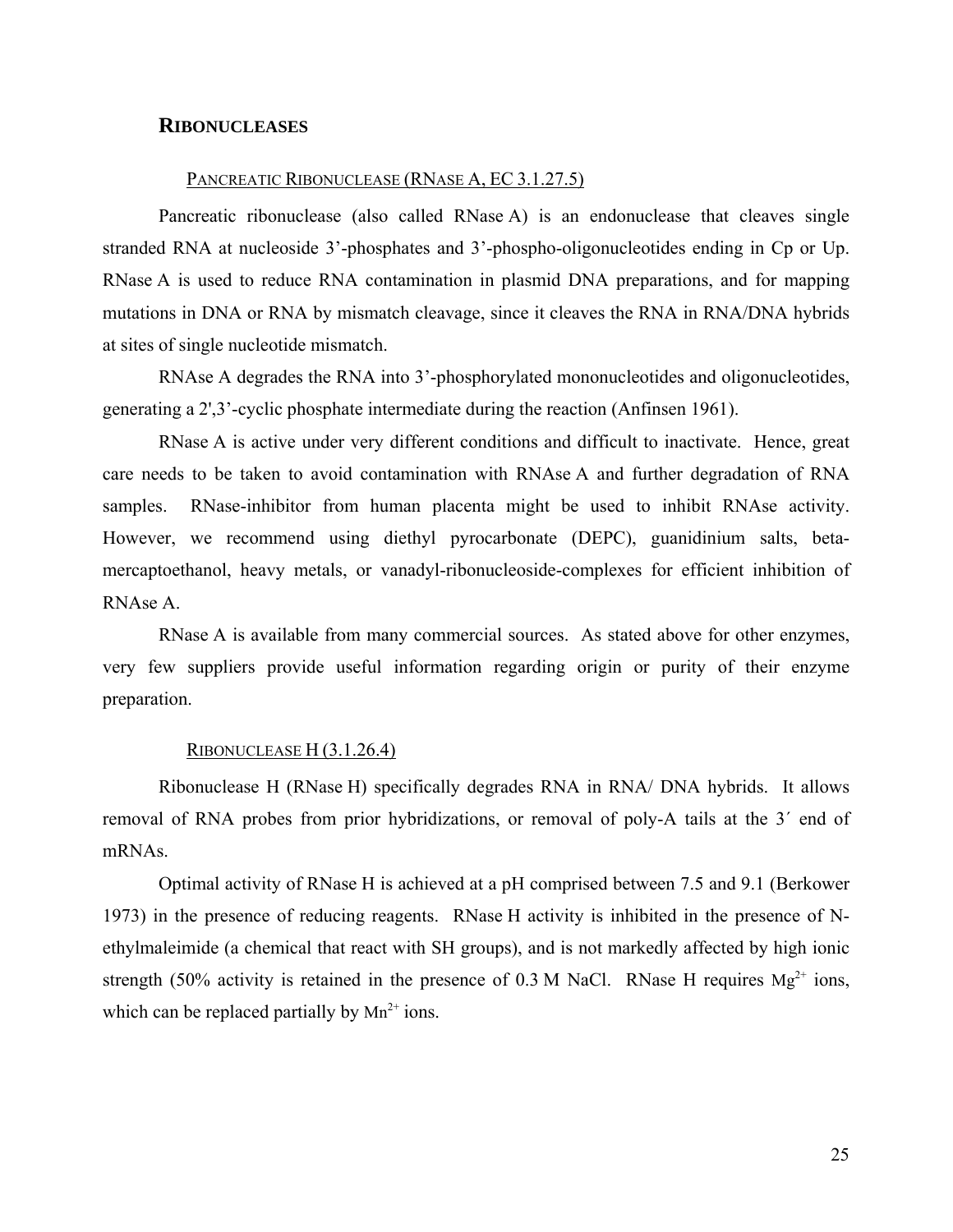#### OTHER RIBONUCLEASES

Many other ribonucleases have been used for RNA sequencing. Each of them has specific cleavage requirement and specificity. Below is a list of these ribonucleases.

Ribonuclease Phy I can be used for rapid sequencing of RNA. It is isolated from cultures of *Physarum polycephalum*. Ribonuclease Phy I cleaves the RNA molecule at G, A, and U, but not at C residues. The products are 3´ mononucleotides with 5´ C termini.

RNase CL3 is used for sequencing RNA. It is isolated from chicken liver (*Gallus gallus*). RNase CL3 digests RNA adjacent to cytidilic acid in a ratio of 60 C residues digested for every U residue digested. The enzyme activity is inhibited by poly-A tracts, unless spermidine is added.

Used primarily for RNA sequencing (Lockard 1978), Cereus ribonuclease is an endoribonuclease that preferentially cleaves RNA at U and C residues.

Ribonuclease Phy M, purified from Physarum polycephalum, has also been used for sequencing of RNA (Donis-Keller 1980). Ribonuclease Phy M preferentially cleaves RNA at U and A residues. Occasionally, cleavage at G may occur. This unwanted reaction can be minimized in the presence of 7 M urea.

RNase T1 is an endoribonuclease that specifically degrades single-stranded RNA at G residues. It cleaves the phosphodiester bond between 3'-guanylic residues and the 5'-OH residues of adjacent nucleotides with the formation of corresponding intermediate 2', 3'-cyclic phosphates. RNase T1 is an 11 kDa protein purified from *Aspergillus oryzae*.

RNAse T2 is also purified from *Aspergillus oryzae*. It has a molecular weight of 36,000, and cleaves all phosphodiester bonds in RNA, with a preference for adenylic bonds.

RNase U2, purified from *Ustilago sphaerogena*, is utilized as complement of RNase T1 in RNA sequencing, to discriminate purines residues since it specifically cleaves adenine residues when incubated at 50°C, pH3.5, and in the presence of 8 M urea. When incubated under standard conditions (Takahashi 1961), RNase U2 specifically cleaves the 3´-phosphodiester bond adjacent to purines, therefore generating purines 3´-phosphates or oligonucleotides with purine 3´-phosphate terminal groups. Cyclic 2´,3´ purine nucleotides are obtained as intermediates and that reversal of the final reaction step can be used to synthetize ApN and GpN. RNase U2 is thermostable (80°C for 4 minutes) in aqueous solution at pH 6.9.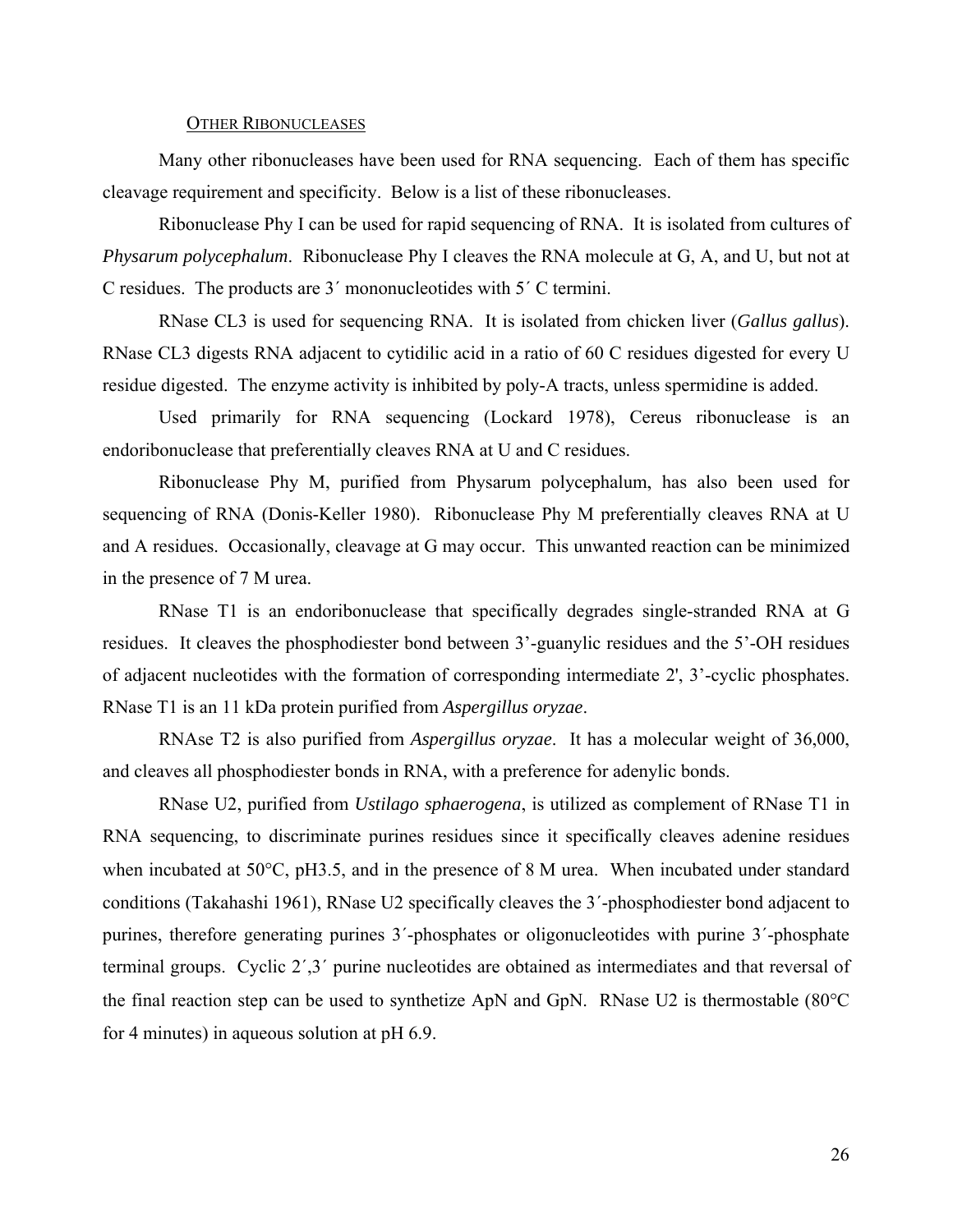### **DNA/ RNA NUCLEASES**

### S1 NUCLEASE (EC 3.1.30.1)

S1 nuclease is a very useful tool for measuring the extent of hybridization (DNA— DNA or DNA— RNA), probing duplex DNA regions, and removing single stranded DNA of protruding ends generated by restriction enzymes. S1 nuclease is purified from *Aspergillus oryzae*. This enzyme degrades RNA or single stranded DNA into 5´ mononucleotides, but does not degrade duplex DNA or RNA— DNA hybrids in native conformation.

S1 nuclease is a 32 kDa metalloprotein (Vogt 1973). It requires  $\text{Zn}^{2+}$  for activity.  $\text{Co}^{2+}$  and  $Hg^{2+}$  can replace  $Zn^{2+}$ , but are less effective as cofactors. S1 nuclease's optimal activity is achieved at pH 4.0– 4.3 (a 50% reduction of activity is observed at pH 4.9, and the enzyme is inactive at  $pH > 6.0$ . S1 nuclease is strongly inhibited by chelating agents such as EDTA and citrate, or by low concentration of sodium phosphate (as low as 10 mM). Nuclease S1 is resistant to denaturing agents such as urea, SDS, or formamide (Hofstetter 1976, Vogt 1973) and is thermostable (Ando 1966).

S1 nuclease hydrolyzes single-stranded DNA five times faster than RNA, and 75,000 times faster than double-stranded DNA. The low level of strand breaks which can be introduced by S1 nuclease in duplex DNA (Beard 1973, Shenk 1975, Vogt 1973, 1980, Wiegand 1975) can be further reduced by high salt concentration (*i.e.* 0.2 M). S1 nuclease is active at S1 sensitive sites generated by negative supercoiling of the helical DNA structure (Beard 1973, Godson 1973, Mechali 1973), UV irradiation (Heflich 1979, Hofstetter 1976, Shishido 1974), or depurination (Shishido 1975).

S1 nuclease is widely used when specific removal of single portions of duplex DNA, RNA/ DNA hybrids, or RNA molecules is required. Among these applications are mapping of spliced RNA molecules, the isolation of duplex regions in single stranded viral genomes (Shishido 1970, 1971), probing strand breaks in duplex DNA molecules (Germond 1974, Shishido 1975, Vogt 1973), cleavage of regions with lesser helix stability (Lilley 1980, Panayotatos 1981, Shishido 1979), localization of inverted repeated sequences (Lilley 1980, Panayotatos 1981, Shishido 1979), introduction of deletion mutation at D loop sites in duplex DNA (Green 1980), and mapping of the genomic regions involved in interactions with DNA binding proteins (Meyer 1980).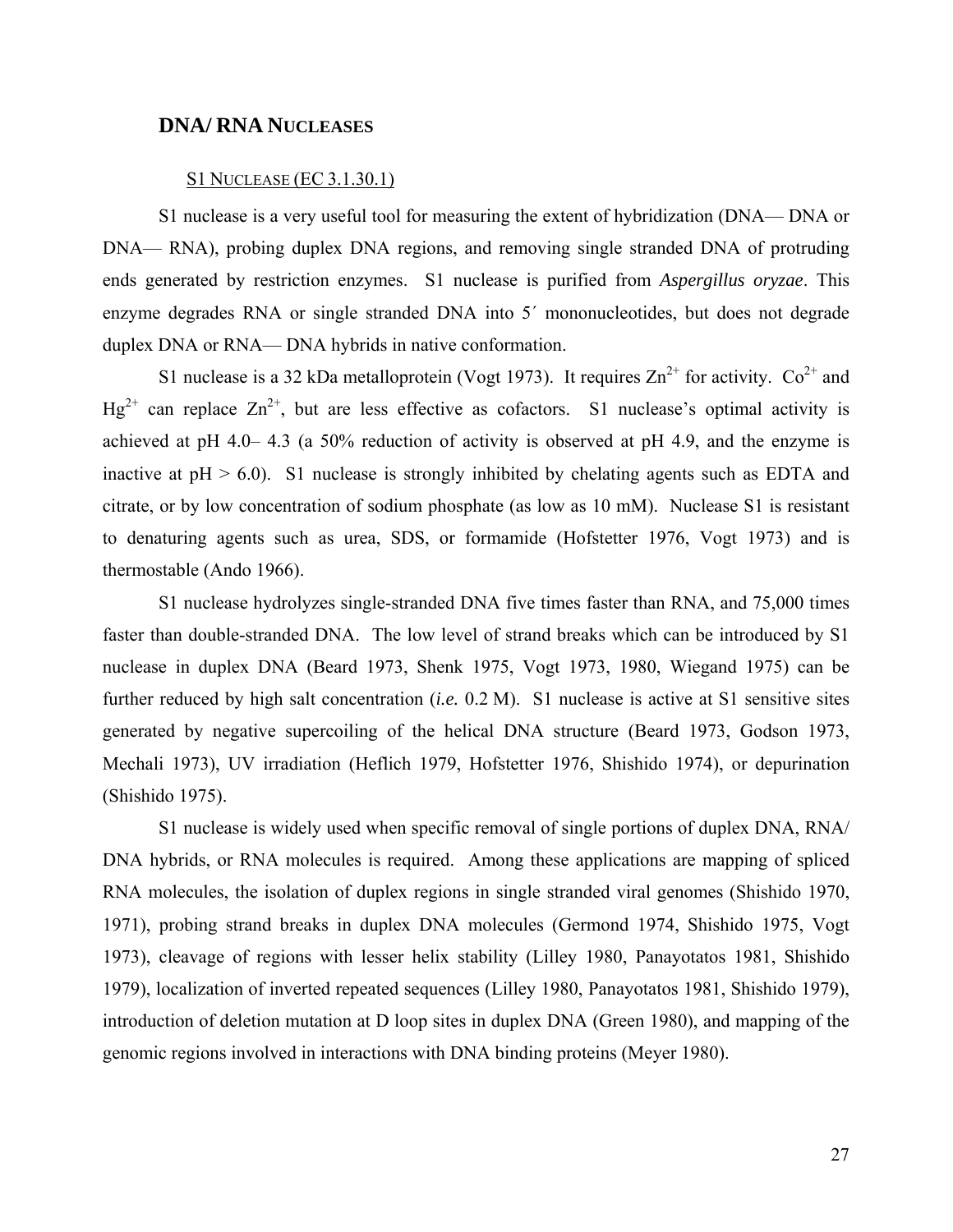#### MUNG BEAN NUCLEASE

Mung bean nuclease can be used in the same way as nuclease S1, to remove protruding ends in duplex DNA or for transcription promoter mapping.

Mung bean nuclease is a single stranded specific DNA and RNA endonuclease purified from mung bean sprouts. It yields 5´-phosphate terminated mono- and oligonucleotides (Johnson 1968, 1970, Mikulski 1970, Sung 1962). Complete duplex DNA degradation may occur when high enzyme concentration and extended incubation time are used. This is due to a two-step process: the enzyme first introduces single stranded nicks, followed by double stranded scissions and exonucleolytic digestion of the resulting fragments.(Johnson 1970, Kroeker 1978, Kroeker 1976)

Proper trimming of the 5´-protruding extensions is achieved when the final blunt end contained a G-C base pair at its terminus (Ghangas 1975). Presence of an A-T base pair at the position where the fragment would end after trimming seemed to interfere with precise removal of the protruding end. Nucleotide composition of the overhang does not affect efficiency or quality of the nucleolytic digestion (Ghangas 1975).

Mung bean nuclease was also proven to be very useful for excising cloned DNA fragments inserted in vectors following a dA·dT tailing (Wensink 1974). Because poly(dA/ dT)·are not recognized as typical double stranded structures (Johnson 1970), they are hydrolyzed at half the rate of single stranded tails, but they are more efficiently cleaved than other duplex regions in DNA.

Mung bean nuclease requires  $Zn^{2+}$  and a reducing agent such as cysteine for maximum activity and stability. It is inhibited by high salt concentrations (80 to 90% inhibition in 200– 400 mM NaCl). Triton X-100 (0.001% w/v) can increase mung bean nuclease stability (when used at low concentrations such as less than 50  $U/\mu$ ) and to prevent nuclease adhesion to surfaces.

# **METHYLASES**

# **METHYLASES FROM BACTERIAL RESTRICTION-MODIFICATION SYSTEMS**

Bacteria use restriction endonucleases to degrade foreign DNA introduced by infectious agents such as bacteriophages. In order to prevent destruction of its own DNA by the restriction enzymes, bacteria mark their own DNA by adding methyl groups to it (methylation). This modification, which must not interfere with the DNA base-pairing, usually affects only a few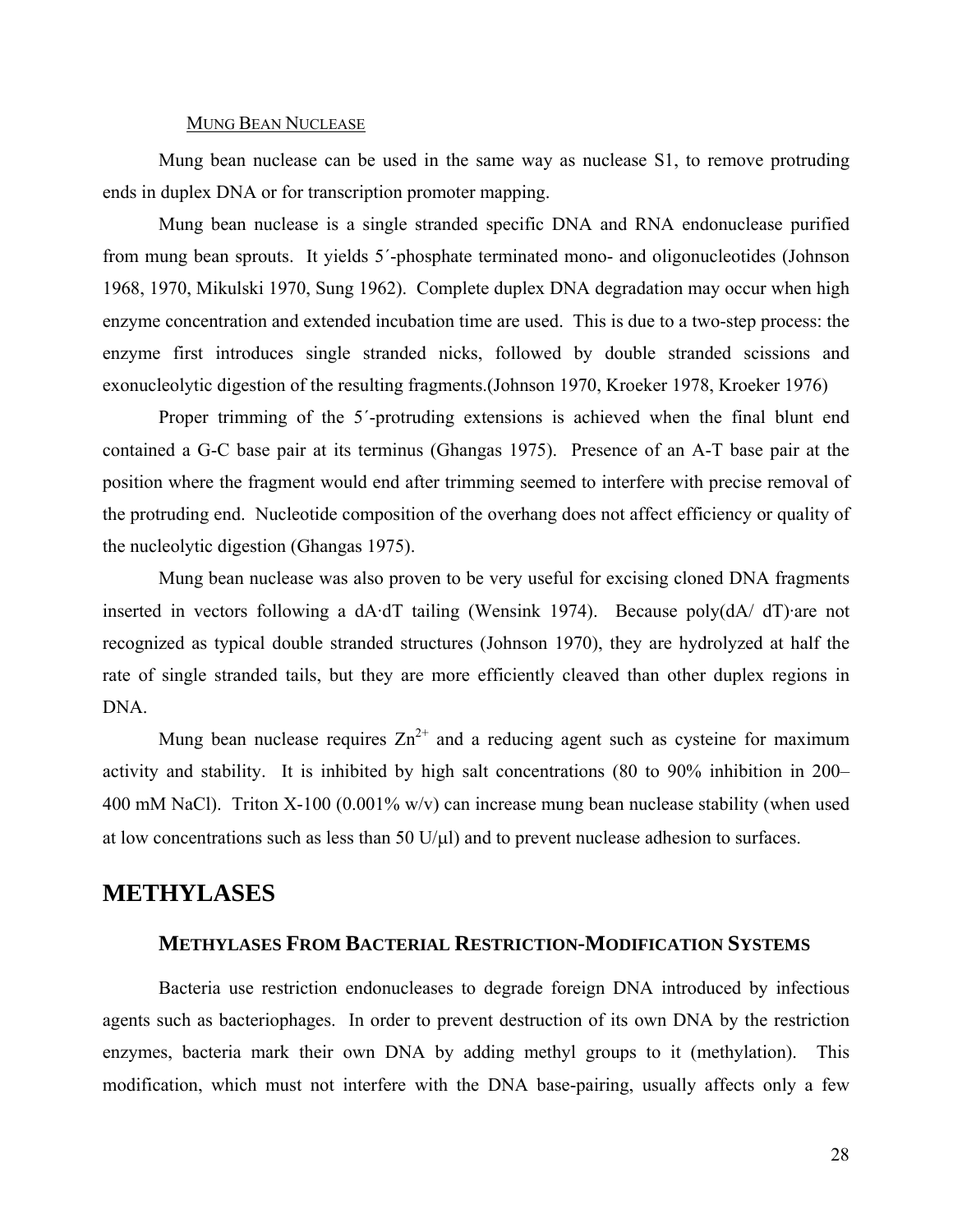specific bases on each strand. Methylases are part of the bacterial restriction- modification (RM) system. They catalyze the transfer of methyl groups from S-adenosyl-methionine (SAM) to specific nucleotides of double stranded DNA molecules. Methylases from type II RM systems (the most common) are encoded by separate proteins and act independently of their respective restriction endonucleases, whereas methylase and restriction activities of type I and III RM systems are provided by a unique protein complex (Wilson 1991).

Methylations often inhibit restriction enzymes that recognize the corresponding sequences (Sistla 2004), although there are exceptions to this rule (Gruenbaum 1981a): i) some restriction endonucleases cleave DNA at a recognition sequence being modified by the *dam* or *dcm* methylases (see below) (*e.g.* Apy I, Bam HI, Sau 3AI, Bgl II, Pvu I, or BstNI); ii) some bacteria have restriction endonucleases that only degrade methylated DNA and not the host unmethylated DNA (to overcome the camouflage evolution of some bacteriophages that contain methylated DNA).

Methylases are often used in molecular cloning to protect DNA from digestion, during DNA cloning or cDNA or genomic library construction. For example, when cloning a DNA fragment at the BamH I site of a given vector, the BamHI methylase can first be used to protect potential internal Bam HI sites in the vector, before addition of Bam HI linkers and digestion with the Bam HI endonuclease.

A methylase can also inhibit a restriction endonuclease of different RM systems (*e.g.* TaqI methylase inhibits BamHI restriction enzyme). The extent of overlap between restriction and methylation sequences determines the extent to which methylation alters endonuclease cleavage specificity and/or activity. There are two types of overlaps: in the first case, the methylation sequence completely overlaps with the one of restriction endonuclease, and methylation alters cleavage specificity. In the second case, the methylation sequence partially overlaps with the one of restriction endonucleases, and nucleotide methylation modifies the endonuclease recognition sequence, which becomes resistant to the endonuclease activity (see below).

The first class of overlap occurs when restriction endonucleases have degenerated recognition sequence, and when methylases are active on only one of the possible sites. For example, the Hinc II recognition sequence is GTPyPuAC, which means that Hinc II can cleave duplex DNA at the following four combinations: GTCGAC, GTCAAC, GTTGAC, and GTTAAC. TaqI methylase (designated M.TaqI) catalyzes the transfer of a methyl group to the adenine residue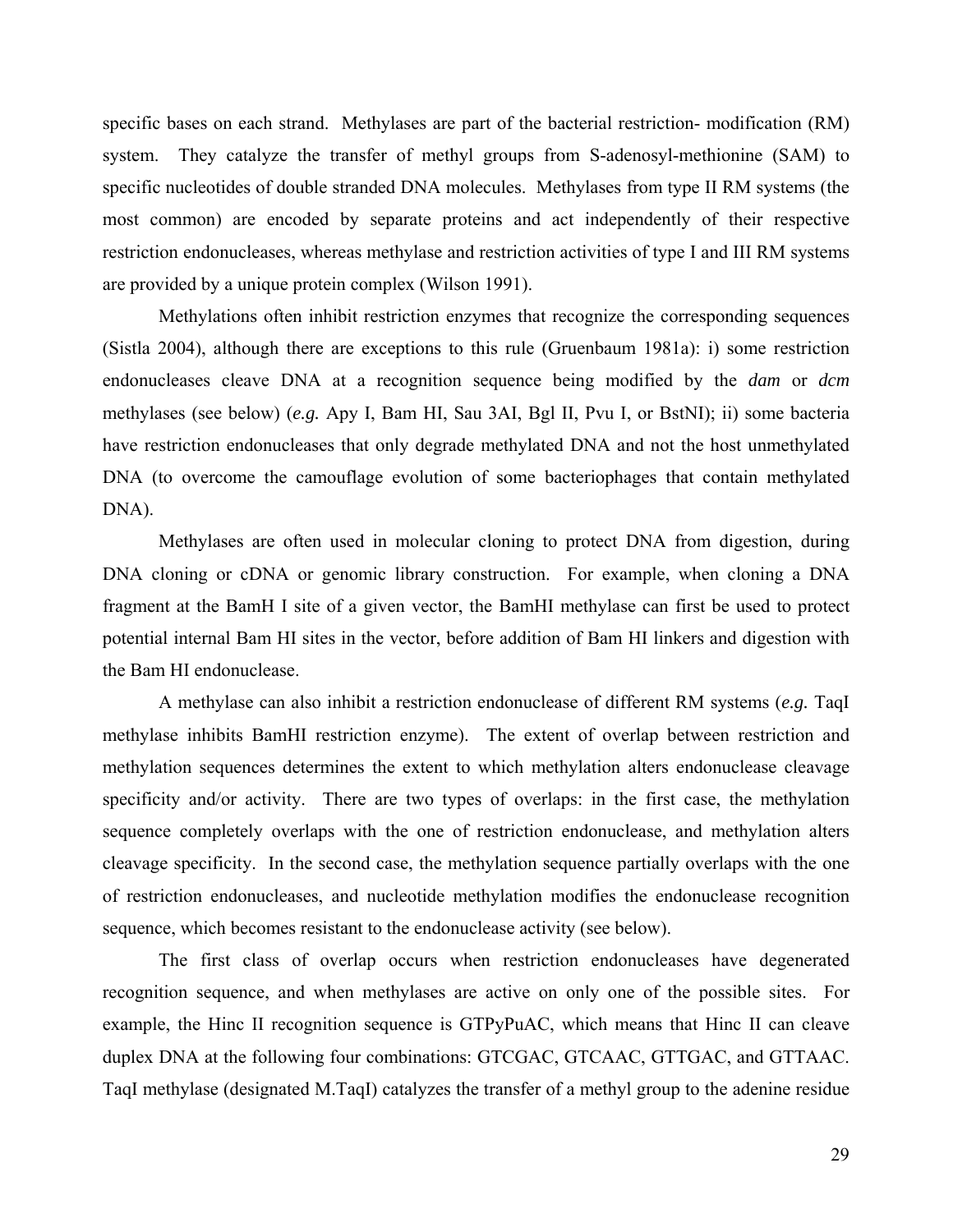of the TCGA sequence. Thus, among the four possible Hinc II recognition sites, only those containing a TCGA sequence are methylated by M.TaqI, and consequently become resistant to Hinc II digestion. This kind of overlap can be used to create new specificities for restriction endonucleases in duplex DNA (Nelson 1984).

The second class of overlap occurs at the boundaries of the recognition sequences for a restriction endonuclease and a methylase. For example, when the GGATCC sequence of a Bam HI restriction site is followed by GG, the Bam HI site partially overlaps with the CCGG methylation site of M.MspI. Since M.MspI transfers a methyl group to the 5´ cytosine residue in the CCGG sequence, it methylates the Bam HI site at its internal cytosine, thereby making this sequence resistant to the Bam HI endonuclease.

# **DAM AND DCM METHYLASES**

Most B, K, and W strains of *E. Coli* also contain two site-specific DNA methylases, which are not part of the RM system and are encoded by the *dam* and *dcm* genes (Pirrotta 1976). The *dam* methylase transfers a methyl group from SAM to the N6 position of the adenine residue in the sequence GATC, while the *dcm* methylase (also known as *mec*) transfers a methyl group from SAM to the internal cytosine residues in the sequences CCAGG or CCTGG (Geier 1979, Marinus 1973, May 1975).

*Dam* methylation regulates post-replication mismatch repairs. All DNA isolated from *E. Coli* is not methylated to the same extent. For instance, the pBR322 plasmid DNA purified from *E. Coli* after amplification with chloramphenicol is resistant to the digestion by Mbo I, which does not cut at methylated sites. Furthermore, only 50% of the  $\lambda$  DNA obtained from a  $dam^+$  strain of *E*. *Coli* is methylated. The degree of *in vivo* cytosine methylation in the sequence CpG is related to the level of gene expression in eukaryotic cells, and quantity of methylated cytosine residues inversely correlates with gene activity (Ehrlich 1981, Gruenbaum 1981b, Razin 1977, Razin 1980, Sutter 1980).

## **PRACTICAL CONSIDERATIONS ON THE IN VITRO USE OF METHYLASES**

DNA fragments obtained by restriction endonuclease digestion of *in vitro* methylated DNA are in most respects indistinguishable from unmethylated DNA. However, it is important to note that methylated cytosine does not generate a band in the C channel when sequencing DNA by the Maxam and Gilbert method. In addition, the presence of methyl-cytosine residues in DNA reduces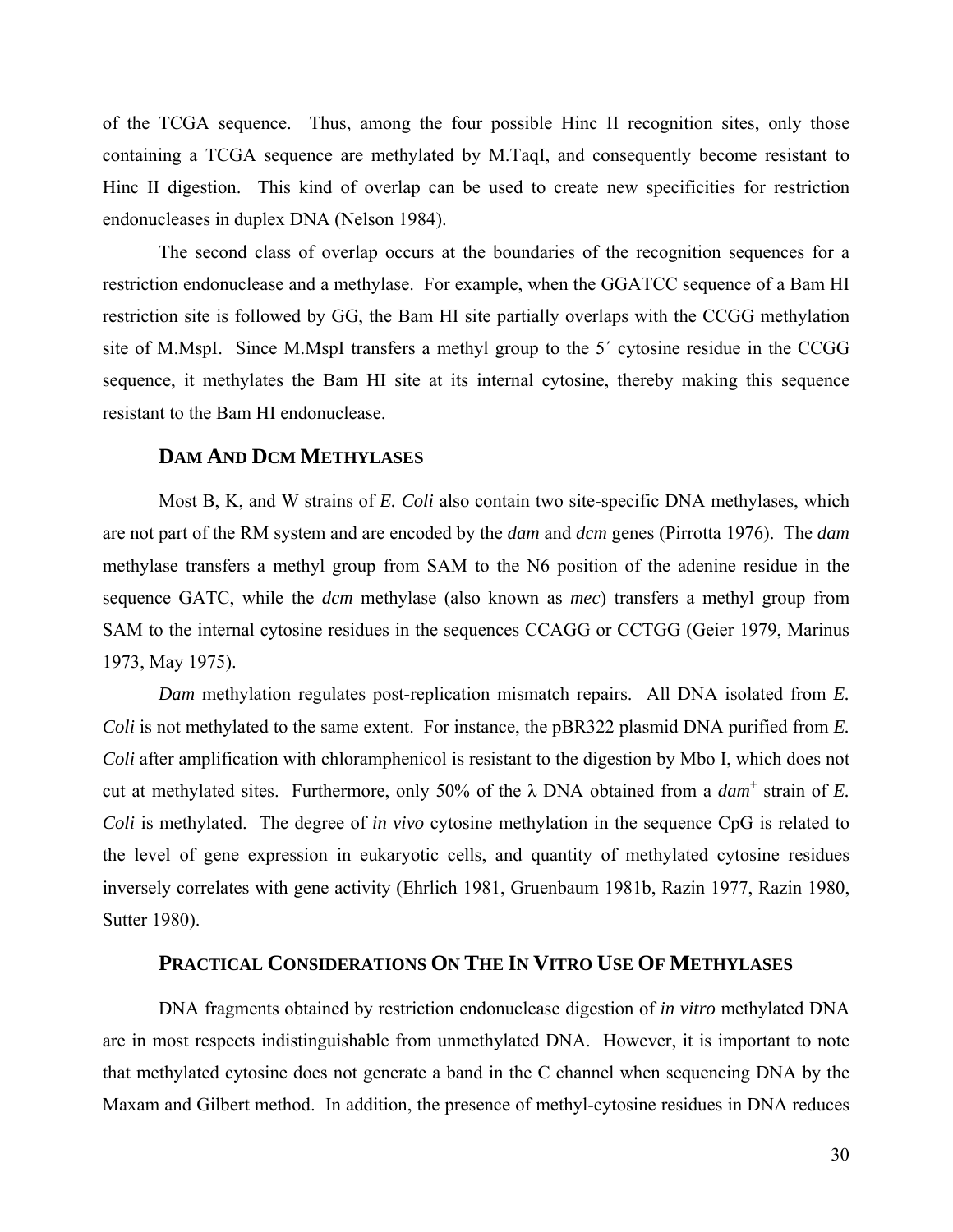efficiency of transformation in most common strains of *E. Coli*. This second problem results from the existence of restrictions systems in *E. Coli* K12 responsible for a specific degradation of DNA containing methylated cytosines. These restriction systems, designated 5-methylcytosine-specific restriction enzyme (*mcr)-A* and *mcrB,* are similar to those degrading hydroxymethylcytosinecontaining DNA ( $rglA$  and  $rglB$ ). The  $mcrA^+$  strains cleaves DNA modified by the Hpa II methylase while *mcrB* cleaves DNA modified by the Hae III, Alu I, Hha I, and Msp I methylases. *E. Coli* strains deficient in the *mcrB* system are available from New England Biolabs.

DNA methylases from of type II RM systems perform the methylation reaction under similar conditions as do restriction endonucleases, except that the methylase requires SAM as a methyl group donor. Therefore, it is generally acceptable to carry out the methylation reaction using standard restriction endonuclease buffers to which SAM has been added. Importantly, methylases do not require divalent cations to be active, while most restriction endonucleases do.

# **OTHER ENZYMES**

# **POLYADENYLATE POLYMERASE OF E. COLI (POLYNUCLEOTIDE ADENYLYL-TRANSFERASE, EC 2.7.7.19)**

Polyadenylate (polyA) polymerase of *E. Coli* is a 58 kDa polypeptide that polymerizes adenylate residues at the 3´ end of various polyribonucleotides, in a template-independent manner. *In vitro*, it is used for RNA 3' extension to prepare a priming site for cDNA synthesis using oligodT, or to prepare RNA for poly-dT-based purification. Depending on the experimental conditions, polyA polymerase can polymerize a polyA stretches from 20- to 2,000-nucleotide long.

*E. Coli* polyA polymerase catalyzes the addition of adenosine monophosphates (AMPs) using ATP as a substrate. ADP, dATP, and GTP are not polyA polymerase substrates, but CTP and UTP are (though at less than 5% of the rate obtained with ATP). PolyA polymerase is inhibited by phosphate and pyrophosphate ions, and aurin tricarboxylic acid, an inhibitor of both RNA polymerase and of the binding of mRNA to ribosomes. .PolyA polymerase is a rather unusual enzyme in that its optimal activity requires the presence of high concentrations of monovalent cations (*e.g.* 400 mM NaCl). It is stimulated by  $Mn^{2+}$  and is insensitive to antibiotics such as rifampicin and streptolygdin (transcriptional inhibitors of initiation and elongation, respectively).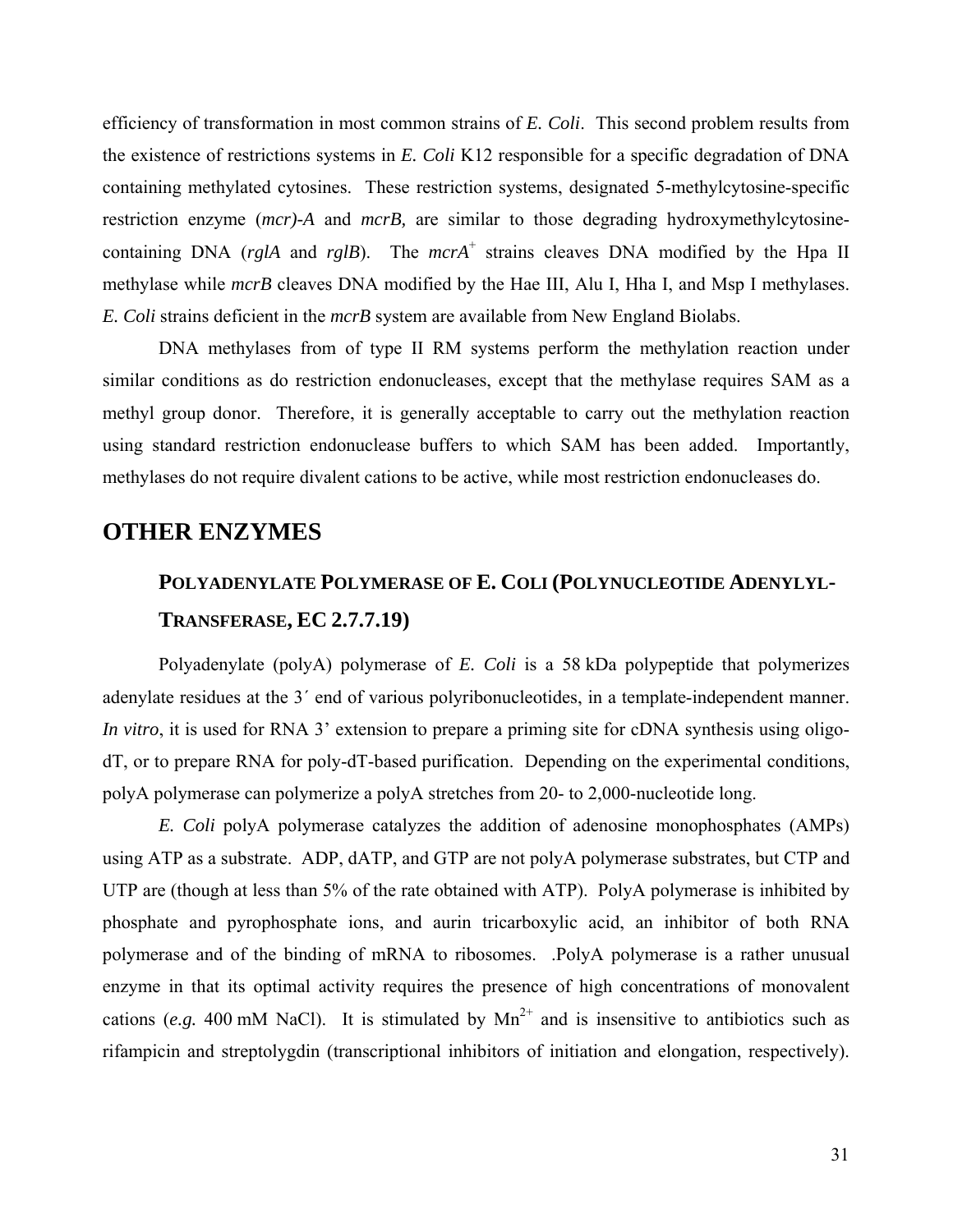In contrast to polynucleotide phosphorylase, another template-independent polynucleotide synthesizing enzyme, polyA polymerase does not degrade its own polyA product.

PolyA polymerase uses a wide variety of single stranded RNA species as primers. Double stranded RNA and some polynucleotides (such as polyUG, polyC, or di- and trinucleotides) are very poor primers. DNA does not function as a primer. This latter property is common to virtually all other polyA polymerases, except for the enzyme isolated from plants such as maize that shows considerable activity with natural and synthetic oligo- and poly-dNTPs.

# **TOPOISOMERASE I (EC 5.99.1.2)**

Toppoisomerase I is a 105 kDa protein (Liu 1981) that catalyzes the relaxation of supercoiled DNA by transiently cleaving one strain of duplex DNA in the sugar— phosphate backbone, and further ligating the two generated ends (Champoux 1978, Gellert 1981). Topoisomerase I is an ubiquitous nuclear protein that is used by cells during processes such as replication, recombinaison, or DNA- protein interactions that involve unwinding of the DNA, and thereby create excessive supercoiling upstream of the unwinding point (Champoux 2001).

*In vitro*, topoisomerase I was initially used for circular DNA preparation (Martin 1983), and for studying nucleosome assembly (Germond 1974, Laskey 1977) or DNA tertiary structures (Peck 1981, Wang 1979). Later, it was shown that topoisomerase I also catalyzes the covalent transfer of a single stranded DNA (donor) to an heterologous DNA (acceptor) (Been 1981, Halligan 1982). This reaction involves the initial binding of the enzyme to single stranded DNA and formation of a covalent DNA/ enzyme complex, which is then able to ligate the single stranded fragment to the 5'-OH end of the acceptor DNA (Halligan 1982, Prell 1980). This ability of topoisomerase I to function as both a nuclease and a ligase has been utilized to develop new cloning vectors (Invitrogen TOPO® Cloning Vectors). The TOPO® cloning method uses topoisomerase I of *vaccinia* virus that i) specifically cuts double stranded DNA at the end of a (C/T)CCTT sequence, and ii) binds covalently to the 3'-phosphate of the thymidine of the generated DNA. The ligase activity of topoisomerase I can then join an acceptor DNA with compatible ends. TOPO<sup>®</sup> vectors form Invitrogen are provided as linear duplex DNA containing a topoisomerase I covalently linked to the 3'-phosphate on one strand, and a GTGG overhang on the other strand. Cloning is achieved using PCR products that have been amplified using a forward primer that contains four extra bases (CACC) at the 5' end. The overhang in the cloning vector (GTGG) hybridizes the 5′ end of the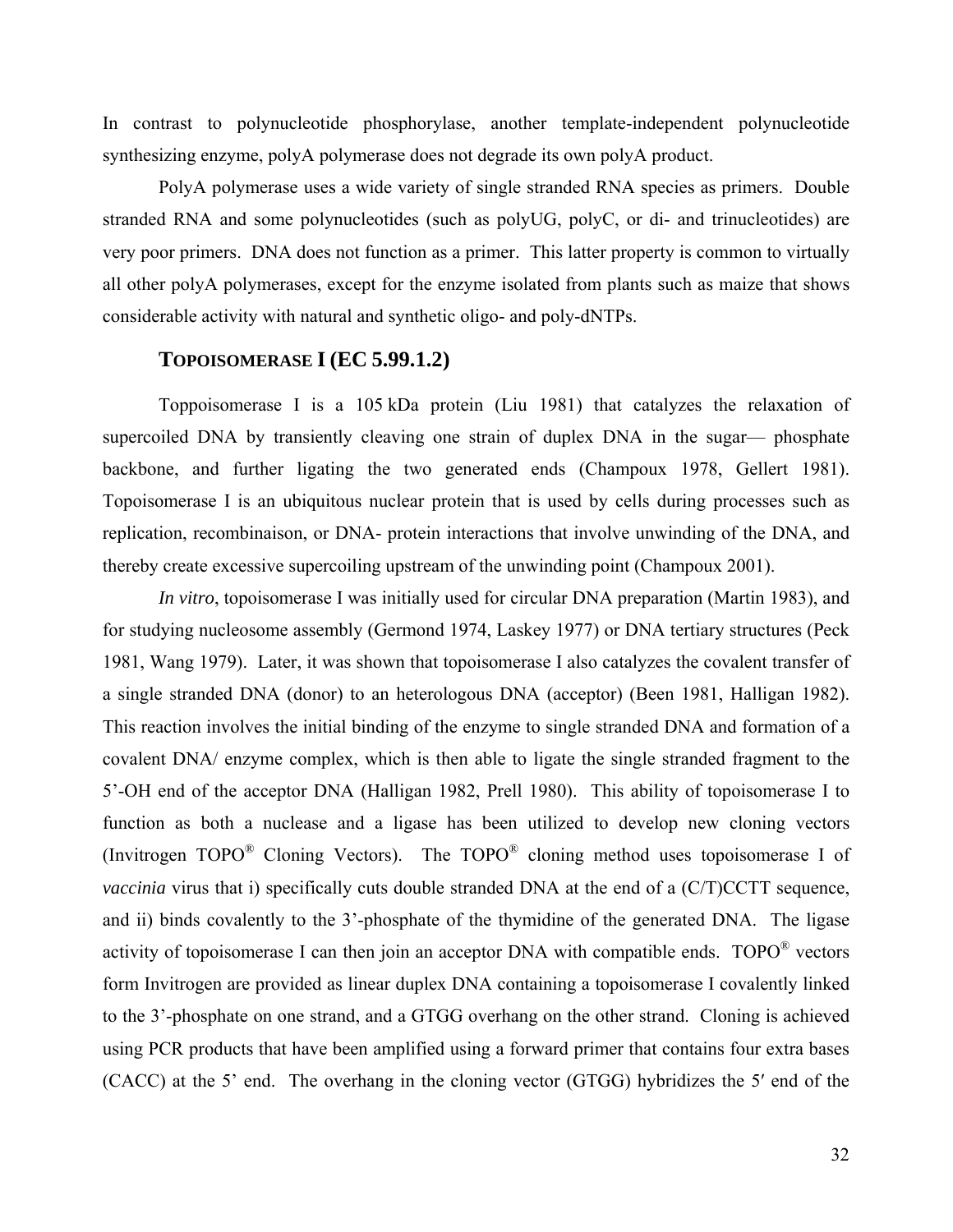PCR product, anneals to the added bases, and topoisomerase I ligates the PCR product in the correct orientation. Topoisomerase I also ligates the PCR product at the blunt 3' end.

Topoisomerase I is active at pH 7.5 in the presence of 50 to 200 mM NaCl, and is inactivated by 0.2% SDS. Covalent binding to DNA is stimulated by 5-10 mM  $Mg^{2+}$ .

### **TOPOISOMERASE II (E. COLI DNA GYRASE, EC 5.99.1.3)**

Topoisomerase II, which is purified from *M. Luteus* (Klevan 1980), catalyzes the breakage and resealing of both strands of duplex DNA, thereby changing the linking number of discrete supercoiled forms of DNA by two (Brown 1979, Liu 1981). Topoisomerase II is also capable of reversibly knotting intact circular DNA (Brown 1979, Liu 1981). Type II topoisomerases are multimeric proteins that require ATP to be fully active. Type II topoisomerase is inhibited by etoposide, a chemotherapeutic agent used to reduce growth of rapidly dividing cancer cells (Baldwin 2005).

### **GUANYLYL TRANSFERASE FROM VACCINIA VIRUS**

Guanylyl transferase is a capping enzyme complex isolated from *Vaccinia* virus. Guanylyl transferase is used to label either 5´ di- and triphosphate ends of RNA molecules, or capped 5´ ends of RNA after chemical removal of the terminal 7-methyl-guanosine  $(m<sup>7</sup>G)$  residue.

This complex has three enzymatic activities: 1) it acts as an RNA triphosphatase by catalizing the cleavage of a pyrophosphate from a trisphosphate end of an RNA molecule, releasing a bisphosphate RNA end; 2) it is a guanylyl transferase, able to transfer one molecule of GTP to RNA, releasing pyrophosphate (because the 5' end of the RNA molecule ends in a phosphate group, the bond formed between the RNA and the GTP molecule is an unusual 5'-5' triphosphate linkage, instead of the 3'-5' bounds that exist between the other nucleotides forming an RNA strand); and 3) it is an RNA (guanine-7)-methyl transferase that transfers a methyl group from SAM to the 5' guanidine residue of an RNA molecule.

Guanylyl transferase complex does not accept monophosphate RNA as a substrate. Consequently, degraded or nicked RNA will not be labeled except at the 5´-cap end. The optimal amount of enzyme to be used must be determined empirically.

During labeling experiments, it is recommended to verify that all labeling is incorporated in an authentic cap structure. To this end, tobacco acid pyrophosphatase can be used on an aliquot of the labeled samples: all labeling should be released in the form of 5' GMP after digestion.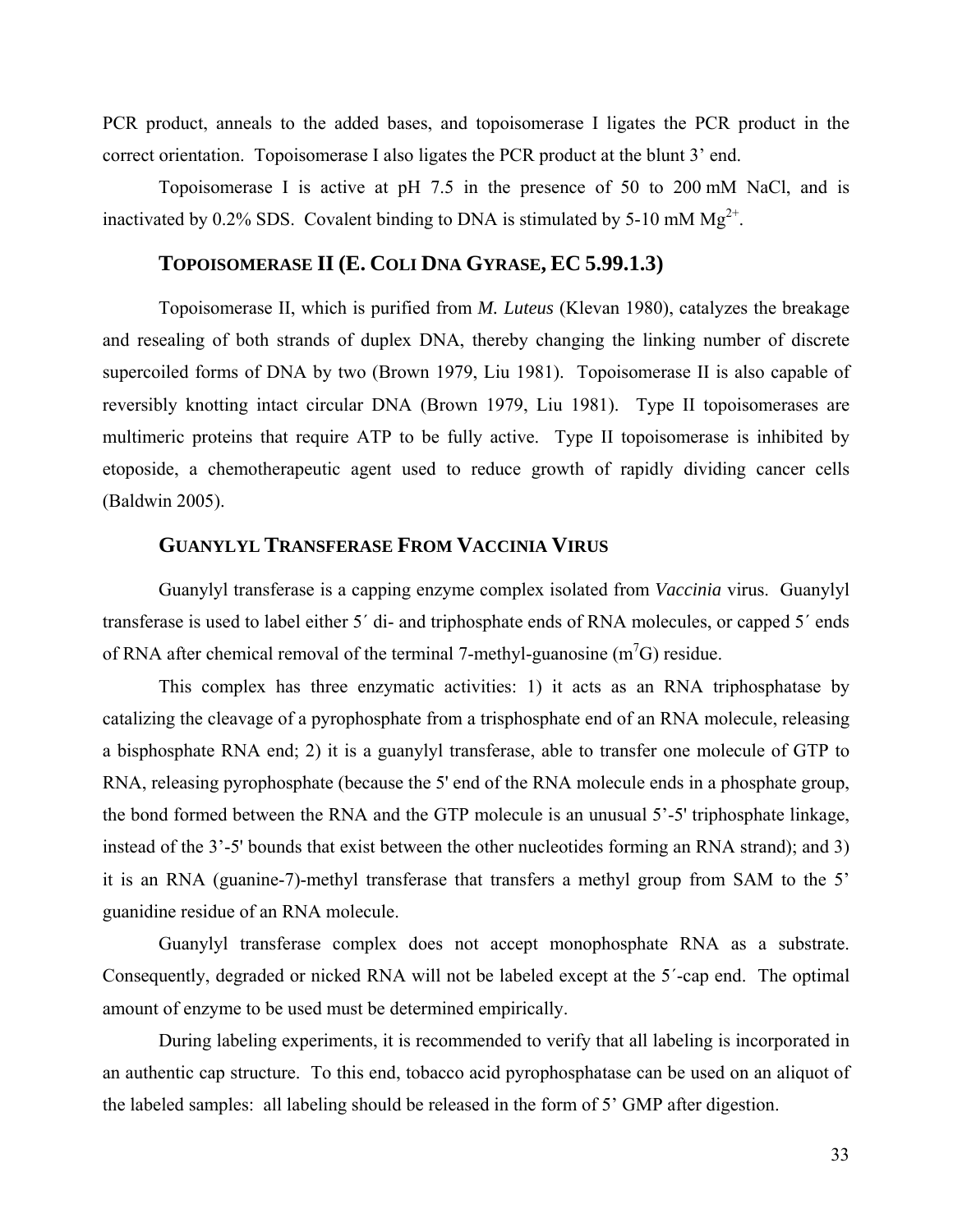# **CONCLUSION**

Countless sources of enzymes are now available to scientist for propagating, cutting, or modifying nucleic acids. A good understanding of the activity of each enzymes utilized in a specific protocol will certainly help selecting the most appropriate source of enzymatic activity needed for a specific purpose, and defining the optimal reaction conditions.

Most commercial preparations of enzymes are reliable and can be used with great confidence. However, it is not always possible to obtain information regarding the biological origin, extent of quality controls, and unit definition for various enzymes offered by different suppliers. Nevertheless, such information is crucial to optimally define cloning reaction conditions (unit per reaction, optimal temperature, buffer composition, incubation time, denaturation conditions, enzymatic contamination, etc). Carefully chosen enzymatic activities and quality reagents are keys to successful cloning experiments.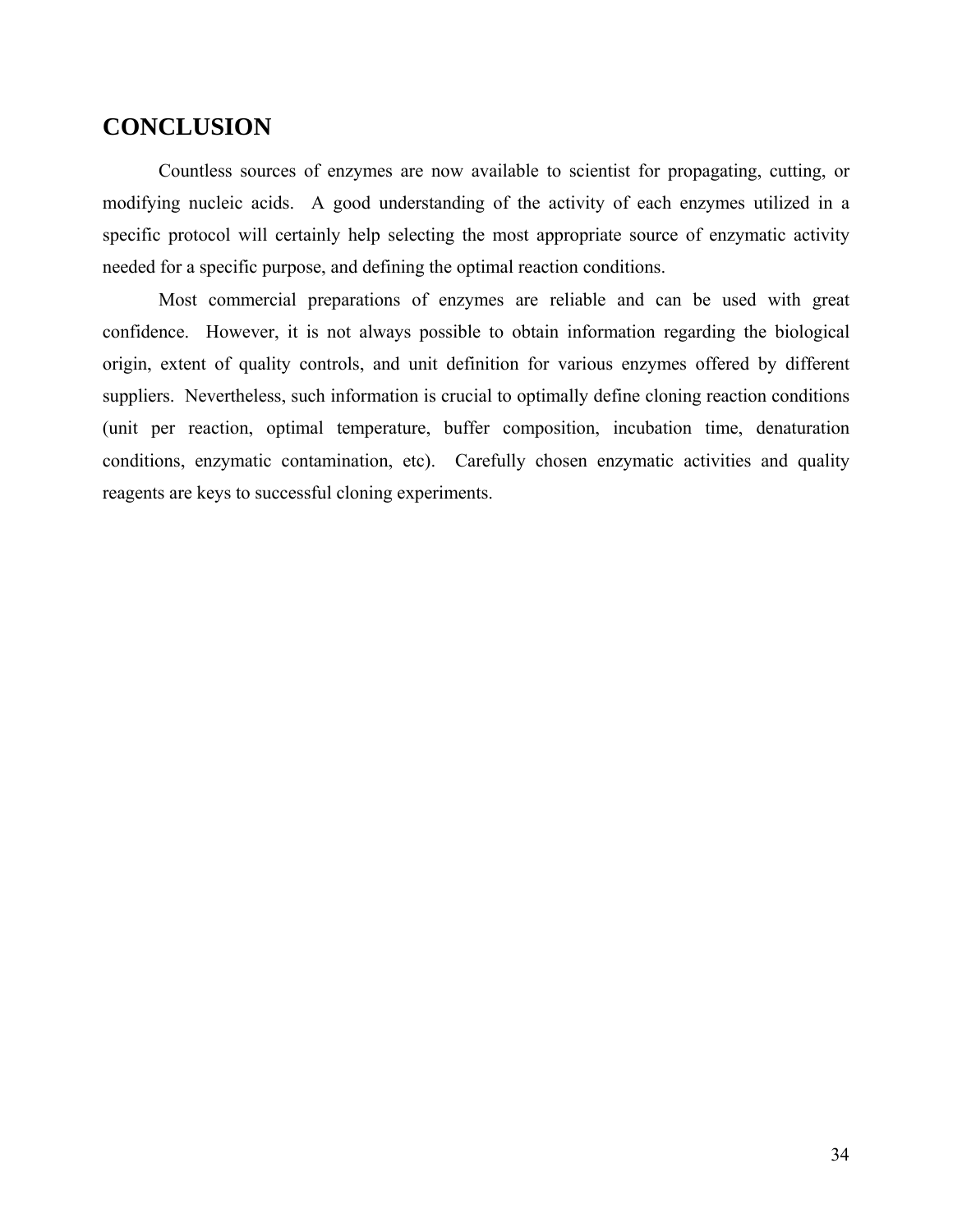# **REFERENCES**

- Agrawal V, Kishan KV (2003). OB-fold: growing bigger with functional consistency. Curr Protein Pept Sci 4:195-206
- Ando T (1966). A nuclease specific for heat-denatured DNA in isolated from a product of Aspergillus oryzae. Biochim Biophys Acta 114:158-168
- Anfinsen CB, White FHJ, The ribonucleases, occurrence, structure and properties. In: Boyer PD, Lardy H, & Myrback K (1961). The Enzymes, 2nd Ed. Academic Press, New-York, NY, pp.95-122
- Aravin A, Tuschl T (2005). Identification and characterization of small RNAs involved in RNA silencing. FEBS Lett 579:5830-5840
- Arcus V (2002). OB-fold domains: a snapshot of the evolution of sequence, structure and function. Curr Opin Struct Biol 12:794-801
- Arezi B, Hogrefe HH (2007). Escherichia coli DNA polymerase III epsilon subunit increases Moloney murine leukemia virus reverse transcriptase fidelity and accuracy of RT-PCR procedures. Anal Biochem 360:84-91
- Baldwin EL, Osheroff N (2005). Etoposide, topoisomerase II and cancer. Curr Med Chem Anticancer Agents 5:363-372
- Baltimore D (1970). RNA-dependent DNA polymerase in virions of RNA tumour viruses. Nature 226:1209-1211
- Baluda MA, Perbal B, Rushlow KE, Papas TS (1983). Avian myeloblastosis virus: a model for the generation of viral oncogenes from potentially oncogenic cellular genetic elements. Folia Biol (Praha) 29:18-34
- Beard P, Morrow JF, Berg P (1973). Cleavage of circular, superhelical simian virus 40 DNA to a linear duplex by S1 nuclease. J Virol 12:1303-1313
- Been MD, Champoux JJ (1981). DNA breakage and closure by rat liver type 1 topoisomerase: separation of the half-reactions by using a single-stranded DNA substrate. Proc Natl Acad Sci U S A 78:2883-2887
- Berger SL, Wallace DM, Puskas RS, Eschenfeldt WH (1983). Reverse transcriptase and its associated ribonuclease H: interplay of two enzyme activities controls the yield of singlestranded complementary deoxyribonucleic acid. Biochemistry 22:2365-2372
- Berkner KL, Folk WR (1980). Polynucleotide kinase exchange as an assay for class II restriction endonucleases. Methods Enzymol 65:28-36
- Berkower I, Leis J, Hurwitz J (1973). Isolation and characterization of an endonuclease from Escherichia coli specific for ribonucleic acid in ribonucleic acid-deoxyribonucleic acid hybrid structures. J Biol Chem 248:5914-5921
- Brannigan JA, Ashford SR, Doherty AJ, Timson DJ, Wigley DB (1999). Nucleotide sequence, heterologous expression and novel purification of DNA ligase from Bacillus stearothermophilus(1). Biochim Biophys Acta 1432:413-418
- Brock TD, Freeze H (1969). Thermus aquaticus gen. n. and sp. n., a nonsporulating extreme thermophile. J Bacteriol 98:289-297
- Brown PO, Peebles CL, Cozzarelli NR (1979). A topoisomerase from Escherichia coli related to DNA gyrase. Proc Natl Acad Sci U S A 76:6110-6114
- Butler ET, Chamberlin MJ (1982). Bacteriophage SP6-specific RNA polymerase. I. Isolation and characterization of the enzyme. J Biol Chem 257:5772-5778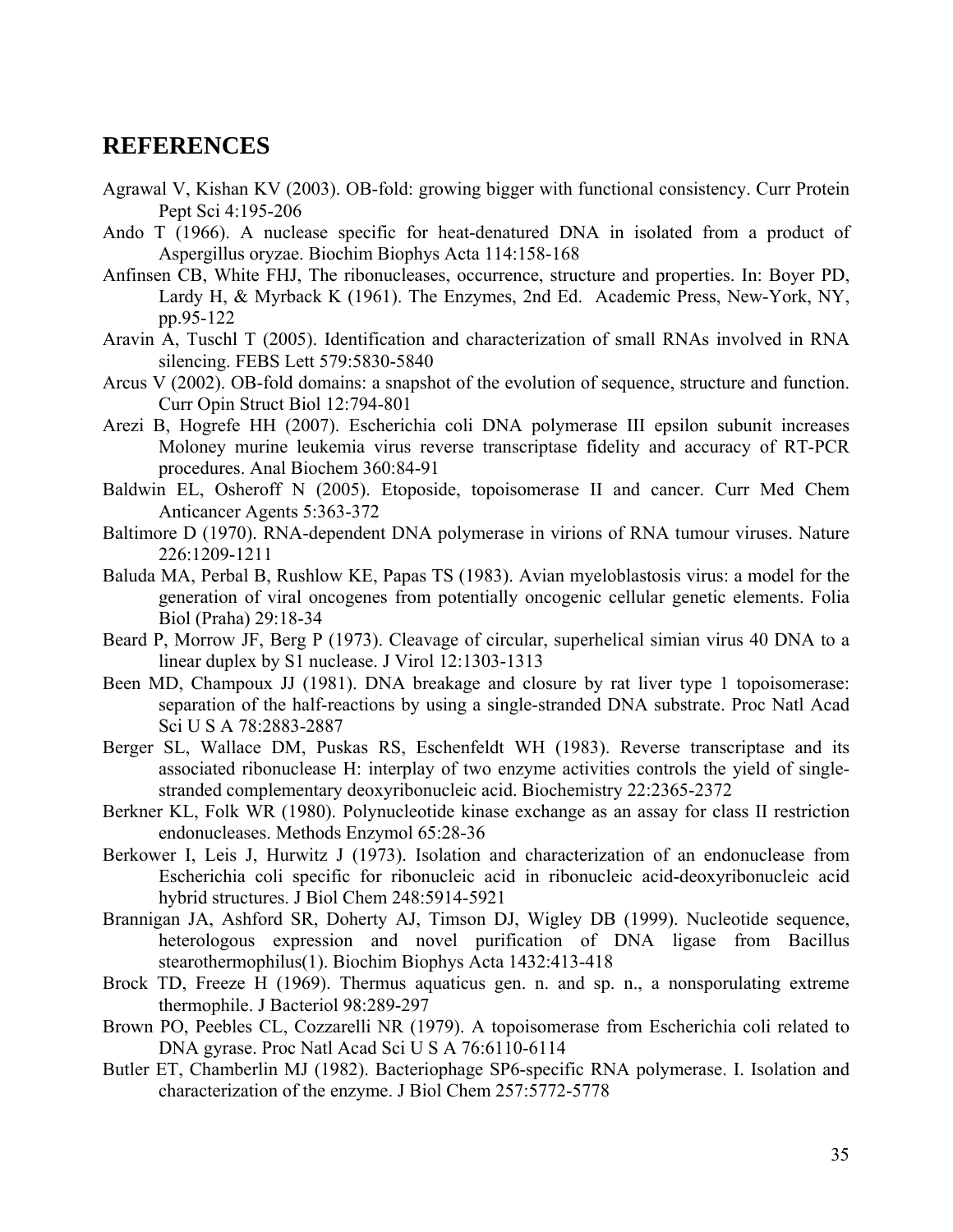- Cameron V, Uhlenbeck OC (1977). 3'-Phosphatase activity in T4 polynucleotide kinase. Biochemistry 16:5120-5126
- Cameron V, Soltis D, Uhlenbeck OC (1978). Polynucleotide kinase from a T4 mutant which lacks the 3' phosphatase activity. Nucleic Acids Res 5:825-833
- Campbell VW, Jackson DA (1980). The effect of divalent cations on the mode of action of DNase I. The initial reaction products produced from covalently closed circular DNA. J Biol Chem 255:3726-3735
- Chaconas G, van de Sande JH (1980). 5'-32P labeling of RNA and DNA restriction fragments. Methods Enzymol 65:75-85
- Chamberlin M, McGrath J, Waskell L (1970). New RNA polymerase from Escherichia coli infected with bacteriophage T7. Nature 228:227-231
- Champoux JJ (1978). Proteins that affect DNA conformation. Annu Rev Biochem 47:449-479
- Champoux JJ (2001). DNA topoisomerases: structure, function, and mechanism. Annu Rev Biochem 70:369-413
- Chase JW, Richardson CC (1974a). Exonuclease VII of Escherichia coli. Mechanism of action. J Biol Chem 249:4553-4561
- Chase JW, Richardson CC (1974b). Exonuclease VII of Escherichia coli. Purification and properties. J Biol Chem 249:4545-4552
- Chien A, Edgar DB, Trela JM (1976). Deoxyribonucleic acid polymerase from the extreme thermophile Thermus aquaticus. J Bacteriol 127:1550-1557
- Crick FH (1958). On protein synthesis. Symp Soc Exp Biol 12:138-163
- Demple B, Harrison L (1994). Repair of oxidative damage to DNA: enzymology and biology. Annu Rev Biochem 63:915-948
- Depew RE, Snopek TJ, Cozzarelli NR (1975). Characterization of a new class of deletions of the D region of the bacteriophage T4 genome. Virology 64:144-145
- Doherty AJ, Wigley DB (1999). Functional domains of an ATP-dependent DNA ligase. J Mol Biol 285:63-71
- Donis-Keller H (1980). Phy M: an RNase activity specific for U and A residues useful in RNA sequence analysis. Nucleic Acids Res 8:3133-3142
- Durantel D, Croizier L, Ayres MD, Croizier G, Possee RD, Lopez-Ferber M (1998). The pnk/pnl gene (ORF 86) of Autographa californica nucleopolyhedrovirus is a non-essential, immediate early gene. J Gen Virol 79 ( Pt 3):629-637
- Ehrlich M, Wang RY (1981). 5-Methylcytosine in eukaryotic DNA. Science 212:1350-1357
- Englund PT (1971). Analysis of nucleotide sequences at 3' termini of duplex deoxyribonucleic acid with the use of the T4 deoxyribonucleic acid polymerase. J Biol Chem 246:3269-3276
- Finnegan DJ (1989). Eukaryotic transposable elements and genome evolution. Trends Genet 5:103- 107
- Frouin I, Montecucco A, Spadari S, Maga G (2003). DNA replication: a complex matter. EMBO Rep 4:666-670
- Galas DJ, Schmitz A (1978). DNAse footprinting: a simple method for the detection of protein-DNA binding specificity. Nucleic Acids Res 5:3157-3170
- Garg P, Burgers PM (2005). DNA polymerases that propagate the eukaryotic DNA replication fork. Crit Rev Biochem Mol Biol 40:115-128
- Gavrieli Y, Sherman Y, Ben-Sasson SA (1992). Identification of programmed cell death in situ via specific labeling of nuclear DNA fragmentation. J Cell Biol 119:493-501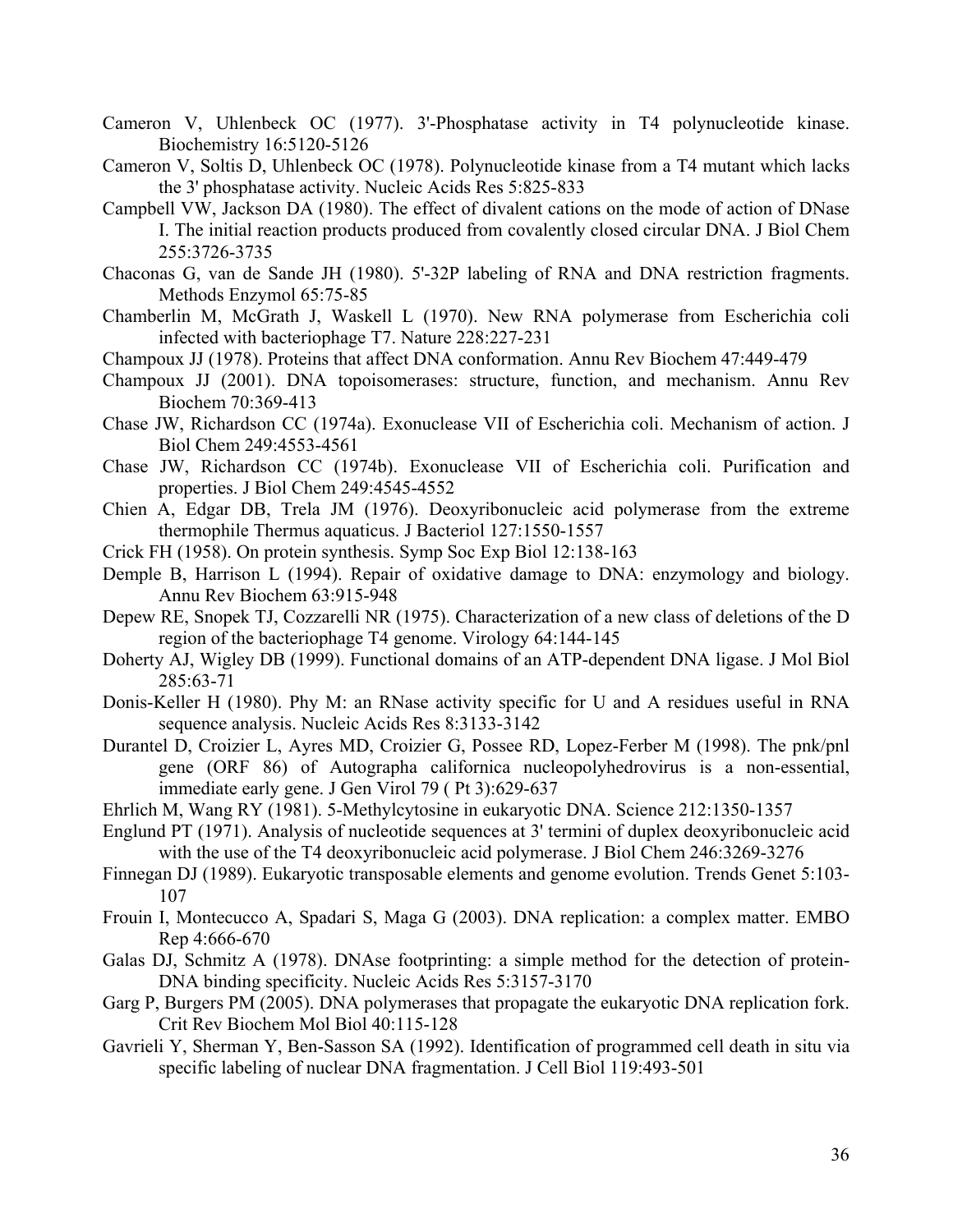Geier GE, Modrich P (1979). Recognition sequence of the dam methylase of Escherichia coli K12 and mode of cleavage of Dpn I endonuclease. J Biol Chem 254:1408-1413

Gellert M (1981). DNA topoisomerases. Annu Rev Biochem 50:879-910

Germond JE, Vogt VM, Hirt B (1974). Characterization of the single-strand-specific nuclease S1 activity on double-stranded supercoiled polyoma DNA. Eur J Biochem 43:591-600

- Ghangas GS, Wu R (1975). Specific hydrolysis of the cohesive ends of bacteriophage lambda DNA by three single strand-specific nucleases. J Biol Chem 250:4601-4606
- Godson GN (1973). Action of the single-stranded DNA specific nuclease S1 on double-stranded DNA. Biochim Biophys Acta 308:59-67
- Green C, Tibbetts C (1980). Targeted deletions of sequences from closed circular DNA. Proc Natl Acad Sci U S A 77:2455-2459
- Green MR, Maniatis T, Melton DA (1983). Human beta-globin pre-mRNA synthesized in vitro is accurately spliced in Xenopus oocyte nuclei. Cell 32:681-694
- Gross HJ, Domdey H, Lossow C, Jank P, Raba M, Alberty H, Sanger HL (1978). Nucleotide sequence and secondary structure of potato spindle tuber viroid. Nature 273:203-208
- Gruenbaum Y, Cedar H, Razin A (1981a). Restriction enzyme digestion of hemimethylated DNA. Nucleic Acids Res 9:2509-2515
- Gruenbaum Y, Stein R, Cedar H, Razin A (1981b). Methylation of CpG sequences in eukaryotic DNA. FEBS Lett 124:67-71
- Gueguen Y, Rolland JL, Lecompte O, Azam P, Le Romancer G, Flament D, Raffin JP, Dietrich J (2001). Characterization of two DNA polymerases from the hyperthermophilic euryarchaeon Pyrococcus abyssi. Eur J Biochem 268:5961-5969
- Halligan BD, Davis JL, Edwards KA, Liu LF (1982). Intra- and intermolecular strand transfer by HeLa DNA topoisomerase I. J Biol Chem 257:3995-4000
- Harrison B, Zimmerman SB (1986). T4 polynucleotide kinase: macromolecular crowding increases the efficiency of reaction at DNA termini. Anal Biochem 158:307-315
- Heflich RH, Mahoney-Leo E, Maher VM, McCormick JJ (1979). Removal of thymine-containing pyrimidine dimers from UV light-irradiated DNA by S1 endonuclease. Photochem Photobiol 30:247-250
- Ho CK, Shuman S (2002). Bacteriophage T4 RNA ligase 2 (gp24.1) exemplifies a family of RNA ligases found in all phylogenetic domains. Proc Natl Acad Sci U S A 99:12709-12714
- Hofstetter H, Schambock A, Van Den Berg J, Weissmann C (1976). Specific excision of the inserted DNA segment from hybrid plasmids constructed by the poly(dA). poly (dT) method. Biochim Biophys Acta 454:587-591
- Houts GE, Miyagi M, Ellis C, Beard D, Beard JW (1979). Reverse transcriptase from avian myeloblastosis virus. J Virol 29:517-522
- Huang Z, Fasco MJ, Kaminsky LS (1996). Optimization of Dnase I removal of contaminating DNA from RNA for use in quantitative RNA-PCR. Biotechniques 20:1012-1014, 1016, 1018-1020
- Huber HE, Tabor S, Richardson CC (1987). Escherichia coli thioredoxin stabilizes complexes of bacteriophage T7 DNA polymerase and primed templates. J Biol Chem 262:16224-16232
- Johnson PH, Laskowski M, Sr. (1968). Sugar-unspecific mung bean nuclease I. J Biol Chem 243:3421-3424
- Johnson PH, Laskowski M, Sr. (1970). Mung bean nuclease I. II. Resistance of double stranded deoxyribonucleic acid and susceptibility of regions rich in adenosine and thymidine to enzymatic hydrolysis. J Biol Chem 245:891-898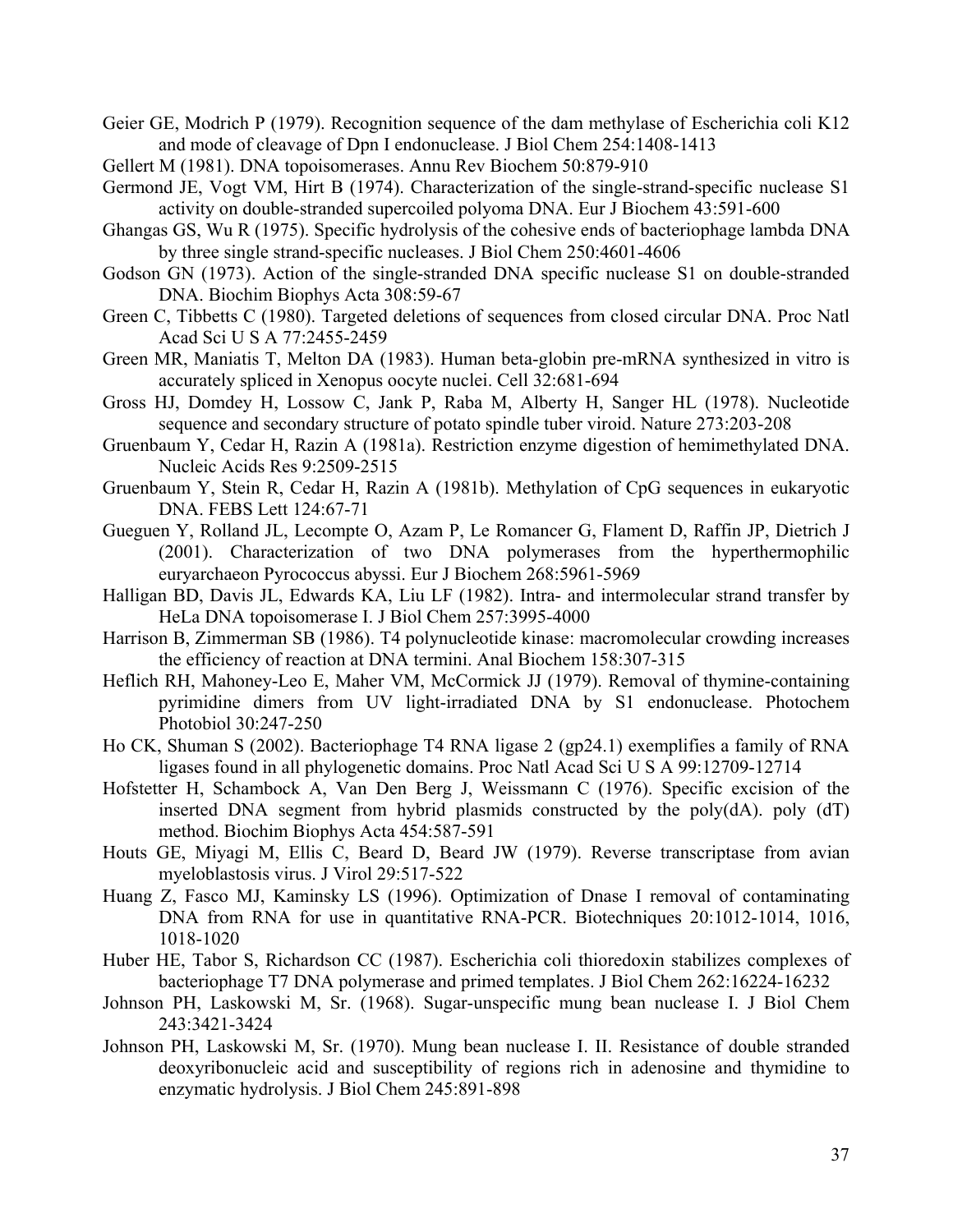- Jonsson ZO, Thorbjarnardottir SH, Eggertsson G, Palsdottir A (1994). Sequence of the DNA ligase-encoding gene from Thermus scotoductus and conserved motifs in DNA ligases. Gene 151:177-180
- Junowicz E, Spencer JH (1973). Studies on bovine pancreatic deoxyribonuclease A. II. The effect of different bivalent metals on the specificity of degradation of DNA. Biochim Biophys Acta 312:85-102
- Kaluz S, Kaluzova M, Flint AP (1995). Enzymatically produced composite primers: an application of T4 RNA ligase-coupled primers to PCR. Biotechniques 19:182-184, 186
- Keller W, Crouch R (1972). Degradation of DNA RNA hybrids by ribonuclease H and DNA polymerases of cellular and viral origin. Proc Natl Acad Sci U S A 69:3360-3364
- Khorana HG, Agarwal KL, Buchi H, Caruthers MH, Gupta NK, Kleppe K, Kumar A, Otsuka E, RajBhandary UL, Van de Sande JH, Sgaramella V, Terao T, Weber H, Yamada T (1972). Studies on polynucleotides. 103. Total synthesis of the structural gene for an alanine transfer ribonucleic acid from yeast. J Mol Biol 72:209-217
- Kilpatrick MW, Wei CF, Gray HB, Jr., Wells RD (1983). BAL 31 nuclease as a probe in concentrated salt for the B-Z DNA junction. Nucleic Acids Res 11:3811-3822
- Kinoshita Y, Nishigaki K, Husimi Y (1997). Fluorescence-, isotope- or biotin-labeling of the 5 ' end of single-stranded DNA/RNA using T4 RNA ligase. Nucleic Acids Res 25:3747-3748
- Klenow H, Henningsen I (1970). Selective elimination of the exonuclease activity of the deoxyribonucleic acid polymerase from Escherichia coli B by limited proteolysis. Proc Natl Acad Sci U S A 65:168-175
- Klevan L, Wang JC (1980). Deoxyribonucleic acid gyrase-deoxyribonucleic acid complex containing 140 base pairs of deoxyribonucleic acid and an alpha 2 beta 2 protein core. Biochemistry 19:5229-5234
- Kornberg T, Gefter ML (1970). DNA synthesis in cell-free extracts of a DNA polymerasedefective mutant. Biochem Biophys Res Commun 40:1348-1355
- Krakow JS, Coutsogeorgopoulos C, Canellakis ES (1962). Studies on the incorporation of deoxyribonucleic acid. Biochim Biophys Acta 55:639-650
- Krieg PA, Melton DA (1984). Functional messenger RNAs are produced by SP6 in vitro transcription of cloned cDNAs. Nucleic Acids Res 12:7057-7070
- Kroeker WD, Kowalski D, Laskowski M, Sr. (1976). Mung bean nuclease I. Terminally directed hydrolysis of native DNA. Biochemistry 15:4463-4467
- Kroeker WD, Kowalski D (1978). Gene-sized pieces produced by digestion of linear duplex DNA with mung bean nuclease. Biochemistry 17:3236-3243
- Kunitz M (1950). Crystalline desoxyribonuclease; isolation and general properties; spectrophotometric method for the measurement of desoxyribonuclease activity. J Gen Physiol 33:349-362
- Laskey RA, Mills AD, Morris NR (1977). Assembly of SV40 chromatin in a cell-free system from Xenopus eggs. Cell 10:237-243
- Lehman IR (1974). DNA ligase: structure, mechanism, and function. Science 186:790-797
- Leis J, Duyk G, Johnson S, Longiaru M, Skalka A (1983). Mechanism of action of the endonuclease associated with the alpha beta and beta beta forms of avian RNA tumor virus reverse transcriptase. J Virol 45:727-739
- Li HH, Cui XF, Arnheim N (1991). Eliminating primers from completed polymerase chain reactions with exonuclease VII. Nucleic Acids Res 19:3139-3141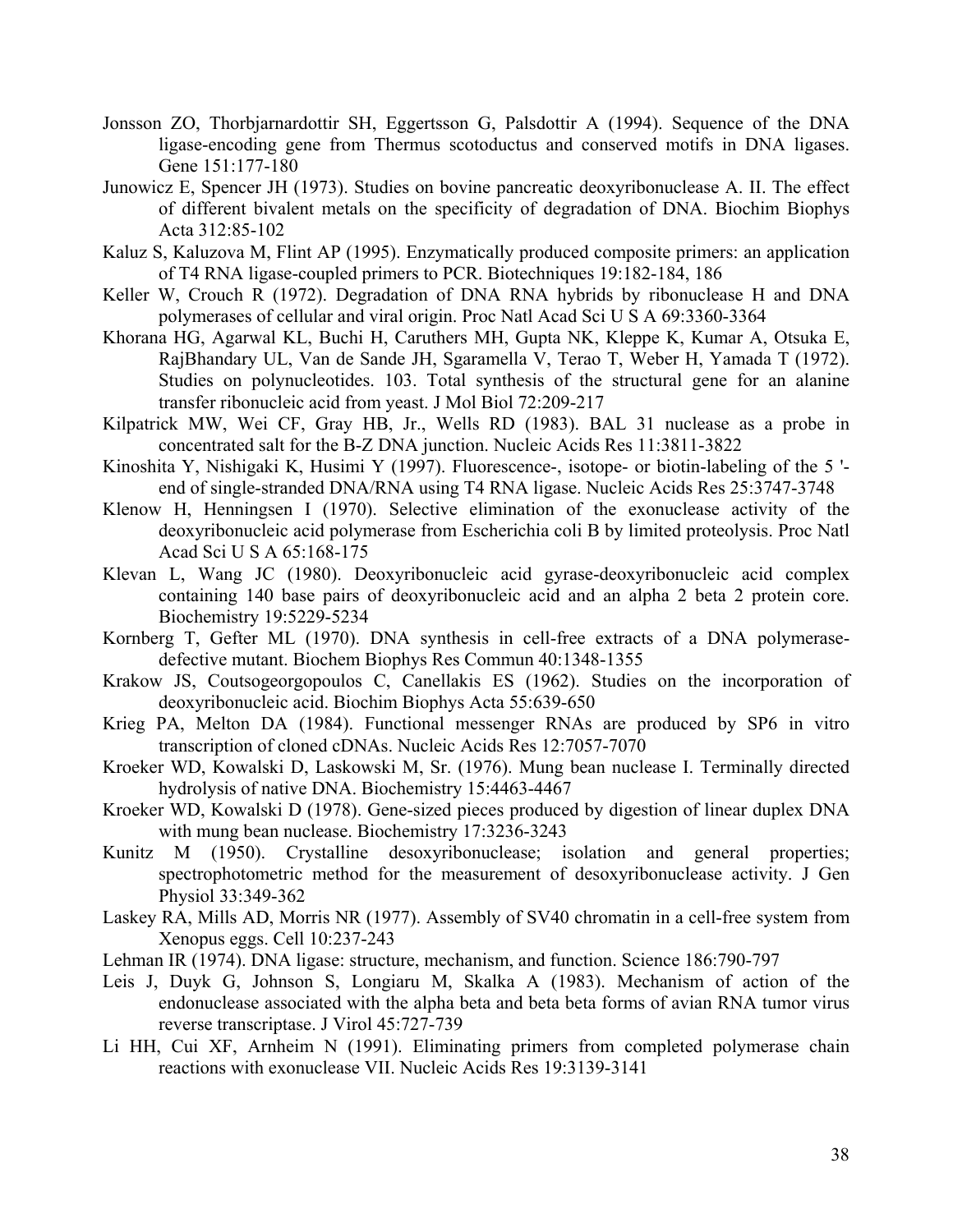- Lillehaug JR, Kleppe RK, Kleppe K (1976). Phosphorylation of double-stranded DNAs by T4 polynucleotide kinase. Biochemistry 15:1858-1865
- Lillehaug JR (1977). Physicochemical properties of T4 polynucleotide kinase. Eur J Biochem 73:499-506
- Lilley DM (1980). The inverted repeat as a recognizable structural feature in supercoiled DNA molecules. Proc Natl Acad Sci U S A 77:6468-6472
- Liu LF, Miller KG (1981). Eukaryotic DNA topoisomerases: two forms of type I DNA topoisomerases from HeLa cell nuclei. Proc Natl Acad Sci U S A 78:3487-3491
- Liu X, Gorovsky MA (1993). Mapping the 5' and 3' ends of Tetrahymena thermophila mRNAs using RNA ligase mediated amplification of cDNA ends (RLM-RACE). Nucleic Acids Res 21:4954-4960
- Lockard RE, Alzner-Deweerd B, Heckman JE, MacGee J, Tabor MW, RajBhandary UL (1978). Sequence analysis of 5'[32P] labeled mRNA and tRNA using polyacrylamide gel electrophoresis. Nucleic Acids Res 5:37-56
- Marinus MG, Morris NR (1973). Isolation of deoxyribonucleic acid methylase mutants of Escherichia coli K-12. J Bacteriol 114:1143-1150
- Mark DF, Richardson CC (1976). Escherichia coli thioredoxin: a subunit of bacteriophage T7 DNA polymerase. Proc Natl Acad Sci U S A 73:780-784
- Martin IV, MacNeill SA (2002). ATP-dependent DNA ligases. Genome Biol 3:REVIEWS3005
- Martin SR, McCoubrey WK, Jr., McConaughy BL, Young LS, Been MD, Brewer BJ, Champoux JJ (1983). Multiple forms of rat liver type I topoisomerase. Methods Enzymol 100:137-144
- Martins A, Shuman S (2004a). Characterization of a baculovirus enzyme with RNA ligase, polynucleotide 5'-kinase, and polynucleotide 3'-phosphatase activities. J Biol Chem 279:18220-18231
- Martins A, Shuman S (2004b). An RNA ligase from Deinococcus radiodurans. J Biol Chem 279:50654-50661
- Maruyama K, Sugano S (1994). Oligo-capping: a simple method to replace the cap structure of eukaryotic mRNAs with oligoribonucleotides. Gene 138:171-174
- May MS, Hattman S (1975). Analysis of bacteriophage deoxyribonucleic acid sequences methylated by host- and R-factor-controlled enzymes. J Bacteriol 123:768-770
- Mechali M, de Recondo AM, Girard M (1973). Action of the S1 endonuclease from Aspergillus oryzae on simian virus 40 supercoiled component I DNA. Biochem Biophys Res Commun 54:1306-1320
- Melton DA, Krieg PA, Rebagliati MR, Maniatis T, Zinn K, Green MR (1984). Efficient in vitro synthesis of biologically active RNA and RNA hybridization probes from plasmids containing a bacteriophage SP6 promoter. Nucleic Acids Res 12:7035-7056
- Meyer RR, Glassberg J, Scott JV, Kornberg A (1980). A temperature-sensitive single-stranded DNA-binding protein from Escherichia coli. J Biol Chem 255:2897-2901
- Mikulski AJ, Laskowski M, Sr. (1970). Mung bean nuclease I. 3. Purification procedure and (3') omega monophosphatase activity. J Biol Chem 245:5026-5031
- Modrich P, Richardson CC (1975). Bacteriophage T7 deoxyribonucleic acid replication invitro. Bacteriophage T7 DNA polymerase: an an emzyme composed of phage- and host-specific subunits. J Biol Chem 250:5515-5522
- Moelling K (1974). Characterization of reverse transcriptase and RNase H from friend-murine leukemia virus. Virology 62:46-59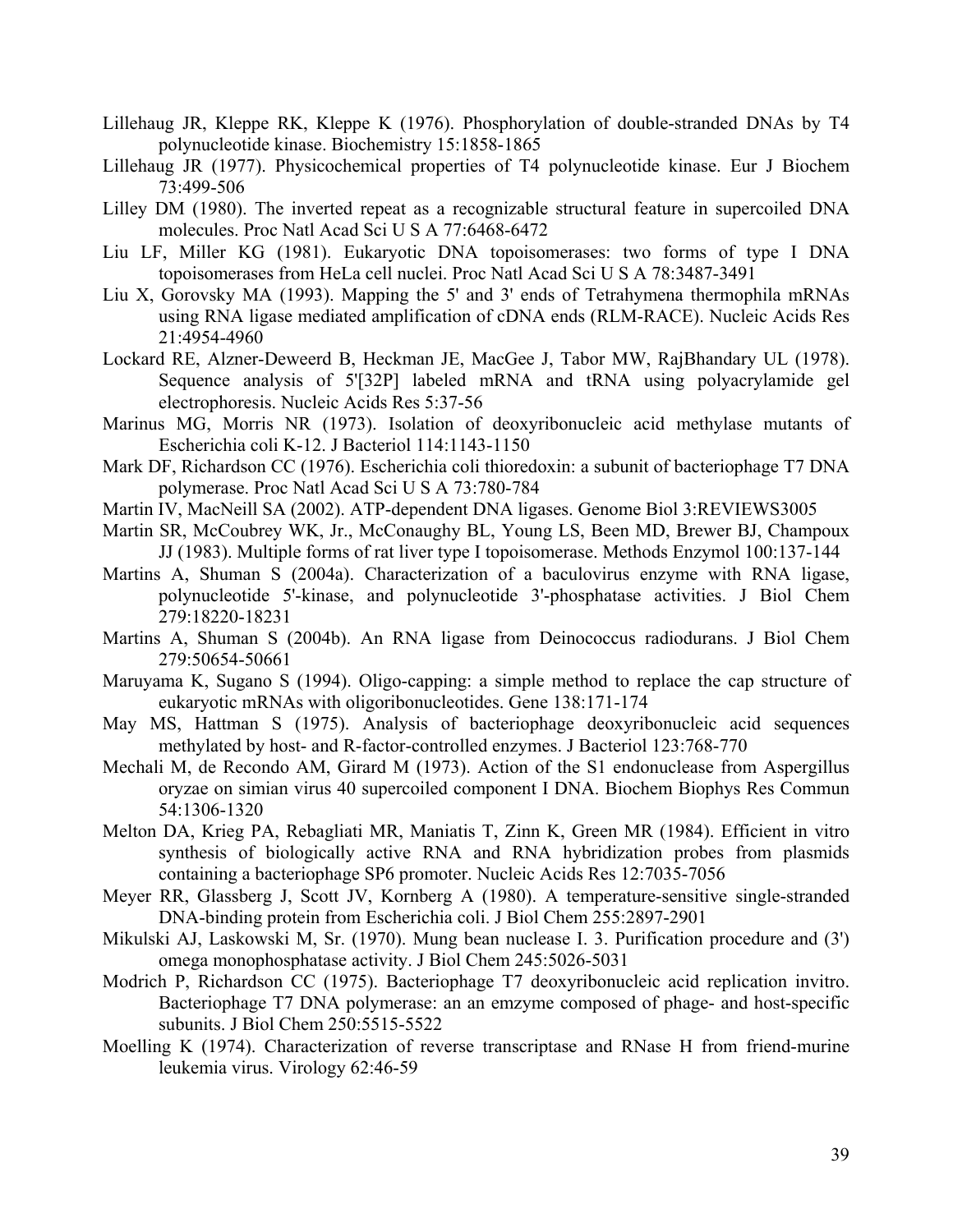- Mol CD, Kuo CF, Thayer MM, Cunningham RP, Tainer JA (1995). Structure and function of the multifunctional DNA-repair enzyme exonuclease III. Nature 374:381-386
- Nakatani M, Ezaki S, Atomi H, Imanaka T (2000). A DNA ligase from a hyperthermophilic archaeon with unique cofactor specificity. J Bacteriol 182:6424-6433
- Nandakumar J, Ho CK, Lima CD, Shuman S (2004a). RNA substrate specificity and structureguided mutational analysis of bacteriophage T4 RNA ligase 2. J Biol Chem 279:31337- 31347
- Nandakumar J, Shuman S (2004b). How an RNA ligase discriminates RNA versus DNA damage. Mol Cell 16:211-221
- Nelson M, Christ C, Schildkraut I (1984). Alteration of apparent restriction endonuclease recognition specificities by DNA methylases. Nucleic Acids Res 12:5165-5173
- Panayotatos N, Wells RD (1981). Cruciform structures in supercoiled DNA. Nature 289:466-470
- Panet A, van de Sande JH, Loewen PC, Khorana HG, Raae AJ, Lillehaug JR, Kleppe K (1973). Physical characterization and simultaneous purification of bacteriophage T4 induced polynucleotide kinase, polynucleotide ligase, and deoxyribonucleic acid polymerase. Biochemistry 12:5045-5050
- Peck LJ, Wang JC (1981). Sequence dependence of the helical repeat of DNA in solution. Nature 292:375-378
- Perbal B (2008). Avian Myeoloblastosis Virus (AMV) : only one side of the coin. Retrovirology 5:49
- Pfeffer S, Sewer A, Lagos-Quintana M, Sheridan R, Sander C, Grasser FA, van Dyk LF, Ho CK, Shuman S, Chien M, Russo JJ, Ju J, Randall G, Lindenbach BD, Rice CM, Simon V, Ho DD, Zavolan M, Tuschl T (2005). Identification of microRNAs of the herpesvirus family. Nat Methods 2:269-276
- Pirrotta V (1976). Two restriction endonucleases from Bacillus globiggi. Nucleic Acids Res 3:1747-1760
- Prell B, Vosberg HP (1980). Analysis of covalent complexes formed between calf thymus DNA topoisomerase and single-stranded DNA. Eur J Biochem 108:389-398
- Raynaud CM, Sabatier L, Philipot O, Olaussen KA, Soria JC (2008). Telomere length, telomeric proteins and genomic instability during the multistep carcinogenic process. Crit Rev Oncol Hematol 66:99-117
- Razin A, Cedar H (1977). Distribution of 5-methylcytosine in chromatin. Proc Natl Acad Sci U S A 74:2725-2728
- Razin A, Riggs AD (1980). DNA methylation and gene function. Science 210:604-610
- Reddy R, Henning D, Epstein P, Busch H (1981). Primary and secondary structure of U2 snRNA. Nucleic Acids Res 9:5645-5658
- Reid TW, Wilson IB (1971). Conformational isomers of alkaline phosphatase in the mechanism of hydrolysis. Biochemistry 10:380-387
- Retzel EF, Collett MS, Faras AJ (1980). Enzymatic synthesis of deoxyribonucleic acid by the avian retrovirus reverse transcriptase in vitro: optimum conditions required for transcription of large ribonucleic acid templates. Biochemistry 19:513-518
- Richardson CC, Kornberg A (1964a). A Deoxyribonucleic Acid Phosphatase-Exonuclease from Escherichia Coli. I. Purification of the Enzyme and Characterization of the Phosphatase Activity. J Biol Chem 239:242-250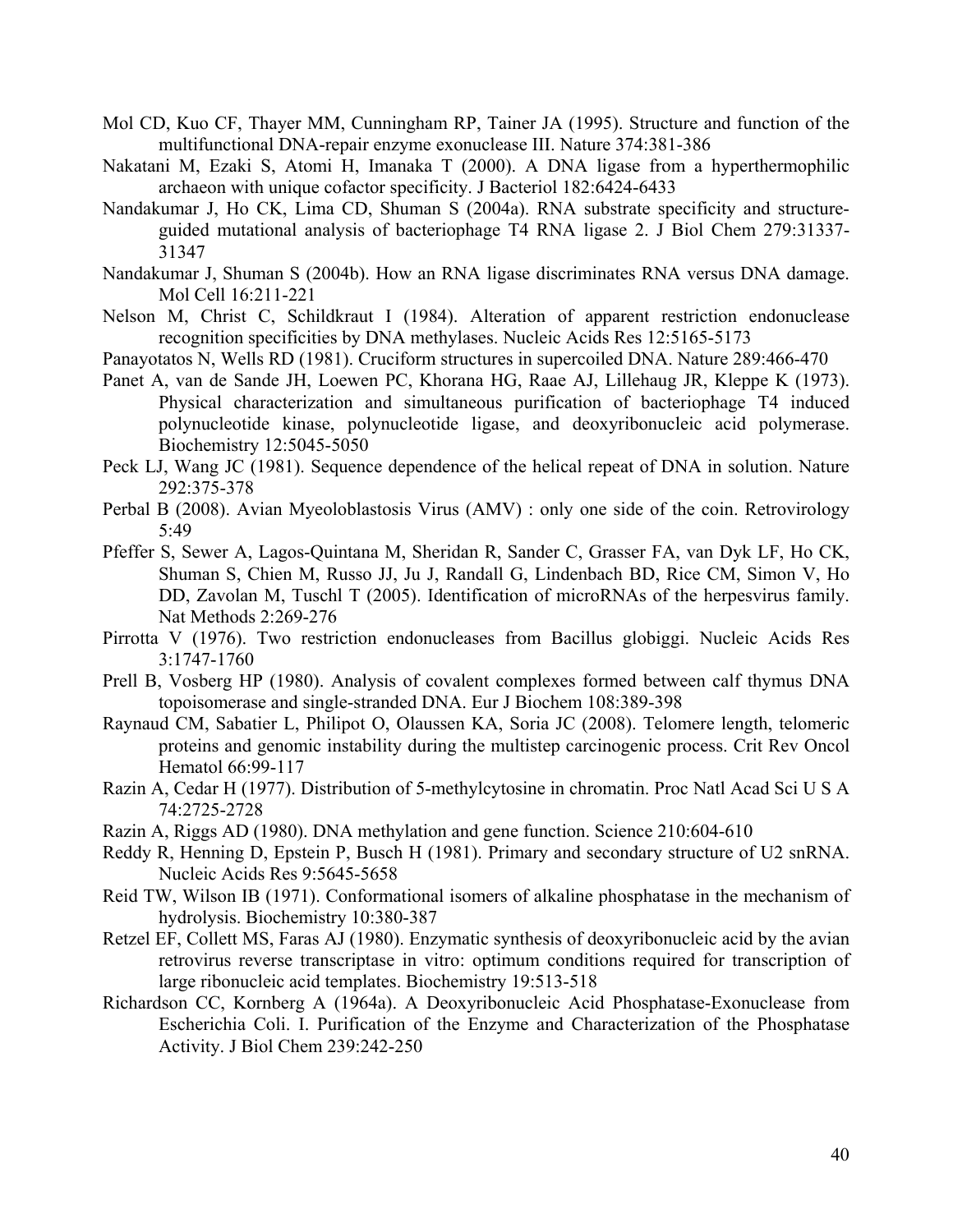- Richardson CC, Lehman IR, Kornberg A (1964b). A Deoxyribonucleic Acid Phosphatase-Exonuclease from Escherichia Coli. Ii. Characterization of the Exonuclease Activity. J Biol Chem 239:251-258
- Roberts NA, Craig JC, Sheldon J (1998). Resistance and cross-resistance with saquinavir and other HIV protease inhibitors: theory and practice. Aids 12:453-460
- Rogers SG, Weiss B (1980). Cloning of the exonuclease III gene of Escherichia coli. Gene 11:187- 195
- Rolland JL, Gueguen Y, Persillon C, Masson JM, Dietrich J (2004). Characterization of a thermophilic DNA ligase from the archaeon Thermococcus fumicolans. FEMS Microbiol Lett 236:267-273
- Roychoudhury R, Jay E, Wu R (1976). Terminal labeling and addition of homopolymer tracts to duplex DNA fragments by terminal deoxynucleotidyl transferase. Nucleic Acids Res 3:863- 877
- Ruttimann C, Cotoras M, Zaldivar J, Vicuna R (1985). DNA polymerases from the extremely thermophilic bacterium Thermus thermophilus HB-8. Eur J Biochem 149:41-46
- Schenborn ET, Mierendorf RC, Jr. (1985). A novel transcription property of SP6 and T7 RNA polymerases: dependence on template structure. Nucleic Acids Res 13:6223-6236
- Seeger C, Mason WS (2000). Hepatitis B virus biology. Microbiol Mol Biol Rev 64:51-68
- Shenk TE, Rhodes C, Rigby PW, Berg P (1975). Mapping of mutational alterations in DNA with S1 nuclease: the location of deletions, insertions and temperature-sensitive mutations in SV40. Cold Spring Harb Symp Quant Biol 39 Pt 1:61-67
- Shishido K, Ikeda Y (1970). Some properties of the polynucleotide segments isolated from heatdenatured DNA by digestion with a nuclease specific for single stranded DNA. J Biochem 67:759-765
- Shishido K, Ikeda Y (1971). Isolation of double-helical regions rich in adenine-thymine base pairing from bacteriophage f1 DNA. J Mol Biol 55:287-291
- Shishido K, Ando T (1974). Cleavage of ultraviolet light-irradiated DNA by single strand-specific S1 endonuclease. Biochem Biophys Res Commun 59:1380-1388
- Shishido K, Ando T (1975). Site-specific fragmentation of bacteriophage T5 DNA by singlestrand-specific S1 endonuclease. Biochim Biophys Acta 390:125-132
- Shishido K (1979). Location of S1 nuclease-cleavage sites on circular, superhelical DNAs between polyoma virus and simian virus 40. Agric Biol Chem 43:1093-1102
- Shishido K, Ando T, Single-strand-specific nucleases. In: Linn S & Roberts R (1982). Nucleases. Cold Spring Harbor Laboratory Press, Cold Spring Harbor, pp.155-185
- Silber R, Malathi VG, Hurwitz J (1972). Purification and properties of bacteriophage T4-induced RNA ligase. Proc Natl Acad Sci U S A 69:3009-3013
- Sistla S, Rao DN (2004). S-Adenosyl-L-methionine-dependent restriction enzymes. Crit Rev Biochem Mol Biol 39:1-19
- Stahl SJ, Zinn K (1981). Nucleotide sequence of the cloned gene for bacteriophage T7 RNA polymerase. J Mol Biol 148:481-485
- Stenesh J, Roe BA, Snyder TL (1968). Studies of the deoxyribonucleic acid from mesophilic and thermophilic bacteria. Biochim Biophys Acta 161:442-454
- Sugino A, Snoper TJ, Cozzarelli NR (1977). Bacteriophage T4 RNA ligase. Reaction intermediates and interaction of substrates. J Biol Chem 252:1732-1738
- Sung SC, Laskowski M, Sr. (1962). A nuclease from mung bean sprouts. J Biol Chem 237:506-511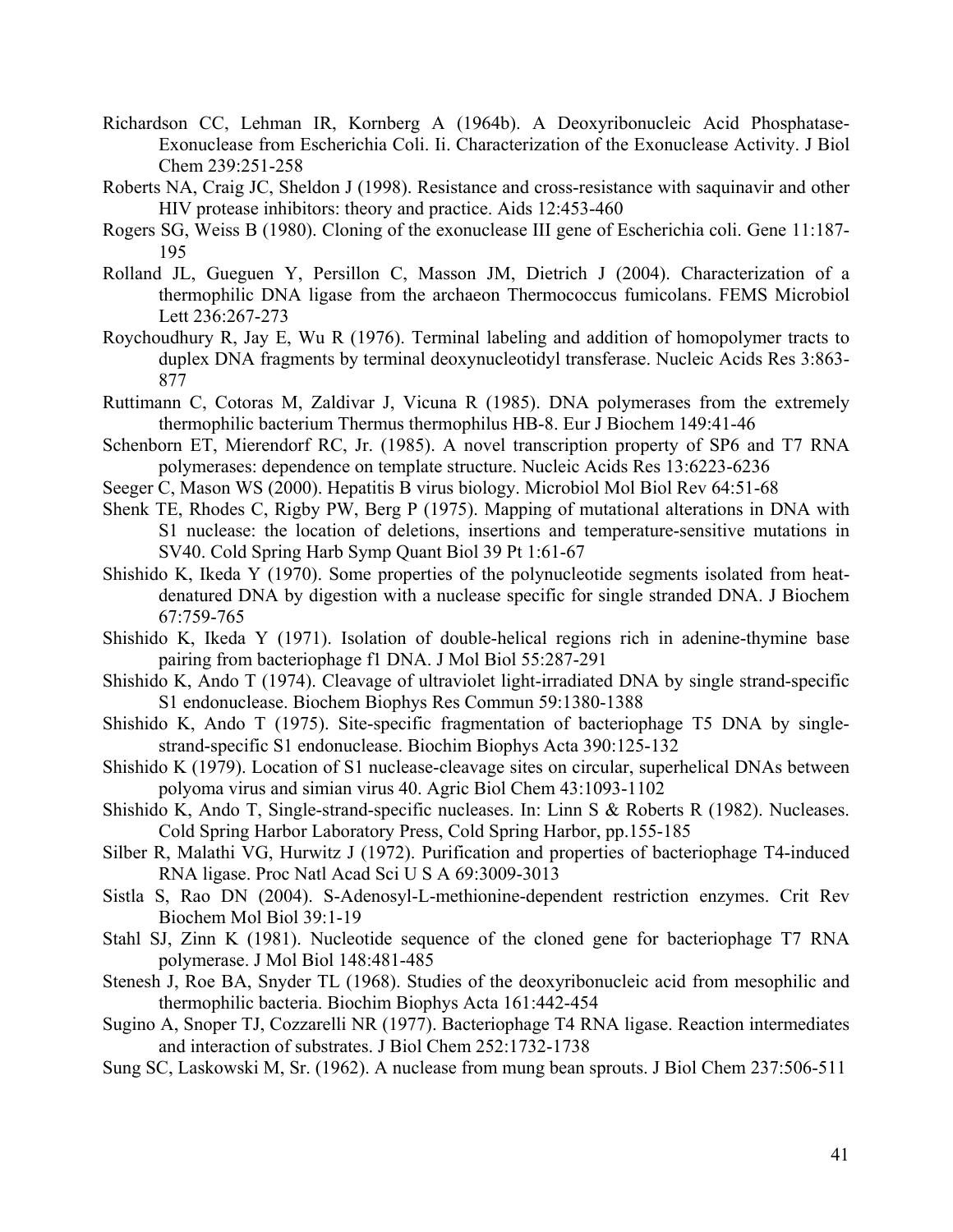- Sutter D, Doerfler W (1980). Methylation of integrated adenovirus type 12 DNA sequences in transformed cells is inversely correlated with viral gene expression. Proc Natl Acad Sci U S A 77:253-256
- Tabor S, Huber HE, Richardson CC (1987a). Escherichia coli thioredoxin confers processivity on the DNA polymerase activity of the gene 5 protein of bacteriophage T7. J Biol Chem 262:16212-16223
- Tabor S, Richardson CC (1987b). DNA sequence analysis with a modified bacteriophage T7 DNA polymerase. Proc Natl Acad Sci U S A 84:4767-4771
- Tabor S, Richardson CC (1989). Selective inactivation of the exonuclease activity of bacteriophage T7 DNA polymerase by in vitro mutagenesis. J Biol Chem 264:6447-6458
- Takahashi K (1961). The Structure and Function of Ribonuclease T1: I. Chromatographic Purification and Properties of Ribonuclease T1. J Biochem 49:1-10
- Takahashi M, Yamaguchi E, Uchida T (1984). Thermophilic DNA ligase. Purification and properties of the enzyme from Thermus thermophilus HB8. J Biol Chem 259:10041-10047
- Talmadge K, Stahl S, Gilbert W (1980). Eukaryotic signal sequence transports insulin antigen in Escherichia coli. Proc Natl Acad Sci U S A 77:3369-3373
- Temin HM, Mizutani S (1970). RNA-dependent DNA polymerase in virions of Rous sarcoma virus. Nature 226:1211-1213
- Tessier DC, Brousseau R, Vernet T (1986). Ligation of single-stranded oligodeoxyribonucleotides by T4 RNA ligase. Anal Biochem 158:171-178
- Theobald DL, Mitton-Fry RM, Wuttke DS (2003). Nucleic acid recognition by OB-fold proteins. Annu Rev Biophys Biomol Struct 32:115-133
- Thorbjarnardottir SH, Jonsson ZO, Andresson OS, Kristjansson JK, Eggertsson G, Palsdottir A (1995). Cloning and sequence analysis of the DNA ligase-encoding gene of Rhodothermus marinus, and overproduction, purification and characterization of two thermophilic DNA ligases. Gene 161:1-6
- Timson DJ, Wigley DB (1999). Functional domains of an NAD+-dependent DNA ligase. J Mol Biol 285:73-83
- Verma IM (1977). The reverse transcriptase. Biochim Biophys Acta 473:1-38
- Vogt VM (1973). Purification and further properties of single-strand-specific nuclease from Aspergillus oryzae. Eur J Biochem 33:192-200
- Vogt VM (1980). Purification and properties of S1 nuclease from Aspergillus. Methods Enzymol 65:248-255
- Wang JC (1979). Helical repeat of DNA in solution. Proc Natl Acad Sci U S A 76:200-203
- Wei CF, Alianell GA, Bencen GH, Gray HB, Jr. (1983). Isolation and comparison of two molecular species of the BAL 31 nuclease from Alteromonas espejiana with distinct kinetic properties. J Biol Chem 258:13506-13512
- Weiss B (1976). Endonuclease II of Escherichia coli is exonuclease III. J Biol Chem 251:1896- 1901
- Wensink PC, Finnegan DJ, Donelson JE, Hogness DS (1974). A system for mapping DNA sequences in the chromosomes of Drosophila melanogaster. Cell 3:315-325
- Wicker T, Sabot F, Hua-Van A, Bennetzen JL, Capy P, Chalhoub B, Flavell A, Leroy P, Morgante M, Panaud O, Paux E, SanMiguel P, Schulman AH (2007). A unified classification system for eukaryotic transposable elements. Nat Rev Genet 8:973-982
- Wiegand RC, Godson GN, Radding CM (1975). Specificity of the S1 nuclease from Aspergillus oryzae. J Biol Chem 250:8848-8855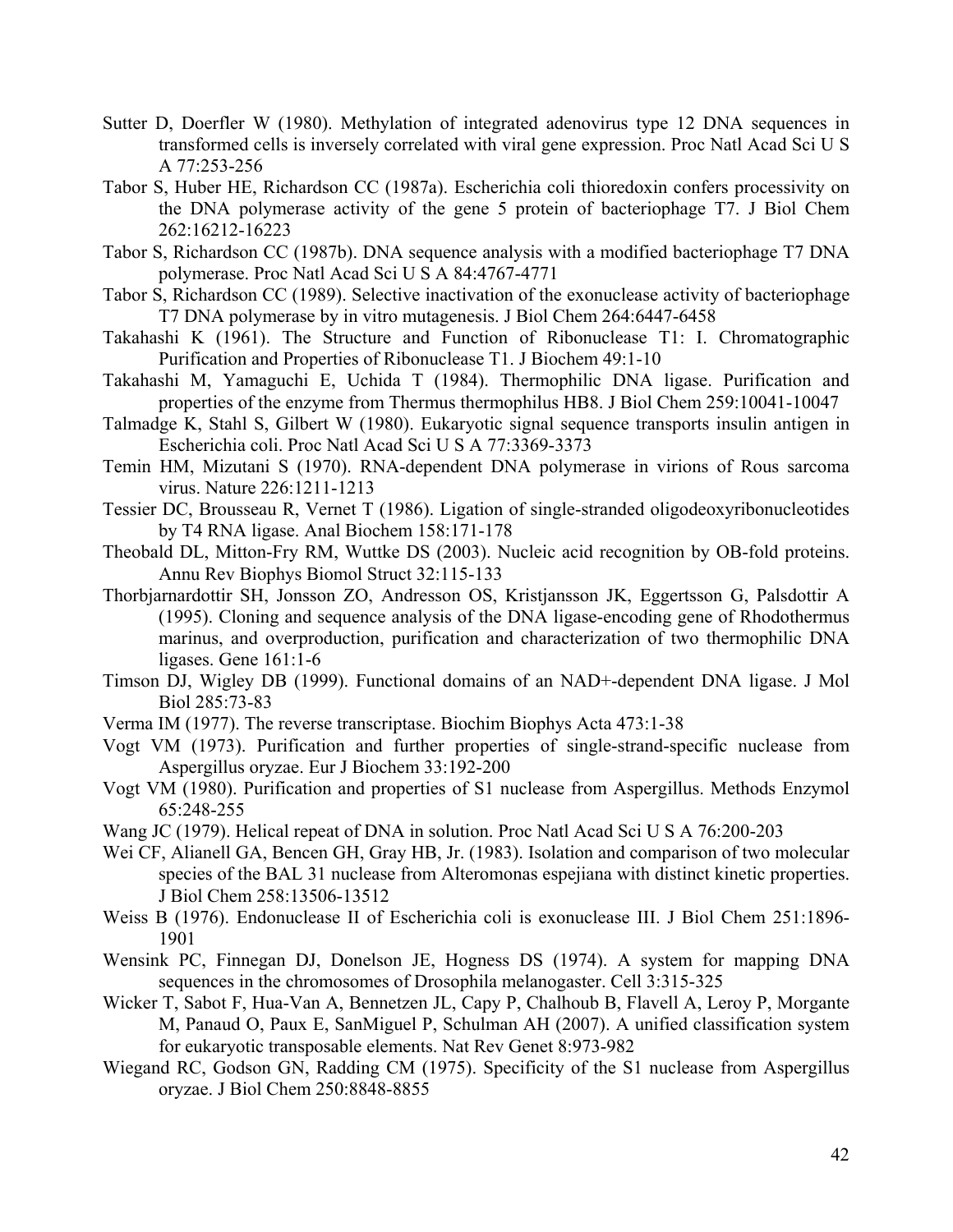- Wilson GG (1991). Organization of restriction-modification systems. Nucleic Acids Res 19:2539- 2566
- Zhang XH, Chiang VL (1996). Single-stranded DNA ligation by T4 RNA ligase for PCR cloning of 5'-noncoding fragments and coding sequence of a specific gene. Nucleic Acids Res 24:990-991
- Zinn K, DiMaio D, Maniatis T (1983). Identification of two distinct regulatory regions adjacent to the human beta-interferon gene. Cell 34:865-879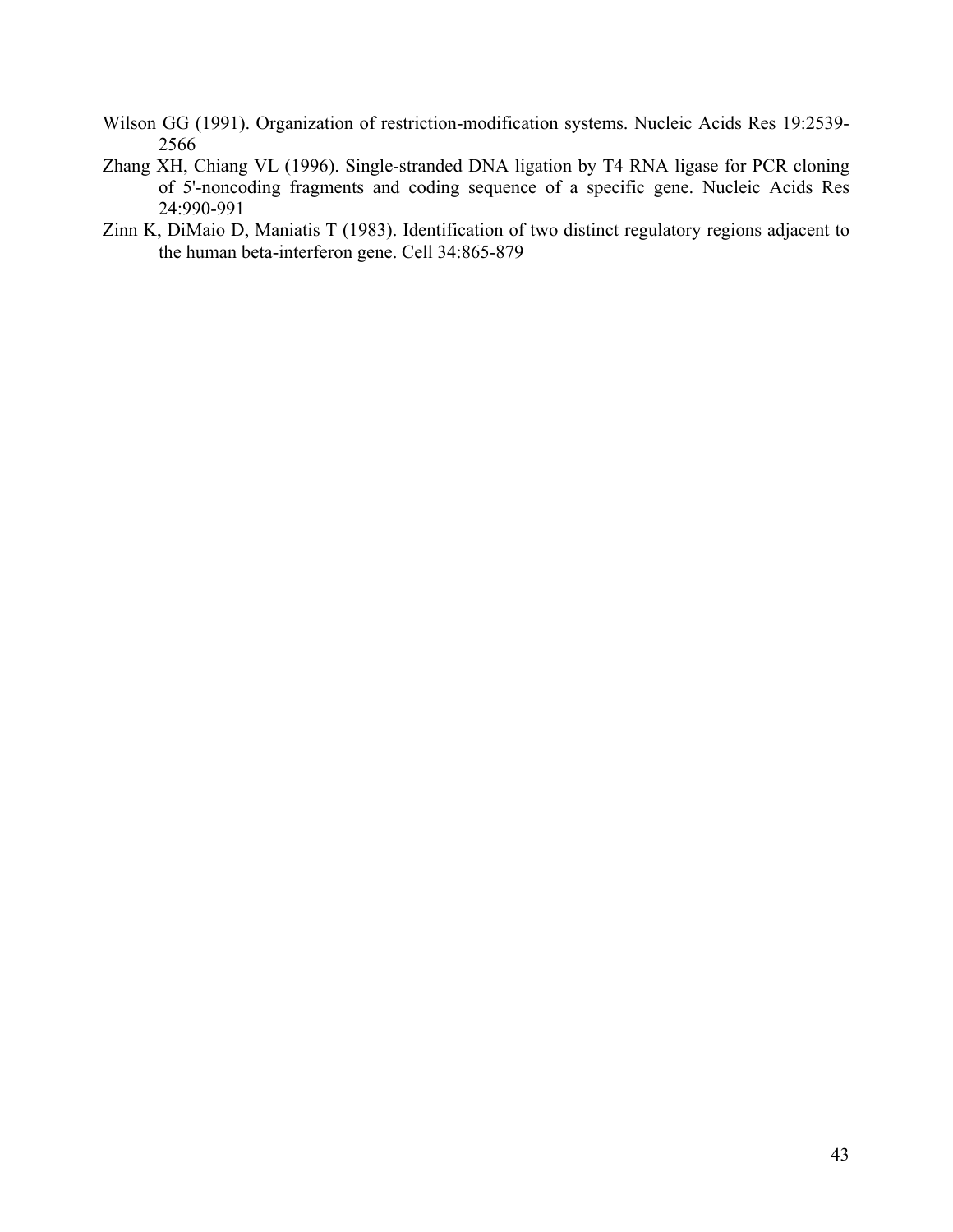| <b>ENZYME</b>               | <b>REQUIREMENTS</b>         | <b>ACTIVITY</b>                                            | <b>MAIN APPLICATIONS / NOTES</b>                             |  |  |
|-----------------------------|-----------------------------|------------------------------------------------------------|--------------------------------------------------------------|--|--|
| PROKARYOTIC DNA POLYMERASES |                             |                                                            |                                                              |  |  |
| Pol I                       | Template                    | $5' \rightarrow 3'$ polymerase                             | DNA replication                                              |  |  |
|                             | Primer                      | $3' \rightarrow 5'$ exonuclease (proofreading)             | Nick translation                                             |  |  |
|                             | dNTPs                       | $5' \rightarrow 3'$ exonuclease                            | Removal of 3' protruding DNA ends (without                   |  |  |
|                             |                             |                                                            | dNTPs)                                                       |  |  |
|                             |                             |                                                            | Primer removal                                               |  |  |
| Pol II                      | Template                    | $5' \rightarrow 3'$ polymerase                             | DNA replication                                              |  |  |
|                             | Primer                      | $3' \rightarrow 5'$ exonuclease                            |                                                              |  |  |
|                             | dNTPs                       |                                                            |                                                              |  |  |
| Pol III                     | Template                    | $5' \rightarrow 3'$ polymerase                             | DNA replication                                              |  |  |
|                             | Primer                      | $3' \rightarrow 5'$ exonuclease                            |                                                              |  |  |
|                             | dNTPs                       |                                                            |                                                              |  |  |
| Klenow                      | Template                    | $5' \rightarrow 3'$ polymerase                             | DNA replication when exonuclease activity in 3'              |  |  |
| (large fragment of          | Primer                      | $3' \rightarrow 5'$ exonuclease                            | needs to be avoided (fill in large gaps)                     |  |  |
| Pol I)                      | dNTPs                       |                                                            |                                                              |  |  |
| T4 DNA Pol                  | Template                    | $5' \rightarrow 3'$ polymerase (with dNTPs)                | DNA replication when exonuclease activity in 3'              |  |  |
|                             | Primer                      | $3' \rightarrow 5'$ exonuclease (without dNTPs)            | needs to be avoided (fill in large gaps)                     |  |  |
| Modified T7 DNA             | Template                    | $5' \rightarrow 3'$ polymerase                             | Amplification of large DNA fragments.                        |  |  |
| Pol                         | Primer                      | $3' \rightarrow 5'$ exonuclease                            | Preparation of radioactive probes                            |  |  |
|                             | dNTPs                       | Thioredoxin connects Pol to template to                    |                                                              |  |  |
|                             |                             | limit dissociation                                         |                                                              |  |  |
| Mutated modified T7         | Template                    | $5' \rightarrow 3'$ polymerase                             | Sequencing                                                   |  |  |
| <b>DNA Pol</b>              | Primer                      | Thioredoxin connects Pol to template to                    |                                                              |  |  |
|                             | dNTPs                       | limit dissociation                                         |                                                              |  |  |
| Terminal                    | DNA primer                  | Addition of a homopolymer tail to 3'-OH                    | Labeling DNA 3'ends with modified nucleotides                |  |  |
| deoxynucleotidyl            | $Mg^{2+}$ or $Co^{2+}$      | ends of DNA using single-stranded DNA                      | Addition of a homopolymer tail to 3'-OH ends of              |  |  |
| transferase (TdT)           | No template                 | primer (with $Mg^{2+}$ ) or double-stranted DNA            | <b>DNA</b>                                                   |  |  |
|                             |                             | primer with $(Co^{2+})$                                    |                                                              |  |  |
|                             |                             | THERMOSTABLE DNA POLYMERASES WITHOUT PROOFREADING ACTIVITY |                                                              |  |  |
| Bst polymerase              | Template, MgCl <sub>2</sub> | $5' \rightarrow 3'$ polymerase                             | PCR from DNA template                                        |  |  |
|                             | Optimal Temp of             | $5' \rightarrow 3'$ exonuclease                            | Error rates: Taq $(8.0x10^{-4})$ < Tth $(7.7x10^{-5})$ < Bst |  |  |
|                             | $65^{\circ}$ C              |                                                            | $(1.5x10^{-5})$                                              |  |  |
| Taq polymerase              | Template, MgCl <sub>2</sub> | $5' \rightarrow 3'$ polymerase                             | Caution: for PCR reaction, annealing temperature             |  |  |
|                             | Optimal Temp of             | $5' \rightarrow 3'$ exonuclease                            | $is = or > to$ the lower Tm of primers; primers Tm           |  |  |
|                             | $80^{\circ}$ C              |                                                            | should be compatible with enzyme stability.                  |  |  |
| Tth polymerase              | Template (DNA or            | DNA Pol in the presence of $Mg^{2+}$                       | PCR or RT-PCR, depending on buffer                           |  |  |
|                             | RNA, with $Mg^{2+}$ or      | RT in the presence of $Mn^{2+}$                            | composition                                                  |  |  |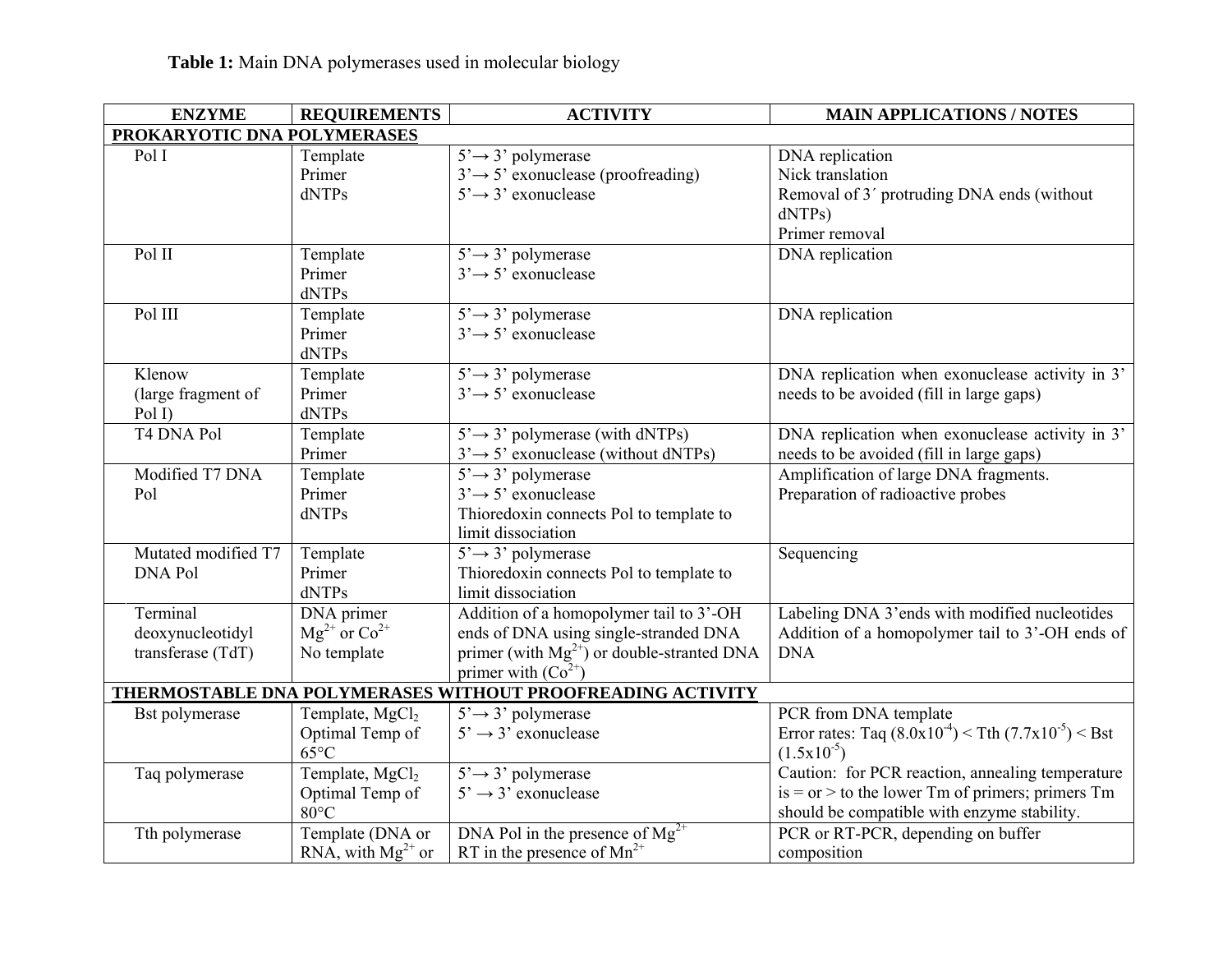|      | $Mn^{2+}$<br>Optimal temp of |                                                         |                                                                            |
|------|------------------------------|---------------------------------------------------------|----------------------------------------------------------------------------|
|      | $74^{\circ}$ C               |                                                         |                                                                            |
|      |                              | THERMOSTABLE DNA POLYMERASES WITH PROOFREADING ACTIVITY |                                                                            |
| Pfu  | Template                     | $5' \rightarrow 3'$ polymerase                          | High-fidelity PCR from DNA template.                                       |
| Pow  | dNTPs                        | $5' \rightarrow 3'$ exonuclease                         | Error rates: Pfu $(1.3x10^{-6})$ < Deep Vent $(2.7x10^{-6})$               |
| Vent | MgCl <sub>2</sub>            | $3' \rightarrow 5'$ exonuclease (proofreading)          | $\rm{V}$ Vent (2.8x10 <sup>-6</sup> ) $\rm{V}$ Pow (7.4x10 <sup>-7</sup> ) |
| Pab  |                              |                                                         |                                                                            |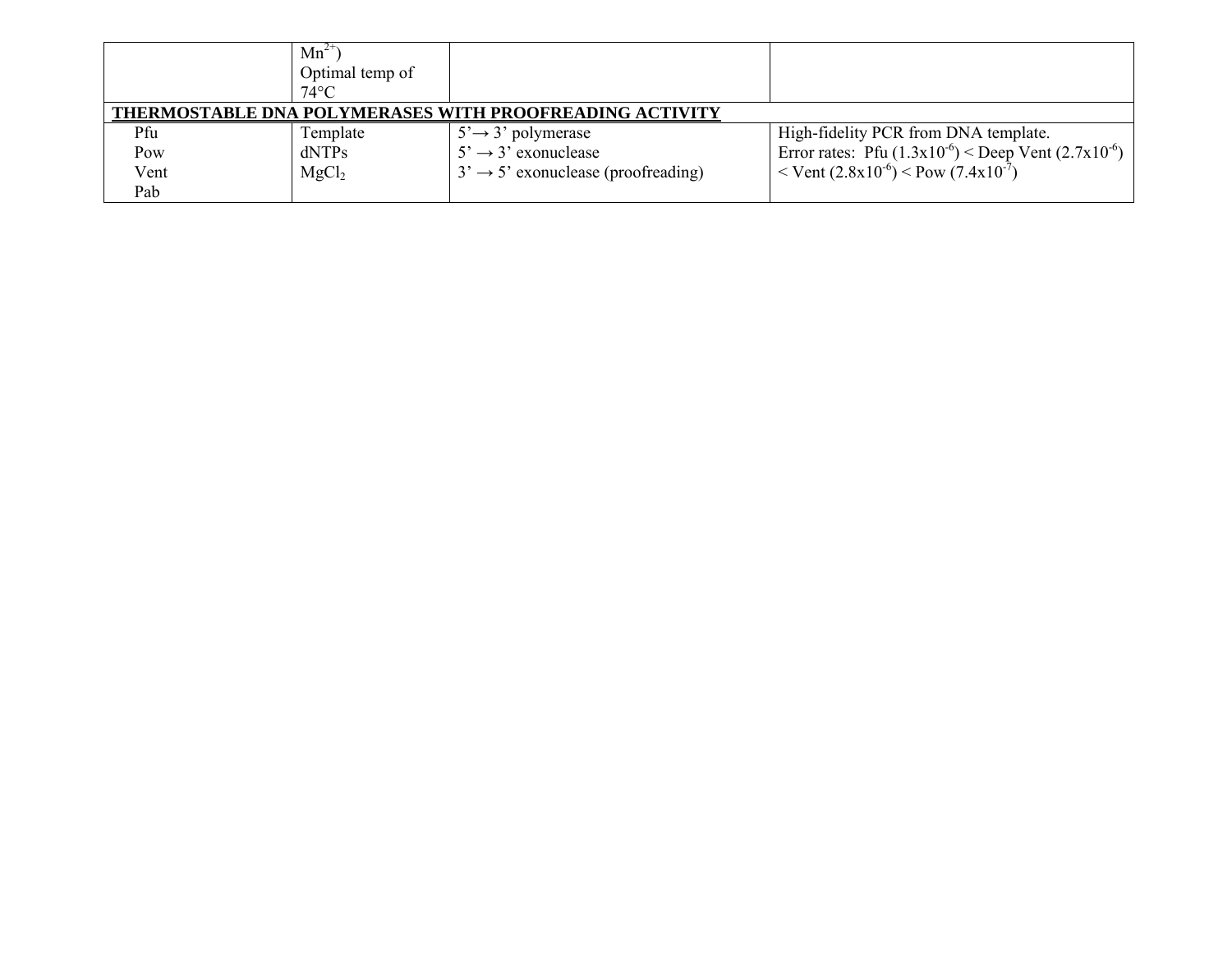|  | Table 2: Main reverse transctiptases used in molecular biology |  |  |
|--|----------------------------------------------------------------|--|--|
|  |                                                                |  |  |

| <b>ENZYME</b>                       | <b>REQUIREMENTS</b> | <b>ACTIVITY</b>                      | <b>MAIN APPLICATIONS / NOTES</b>    |
|-------------------------------------|---------------------|--------------------------------------|-------------------------------------|
| <b>REVERSE TRANSCRIPTASES</b>       |                     |                                      |                                     |
| <b>AMV/MAV RT</b>                   | RNA Template        | <b>RT</b>                            | Synthesis of cDNA from RNA (RT-PCR) |
|                                     | Primer              | RNase H                              |                                     |
| MuLV RT                             | RNA Template        | <b>RT</b>                            | RT-PCR for long transcripts         |
|                                     | Primer              | <b>RNase H</b>                       |                                     |
| THERMOSTABLE REVERSE TRANSCRIPTASES |                     |                                      |                                     |
| Tth                                 | Template            | RT in the presence of $Mn^{2+}$      | PCR or RT-PCR, depending on buffer  |
|                                     | Primer              | DNA Pol in the presence of $Mg^{2+}$ | composition                         |
|                                     | $Mn^{2+}$           |                                      |                                     |
| MonsterScript <sup>™</sup> RT       | Template            | RT, no RNase H activity              | RT-PCR for long transcripts         |
|                                     | Primer              |                                      |                                     |
| Klenow fragment of                  | Template            | <b>RT</b>                            | RT-PCR                              |
| C. therm                            | Primer              |                                      |                                     |
|                                     | $Mg^{2+}$           |                                      |                                     |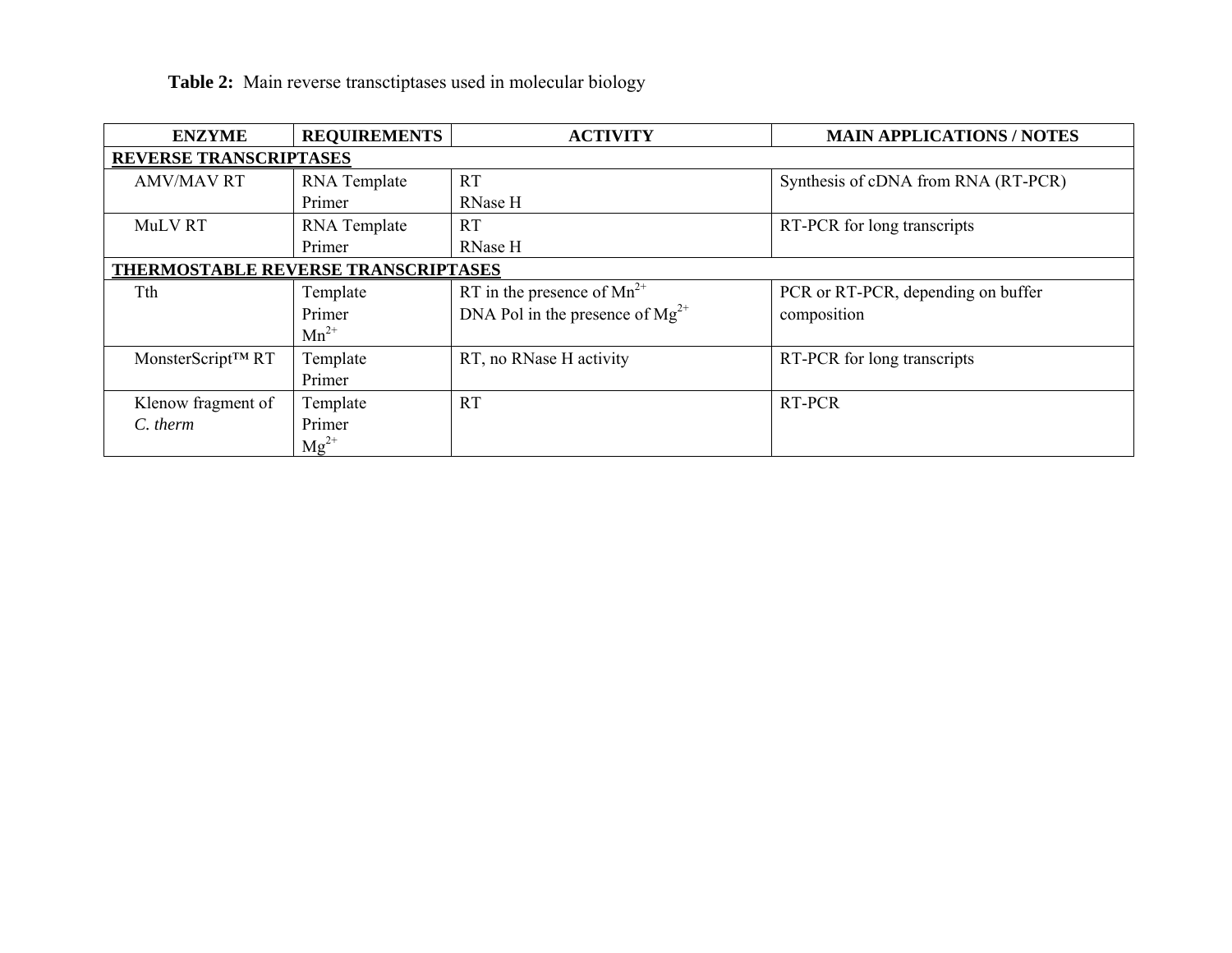| Table 3: Main ligases used in molecular biology |  |  |  |  |  |  |  |  |
|-------------------------------------------------|--|--|--|--|--|--|--|--|
|-------------------------------------------------|--|--|--|--|--|--|--|--|

| <b>ENZYME</b>      | <b>REQUIREMENTS</b> | <b>ACTIVITY</b>                            | <b>MAIN APPLICATIONS / NOTES</b>                     |
|--------------------|---------------------|--------------------------------------------|------------------------------------------------------|
| <b>DNA LIGASES</b> |                     |                                            |                                                      |
| T4-DNA Ligase      | $Mg^{2+}$           | Connects blunt and cohesive ends in duplex | Most frequently used for cloning                     |
|                    | ATP                 | DNA, RNA or DNA/RNA hybrids                |                                                      |
| E. Coli DNA ligase | $Mg^{2+}$           | Connects preferentially cohesive double-   | Ligation when blunt end or RNA/ DNA ligation         |
|                    | $NAD^+$             | stranded DNA ends, active on blunt ends    | needs to be avoided                                  |
|                    |                     | DNA in the presence of Ficoll or           |                                                      |
|                    |                     | polyethylene glycol                        |                                                      |
| Thermostable DNA   |                     | Ligation at high temperature               | Not a substitute for T4 or E. Coli ligases, but used |
| ligases (various   |                     |                                            | for specific techniques like LCR.                    |
| sources)           |                     |                                            |                                                      |
| <b>RNA LIGASES</b> |                     |                                            |                                                      |
| T4 RNA ligase (1)  | ATP                 | Ligates single stranded nucleic acids and  | RNA labeling, primer extension                       |
|                    |                     | polynucleotides to RNA molecules           |                                                      |
| T4 RNA ligase 2    | ATP                 | Ligates double-stranded RNA or connects    | Repair nicks in dsRNA                                |
| $(T4$ Rnl-2)       |                     | dsRNA to dsDNA                             |                                                      |
| Truncated T4 RNL2  |                     | Ligates pre-adenylated 5' end of DNA or    | Optimized linker ligation for cloning of             |
|                    |                     | RNA to 3' end of RNA molecules             | microRNAs                                            |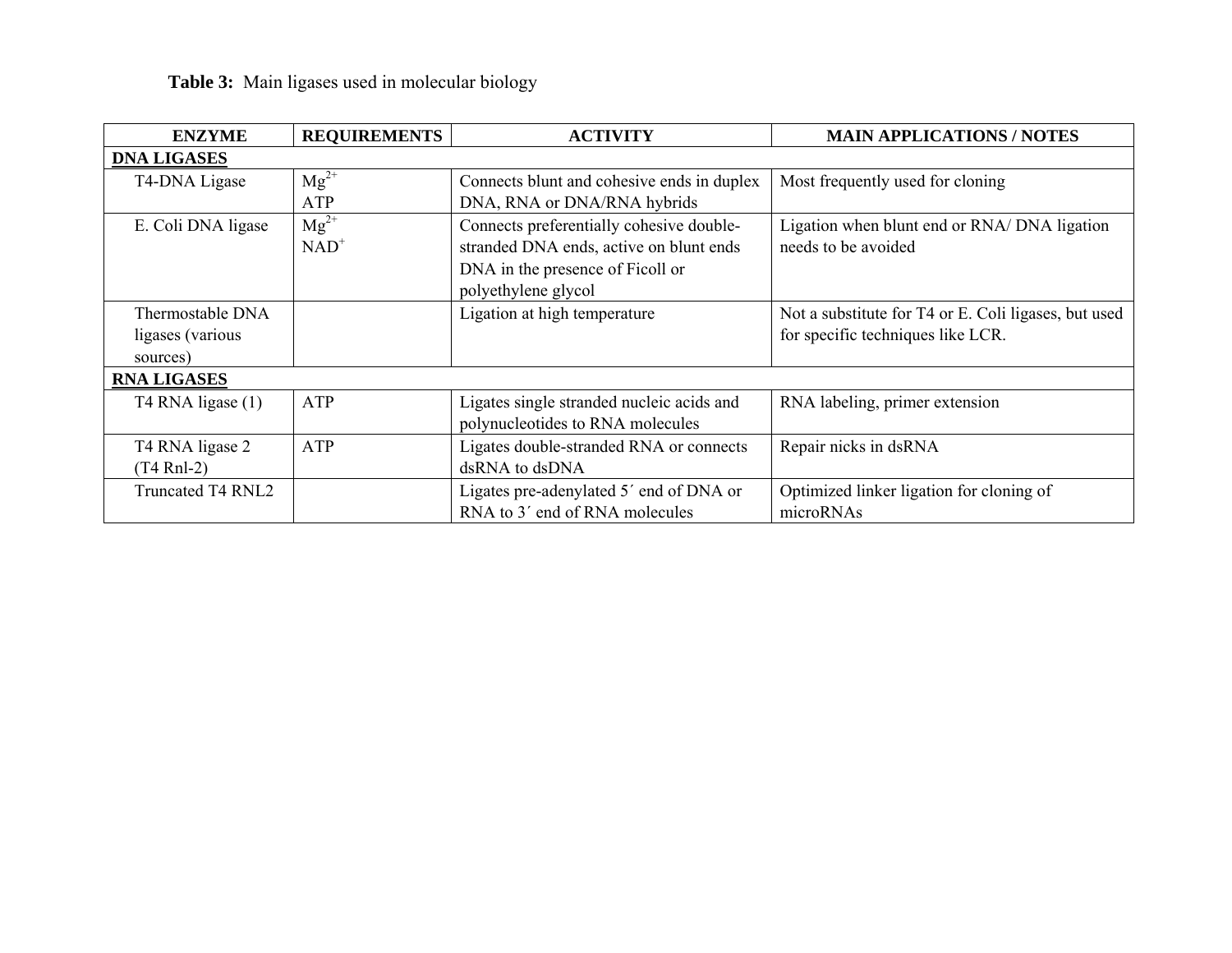| <b>ENZYME</b>                  | <b>REQUIREMENTS</b>          | <b>ACTIVITY</b>                           | <b>MAIN APPLICATIONS / NOTES</b>               |
|--------------------------------|------------------------------|-------------------------------------------|------------------------------------------------|
| PHOSPHATE REMOVAL AND TRANSFER |                              |                                           |                                                |
| Alkaline Phosphatase           | $Zn^{2+}$ , Mg <sup>2+</sup> | Removes 5'-phosphate groups from nucleic  | To prevent recircularization of DNA vectors in |
|                                |                              | acids                                     | cloning experiments                            |
| T4 Polynucleotide              | ATP, $Mg^{2+}$ ,             | Transfers a phosphate group from ATP to   | Nucleic acid labeling                          |
| Kinase                         | reducing agent               | 5'-OH terminus of a nucleic acid (neutral |                                                |
|                                |                              | pH)                                       |                                                |
|                                |                              | 3'-phosphatase (acidic pH)                |                                                |
| Mutant T4                      | ATP, $Mg^{2+}$ ,             | Transfers a phosphate group from ATP to   | Same as T4 polynucleotide kinase, but no 3'-   |
| Polynucleotide                 | reducing agent               | 5'-OH terminus of a nucleic acid (neutral | phosphatase activity                           |
| Kinase                         |                              | pH)                                       |                                                |
| Tobacco Acid                   |                              | Hydrolyzes pyrophosphate bonds in cap's   | Removes cap of mRNA (First step in 5' mRNA)    |
| Pyrophosphatase                |                              | triphosphate bridges                      | labeling)                                      |

# **Table 4:** Main enzymes used for phosphate transfer or removal in molecular biology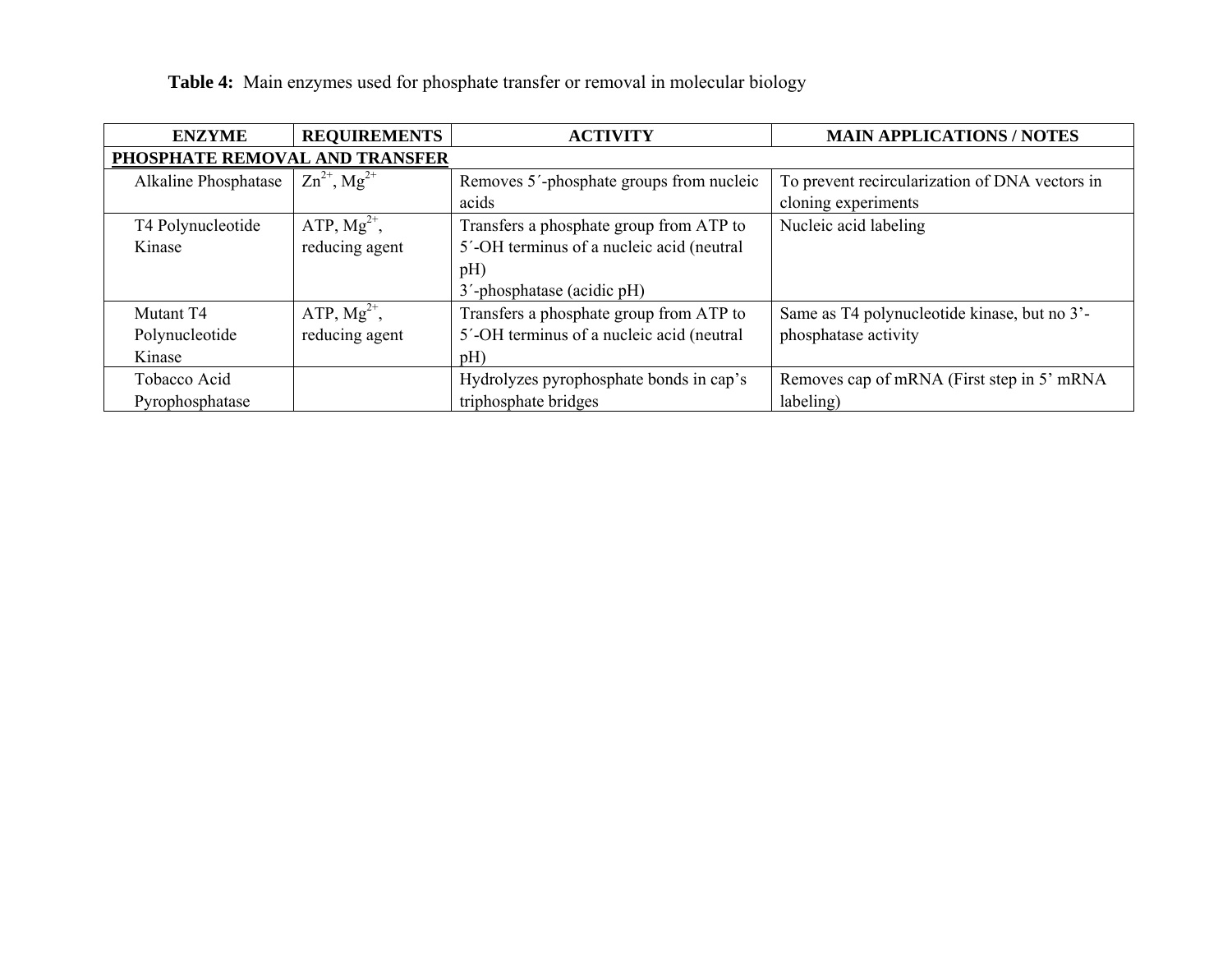| <b>ENZYME</b>                           | <b>REQUIREMENTS</b>                                                | <b>ACTIVITY</b>                                                                                                             | <b>MAIN APPLICATIONS / NOTES</b>                                                                                         |  |  |
|-----------------------------------------|--------------------------------------------------------------------|-----------------------------------------------------------------------------------------------------------------------------|--------------------------------------------------------------------------------------------------------------------------|--|--|
| <b>DEOXYRIBONUCLEASES</b>               |                                                                    |                                                                                                                             |                                                                                                                          |  |  |
| DNase I                                 | Divalent cation<br>(nature affects<br>specificity)                 | Single or double-stranded DNA, isolated or<br>incorporated in chromatin                                                     | Nick translation of DNA, Dideoxy sequencing,<br>elimination of DNA in RNA or protein<br>preparations, DNase footprinting |  |  |
| Exonuclease III                         | $Mg^{2+}$ or $Mn^{2+}$                                             | 3' exonuclease on double stranded DNA<br>RNase H<br>Phosphatase ( $pH < 7.4$ )<br>Endonuclease ( $pH > 7.6$ )               | DNA labeling (used with Klenow) or DNA length<br>reduction (with nuclease S1)                                            |  |  |
| Bal31                                   | $\overline{\text{Ca}^{2+},\text{Mg}^{2+}}$                         | Shorten duplex DNA (both ends)<br>Endonuclease on single stranded DNA                                                       | Restriction mapping and shortening of DNA or<br>RNA.                                                                     |  |  |
| <b>Exonuclease VII</b>                  |                                                                    | Degrades single-stranded DNA (both ends)<br>No activity on RNA or DNA/ RNA hybrids                                          | Removal of protruding ends from DNA<br>Removal of primers from a completed PCR<br>reaction                               |  |  |
| <b>RIBONUCLEASES</b>                    |                                                                    |                                                                                                                             |                                                                                                                          |  |  |
| Pancreatic<br>ribonuclease<br>(RNase A) |                                                                    | Degrades RNA in 3'<br>Cleaves RNA in DNA/ RNA hybrids at site<br>of single mismatch                                         | RNA elimination from DNA preparation<br>Mutation mapping                                                                 |  |  |
| Ribonuclease H<br>(RNase H)             | Reducing agents<br>7.5 <ph<9.1<br><math>Mg^{2+}</math></ph<9.1<br> | Degrades RNA in DNA/ RNA hybrids                                                                                            | Removal of RNA probes<br>Removal of polyA tails of mRNA                                                                  |  |  |
| Phy I                                   |                                                                    | Cleaves RNA at G, A, and U, but not at C<br>residues.                                                                       | RNA sequencing                                                                                                           |  |  |
| CL3                                     |                                                                    | Cleaves RNA adjacent to cytidilic acid                                                                                      | RNA sequencing                                                                                                           |  |  |
| Cereus                                  |                                                                    | Cleaves RNA at U and C residues                                                                                             | RNA sequencing                                                                                                           |  |  |
| Phy M                                   |                                                                    | cleaves RNA at U and A residues                                                                                             | RNA sequencing                                                                                                           |  |  |
| RNase T1                                |                                                                    | Cleaves single-stranded RNA at G residues                                                                                   | RNA sequencing                                                                                                           |  |  |
| RNAse T2                                |                                                                    | cleaves all phosphodiester bonds in RNA                                                                                     | 3'-terminal analysis of RNA and for RNase<br>protection assays                                                           |  |  |
| RNase U2<br><b>DNA/ RNA NUCLEASES</b>   |                                                                    | Cleaves the 3'-phosphodiester bond<br>adjacent to purines (standard conditions)<br>Cleaves adenine residues $(50^{\circ}C)$ | RNA sequencing, in complement with RNase T1                                                                              |  |  |